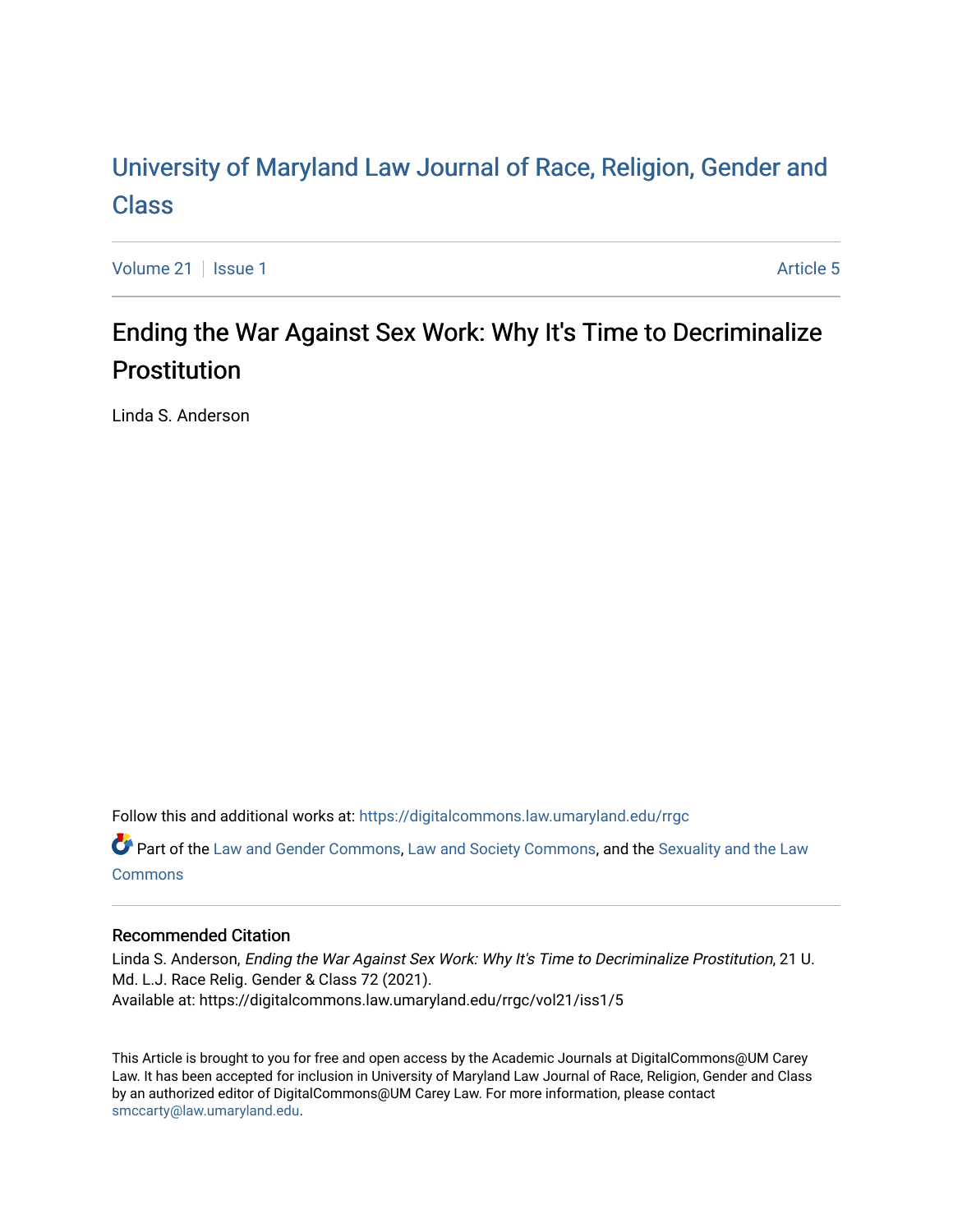# **ENDING THE WAR AGAINST SEX WORK: WHY IT'S TIME TO DECRIMINALIZE PROSTITUTION**

# LINDA S. ANDERSON\*

#### **ABSTRACT**

Efforts to decriminalize sex work have gained momentum recently. After years of abolitionist rhetoric inflaming the public by conflating consensual sex work with human trafficking, sex workers and their allies are making themselves heard. The debate about whether exchanging sex for money should be legal is drawing attention. Sex worker advocates have gathered data to support their assertions that sex workers are harmed by efforts to eliminate an activity that has existed for as long as people have lived in communities.

This article responds to the impasse among scholarly advocates for decriminalizing consensual sex work. Over the last several decades, the voices of anti-prostitution advocates have shouted above those who support various forms of consensual sex work because supporters do not agree on a single position. This article explains why sex work was criminalized, explains why constitutional and policy reasons advanced for decriminalizing sex work have not yet succeeded, and offers an alternative advocacy strategy that focuses on identifying and eliminating the harm imposed on sex workers by the continued criminalization of sex work.

<sup>©</sup> 2021 Linda S. Anderson

<sup>\*</sup> Professor of Law, Stetson University College of Law. This project was possible because of the ability to spend a semester on sabbatical. The opportunity to immerse myself over several months in the scholarship and resources related to a subject that has held my interest in years was enlightening and invigorating. I am grateful to Stetson College of Law for affording me this opportunity. I must also thank the many people I have communicated with, both in person and virtually, as I delved deeper into issues related to sex work. Many of these connections were made as the result of my participation in a number of Sexual Freedom Summit conferences conducted by the Woodhull Freedom Foundation. The ability to learn from scholars, advocates, policymakers, and current and former sex workers of all sorts was and continues to be my great privilege. And, to Mark, Joe, Leigh-Anne, Courtney, and James – thanks for your support and tolerance as I explored and learned and wrote.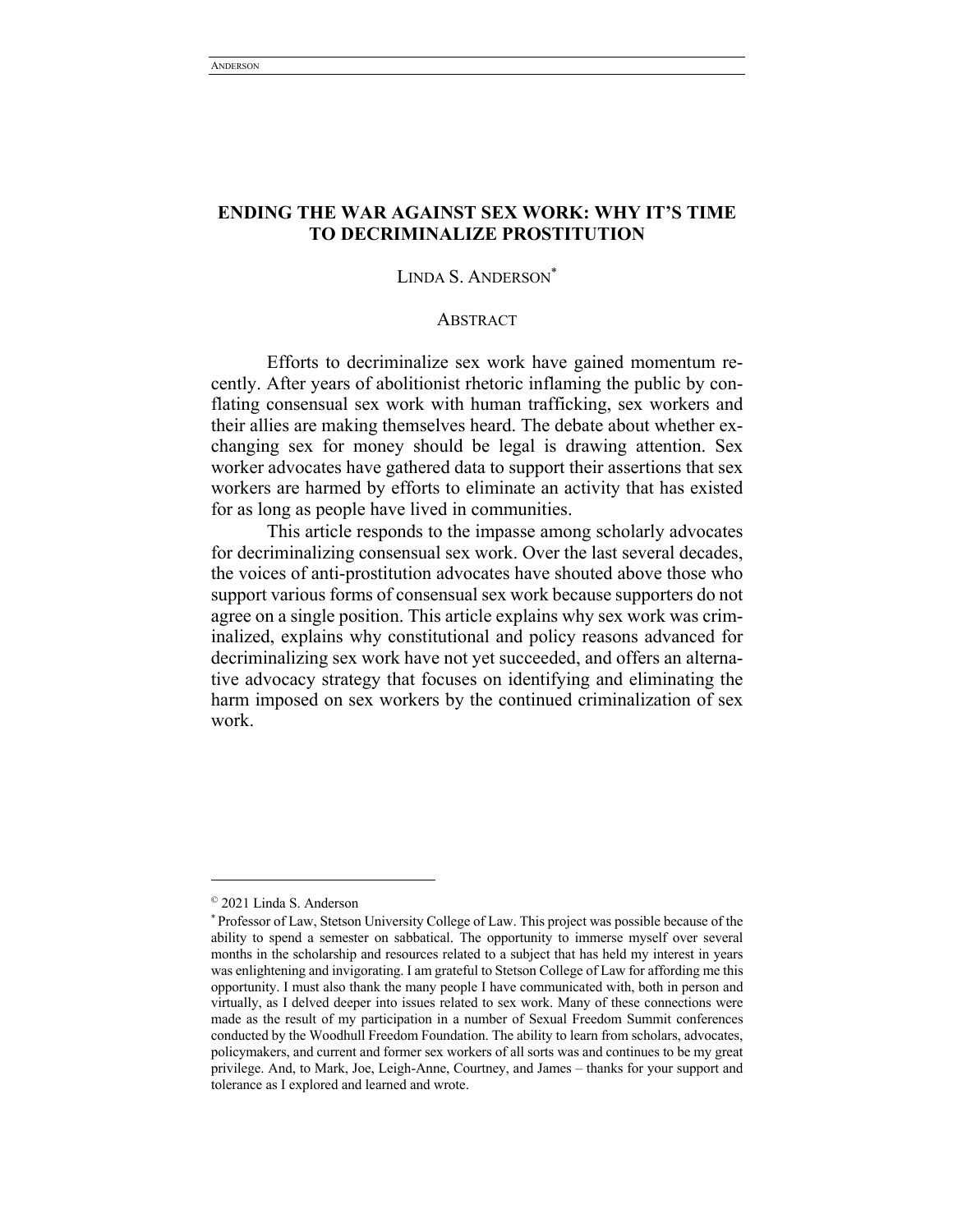# I. INTRODUCTION

"Sex, a great and mysterious motive force in human life, has indisputably been a subject of absorbing interest to mankind through the ages; it is one of the vital problems of human interest and public concern."1

The right to act as the sole authority over one's body in connection with medical procedures and sex is debatable, especially for women. Should it be the subject of debate? Why is this the case predominantly for women but not men? Is there any other facet of our lives where the government tells us what we can or cannot do with our bodies?

Let's take a brief look at what we are allowed to do with our bodies. We can overeat, not exercise, and become so obese that we need assistance with activities of daily living. We can starve ourselves to become thin enough that modeling agencies will pay to use our image to sell clothes or other products. We can allow someone to insert ink into our skin to create tattoos for all to see. We can train and exercise to build and sculpt the structure of our body to gain notoriety through bodybuilding competitions. We can pose nude for artists to capture our image and sell their rendering of our body for their profit. We can live in clothingoptional communities, carrying on our daily lives, inside and outside, completely or partially nude. We can offer our bodies for medical experimentation through drug trials. We can work as gynecological medical models, allowing a series of medical students to prod and probe our genitalia and reproductive organs while others observe. We can use our reproductive capacity to create and nurture a genetically related embryo, carry it to term, deliver it, and then give it to someone else to raise. We can offer our reproductive capacity to carry someone else's embryo and deliver someone else's baby. Yet, for some reason, we cannot offer our body for sex if we do so in exchange for money.

Many of the ways I just described as legitimate uses of our body involve earning money. Modeling, for clothing and products as well as nude modeling for artists, generates income. Participating in medically supervised drug trials involves an exchange of service for money. Gynecological medical models get paid an hourly rate or a salary. Yet we cannot offer our body for sex if that offer involves the exchange of money or something of value for the sex.

<sup>&</sup>lt;sup>1</sup> Roth v. U.S., 354 U.S. 476, 487 (1957).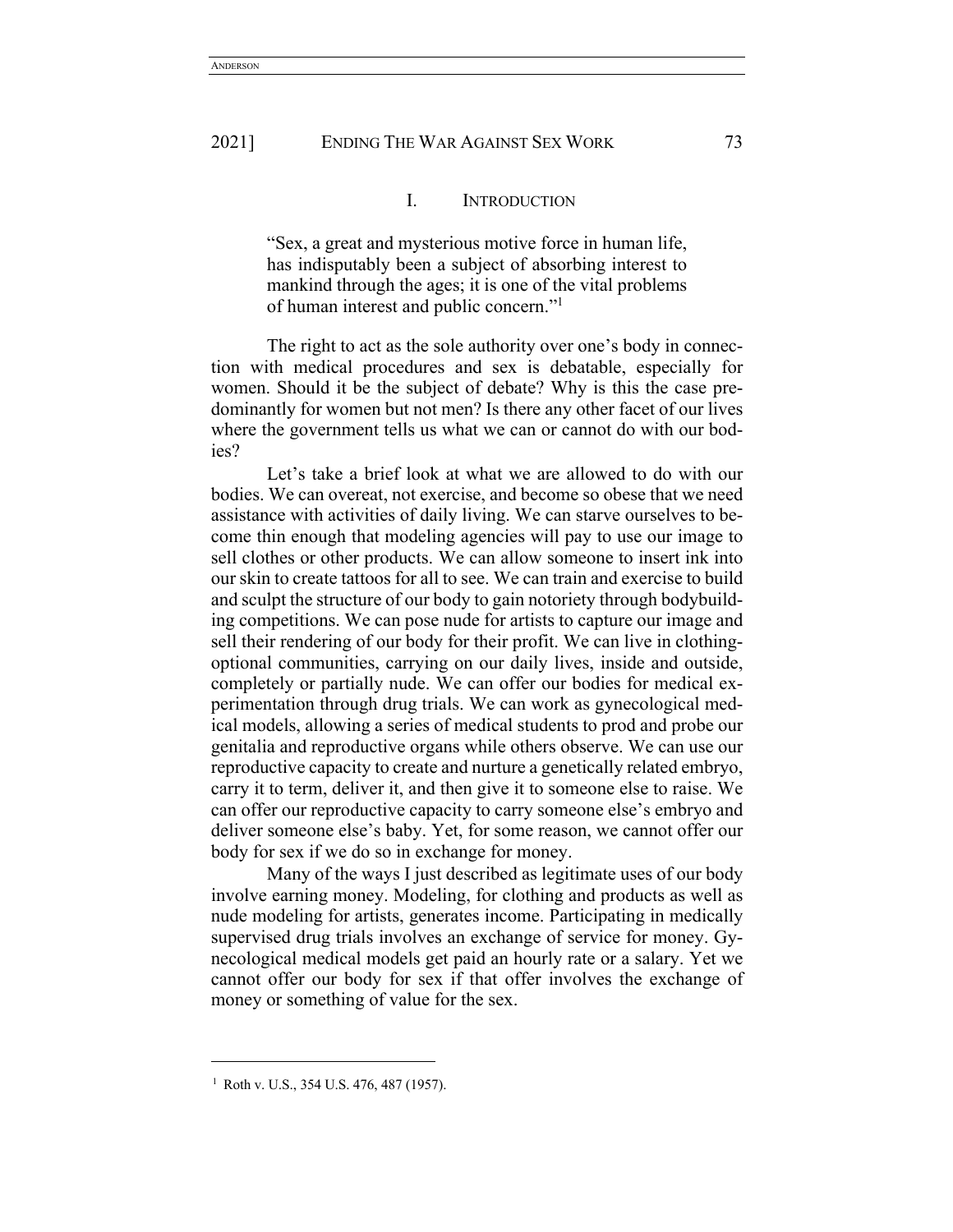As a woman, I can choose to be a swinger, have a poly relationship, have an affair, maintain an open relationship, have multiple "friends with benefits" partners, have sex with other women, men, or both. I can engage in threesomes, gang bangs, and orgies. I can work as an erotic dancer and get paid or get paid to have sex on camera to make commercial porn. I can also tacitly agree to have sex with someone in exchange for dinner out or some other sort of social activity. All of this is legal.

Some may believe that some, or even all of these activities are immoral, but none are criminal. Yet, if I engaged in any sort of sex act with someone and charged them a fee, I would commit a crime. And yes, some people would also think what I was doing was immoral. But why does my morality or lack thereof matter to them? And what makes taking money for sex criminal when getting paid for having sex in front of a production crew and camera that produce a film which is then distributed for someone else's profit, and getting paid to do so is not a crime?

Commercial sex work has existed as far back as we can document.2 We refer to prostitution as the world's oldest profession, but it wasn't always a crime.<sup>3</sup> Efforts to criminalize sex work in the United States began around the time Congress passed the Mann Act, which was also known as the White Slave Trade Act.4 Enacted around the time many people were immigrating from Asia, the underlying purpose of the Mann Act focused on preventing immigration and discouraging the dilution of the white race.<sup>5</sup> At the same time, the Mann Act had support because it criminalized behavior that many found distasteful, if not immoral.<sup>6</sup> This comprehensive legislation, originally enacted in 1910, made it a federal felony to knowingly transport women across state borders and into the United States from other countries, for prostitution, debauchery, or other "immoral purposes."7

But society's views about sex have changed. Most states have repealed criminal laws against fornication and adultery, making these types of consensual sexual activity legally tolerated. <sup>8</sup> Over time, as views about marriage and sexuality became more diverse, additional

<sup>2</sup> JESSICA PLILEY, POLICING SEXUALITY: THE MANN ACT AND THE MAKING OF THE FBI 16–19 (2014).

<sup>3</sup> *Id.*

<sup>4</sup> 18 U.S.C. §§ 2421-2429 (2018).

<sup>5</sup> PLILEY, *supra* note 2, at 16–19.

<sup>6</sup> *See*, Barbara Holden-Smith, *Lynching, Federalism, and the Intersection. Of Race and Gender in the Progresive Era*, 8 YALE J. OF LAW & FEMINISM 31, 59 (1996).

<sup>7</sup> 18 U.S.C. § 2422.

<sup>8</sup> PLILEY, *supra* note 2, at 16–19.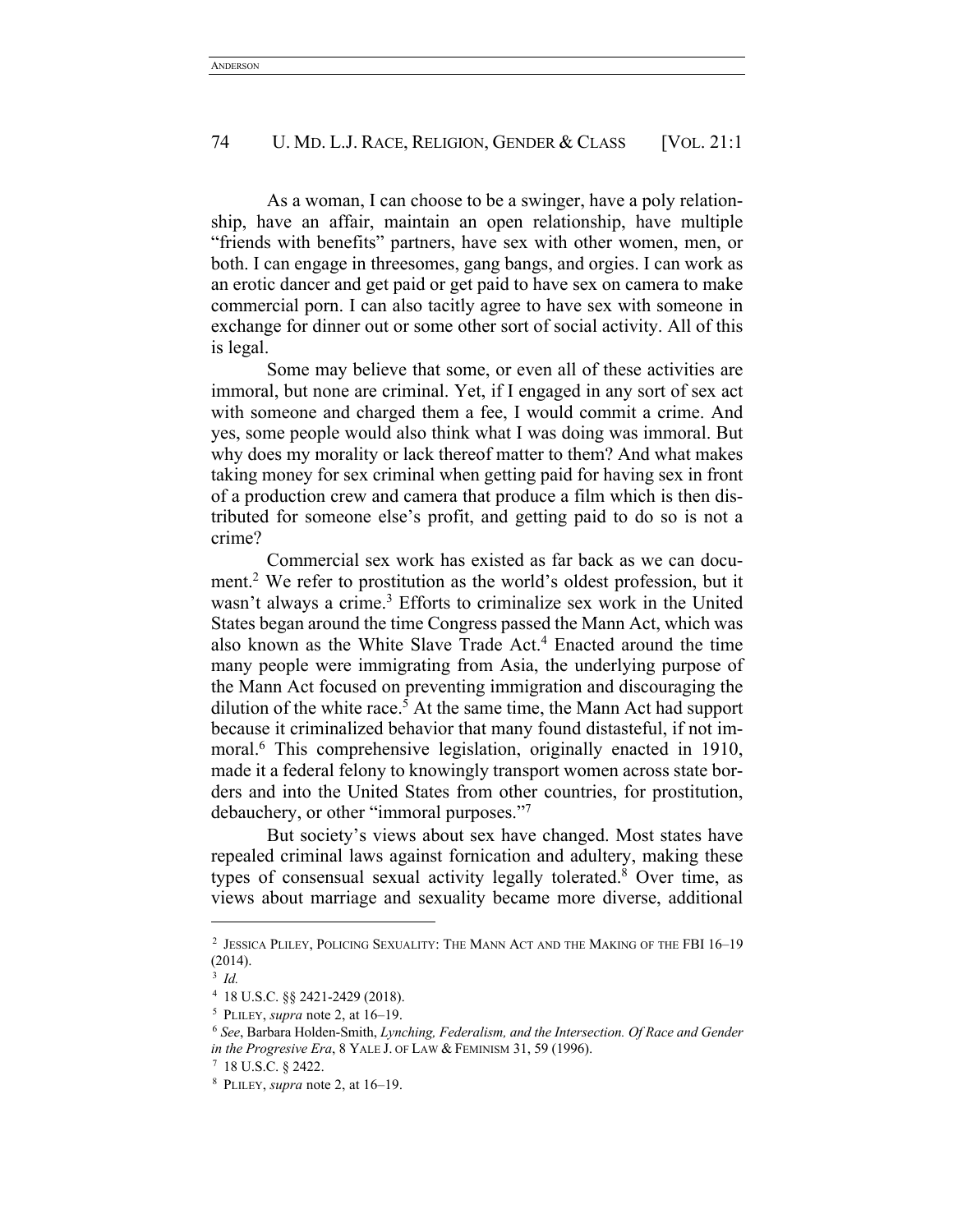restrictions and prohibitions were removed. Laws prohibiting interracial marriage were found unconstitutional,<sup>9</sup> married couples were allowed access to contraception, $10$  unmarried individuals were eventually granted access to contraception, $11$  private, adult consensual sexual behavior was protected from government intervention,  $12$  and eventually, the right to marry a person of one's choosing, regardless of gender was recognized.13

Similarly, if we step back and look at the commercial sex industry with a wider lens, we see that many types of commercial sex activities are legal. To the chagrin of some, the First Amendment legally protects pornography.14 In fact, those who create pornography as actors are paid to engage in sexual activity whereas the same activity for pay in any other setting would be illegal.<sup>15</sup> Stripping, including providing lap dances for pay and tips is legal commercial sexual activity.<sup>16</sup> Erotic dancing, phone sex, and most forms of  $BDSM<sup>17</sup>$  are legal commercial sexual activities, despite being disdained by some members of today's society.<sup>18</sup>

So what sets prostitution, the private, consensual exchange of sexual activity for money, apart from these other forms of commercial

<sup>9</sup> Loving v. Virginia, 388 U.S. 1 (1967).

<sup>10</sup> Griswold v. Connecticut, 381 U.S. 479 (1965).

<sup>11</sup> Eisenstadt v. Baird, 405 U.S. 438 (1972).

<sup>12</sup> Lawrence v. Texas, 539 U.S. 558 (2003).

<sup>13</sup> Obergefell v. Hodges, 576 U.S. 644 (2015).

<sup>14</sup> *See* Miller v. California, 413 U.S. 15, 24 (1973) (holding that community standards about whether material is obscene must be used to determine whether material loses First Amendment protection) (citing Kois v. Wisconsin, 408 U.S. 229, 230 (1972)); Roth v. United States, 354 U.S. 476, 487 (1957) (recognizing that "sex and obscenity are not synonymous").

<sup>15</sup> *See* California v. Freeman, 758 P.2d 1128, 1131 (Cal. 1988) (distinguishing payment of acting fees for actor who engaged in sex acts for adult film from payment for prostitution that is payment for "sexual arousal or gratification.")

<sup>&</sup>lt;sup>16</sup> Schad v. Mount Ephraim, 452 U.S. 61, 66 (1981) (holding "nude dancing is not without its First Amendment protections"); Barnes v. Glen Theatre, Inc., 501 U.S. 560, 566 (1991) (concluding that nude dancing falls "within the outer perimeters" of conduct protected by First Amendment).

<sup>17</sup> BDSM refers to the practices of bondage, domination, sadism, and masochism. *See* Nuna Alberts, *What Is BDSM? Fundamentals, Types and Roles, Safety Rules, and More*, Everyday Health, https://www.everydayhealth.com/hehealt-sex/bdsm/ (last visited Apr. 14, 2021).

<sup>&</sup>lt;sup>18</sup> Because BDSM takes so many forms, it is possible that some activities that fall within this practice may be illegal. But in general, the practice of consensual BDSM is not illegal. *See* Simon Davis, *We Asked a Law Professor Whether the Government Could Really Ban Rough Sex,* VICE (Mar. 16, 2016), https://www.vice.com/en/article/vdxav4/we-asked-a-law-professorif-bdsm-could-be-legally-banned (interviewing UCLA Law Professor Eugene Volokh in light of a Virginia court's ruling that a defendant had no constitutional right to engage in BDSM activity).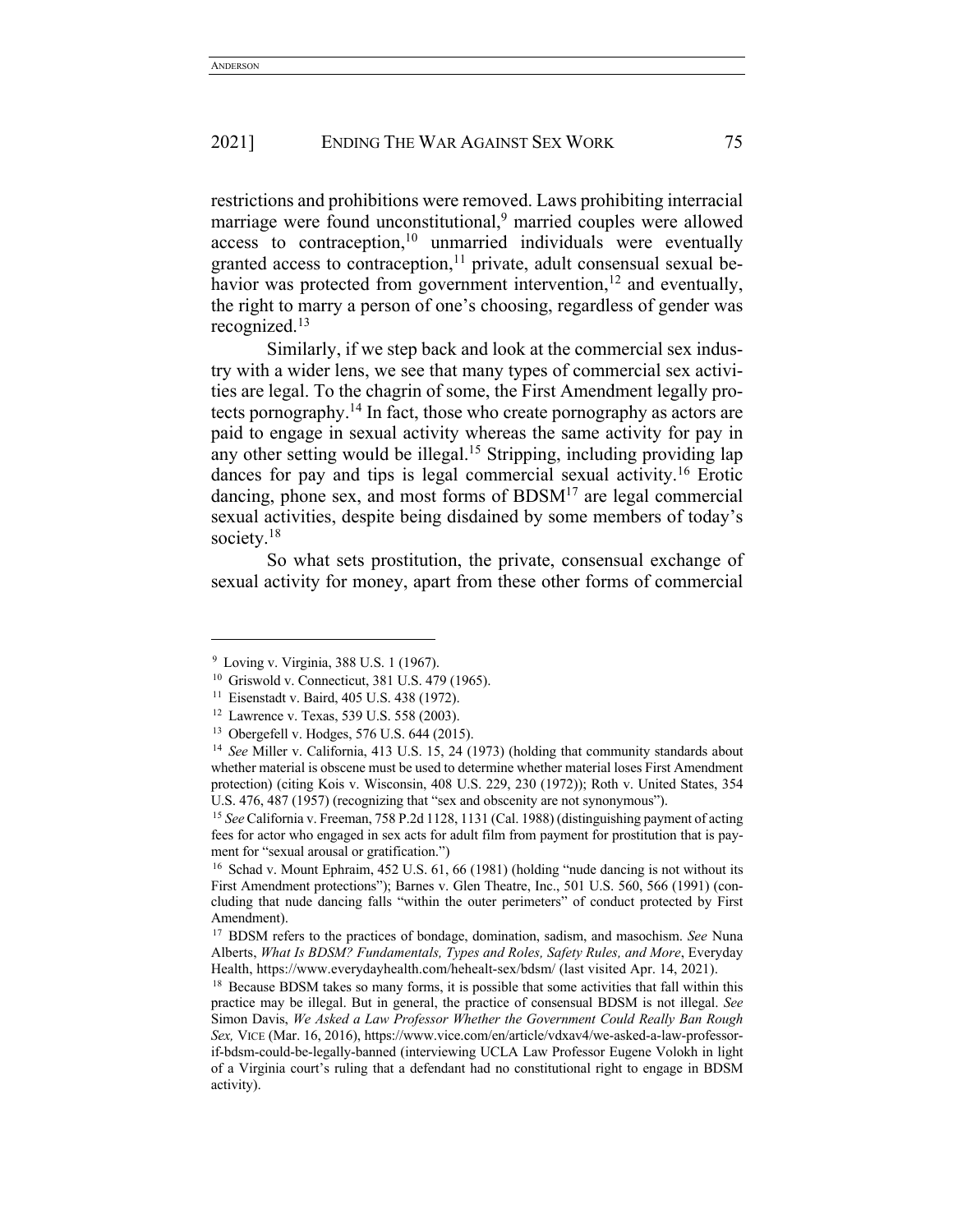sexual activity and causes it to be criminalized? Why do we criminalize this particular form of sex work and no other?

This article will consider why the private, consensual exchange of sex for money, also referred to as commercial sex work, is criminalized and will argue that all commercial sex work should be decriminalized.<sup>19</sup> It will look at the history, the law and policy, and the harm associated with criminalizing prostitution.<sup>20</sup> And it will explain why now is the time to decriminalize sex work and protect those who do this work.<sup>21</sup>

## A. *Terminology – Language is important*

Because the language we use when talking about behavior can have profound effects on how that behavior is viewed, this section will define the way this article uses certain terms.

#### *i. Prostitution versus sex work*

Throughout the article, I will use the terms prostitution and commercial sex work, or at times simply sex work. I will also use the descriptive phrase private, consensual exchange of sexual activity for money. These terms are often used interchangeably, and I will do so here, but it is important to understand that in many contexts the terms have important differences. Commercial sex work encompasses many different activities that involve sex or erotic services. Anyone who engages in an erotic service for money or something of value could be included in the phrase sex work. This includes legal activities as well as those that are illegal. $^{22}$ 

Prostitution, the private, consensual exchange of sexual activity for money is a subset of commercial sex work that is currently illegal.<sup>23</sup> Generally, the distinction turns on whether there is any genital contact designed to provide sexual stimulation. But people who work as strippers, cam girls, phone sex operators, tantric sex instructors, or professional dominatrices are often included in the broad category of sex worker even though they provide legal erotic services.<sup>24</sup>

<sup>19</sup> *See infra* Parts II, V. 20 *See infra* Parts III–IV.

<sup>21</sup> *See infra* Parts V–VI.

<sup>22</sup> *See* STUART P. GREEN, CRIMINALIZING SEX 295–300 (2020) (providing a brief explanation of the various ways prostitution is defined, and what activities are included within those definitions).

<sup>23</sup> *Id.*

<sup>24</sup> *Id.*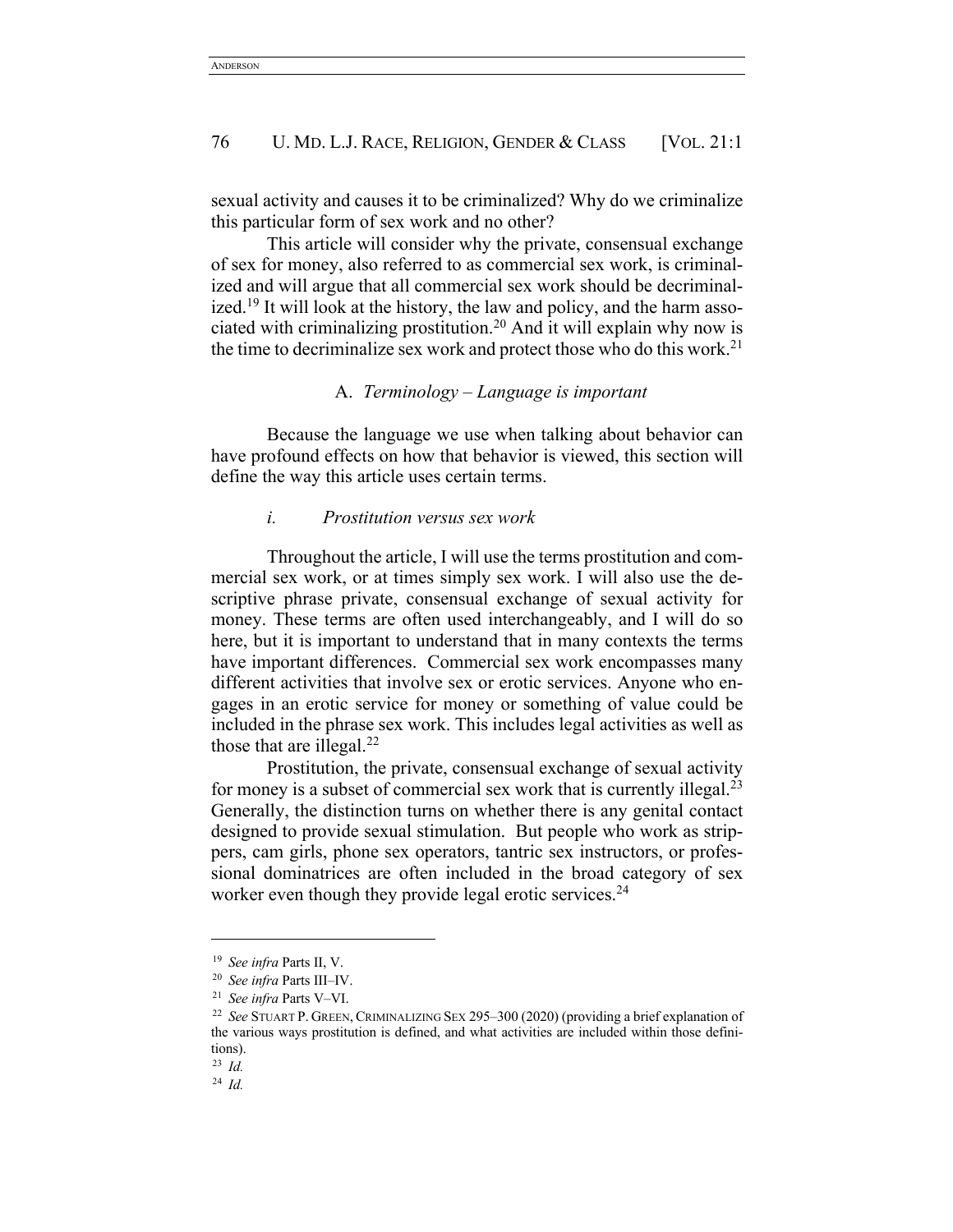Recently, the exchange of sexual services for money or other things of value has been referred to as sex work or commercial sex work because many who advocate for decriminalization of all sex work see the service provided as work just like other income-producing activities are described as work. Consequently, because this article focuses on the fight to decriminalize prostitution, and those who engage in the sale of sex for money or something of value prefer the term sex work, I will respect their preference and will frequently use the term sex work. However, because sex work is a relatively new way to describe this, when looking back at the history of such activity, I will often revert to the use of the word prostitution when describing times when that was the common term. Additionally, when attempting to determine why sex work differs from other personal decisions about sex, I will sometimes describe it as the private, consensual exchange of sexual activity for money. In all of these references I mean what has most traditionally been referred to as prostitution.

Key in these terms is the requirement that the exchange of sexual services for money or other value occurs between consenting adults. My focus here is on commercial sex work that is currently illegal, so references to that type of work should be interpreted as focusing on illegal sex work rather than other forms of legal sex work.

The goal of this article is to recognize that the time has come to decriminalize commercial sex work. Following this Introduction (Part I), which explains the distinctions between legal sex work and illegal sex work, Part II begins by exploring how and why sex work became criminalized.25 Understanding the historical reasons that led to the current illegality of sex work allows us to see how those reasons are no longer relevant.

Part III explores some of the constitutional arguments that have been made to argue that individuals have the right to engage in sex work unrestricted by state prohibitions or regulations.<sup>26</sup> Because sex work necessarily involves sex and decisions regarding the way one uses one's body, the liberty and privacy interests associated with these issues have been bandied about in connection with discussions about decriminalizing sex work.

Part IV follows as a transition between the more theoretical legal arguments and the practical reality that supports decriminalizing sex work.27 It offers an assessment of the potential interests a state may raise

<sup>25</sup> *See infra* Part II.

<sup>26</sup> *See infra* Part III.

<sup>27</sup> *See infra* Part IV.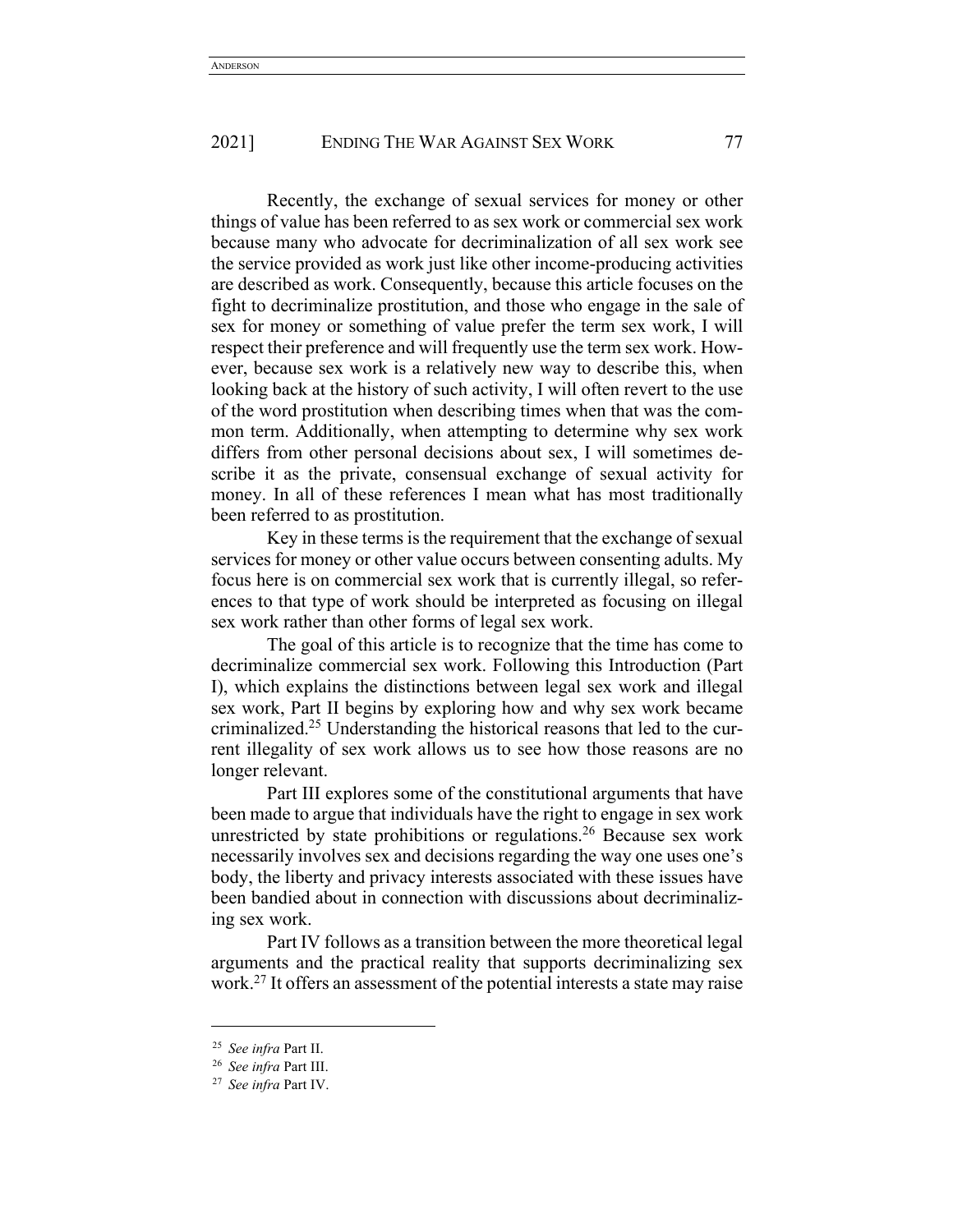for continuing to outlaw sex work. That assessment demonstrates the lack of viability of these positions, providing a segue to Part  $V^{28}$ , where the practical and critically important reasons to decriminalize sex work are explored. Part VI concludes the article by describing a path forward that focuses on continued grassroots efforts to shift public and legislative opinions enough that proposals for legislation decriminalizing sex work can be successfully enacted.<sup>29</sup>

# *ii. Sex work/prostitution versus sex trafficking*

It is important to avoid conflating sex work or prostitution with sex trafficking. A significant part of my analysis will criticize those who do so. The distinction between sex work and sex trafficking is critical because conflating the two makes it too easy to find reasons to continue to criminalize sex work in the false hope of preventing sex trafficking.

Sex trafficking is a subset of human trafficking. According to the United Nations Protocol to Prevent, Suppress and Punish Trafficking in Persons Protocol, Especially Women and Children (the U.N. Human Trafficking Protocol),

> "(a) 'Trafficking in persons' shall mean the recruitment, transportation, transfer, harbouring or receipt of persons, by means of the threat or use of force or other forms of coercion, of abduction, of fraud, of deception, of the abuse of power or of a position of vulnerability or of the giving or receiving of payments or benefits to achieve the consent of a person having control over another person, for the purpose of exploitation. Exploitation shall include, at a minimum, the exploitation of the prostitution of others or other forms of sexual exploitation, forced labour or services, slavery or practices similar to slavery, servitude or the removal of organs;

> "(b) The consent of a victim of trafficking in persons to the intended exploitation set forth in subparagraph (a) of this article shall be irrelevant where any of the means set forth in subparagraph (a) have been used;

> "(c) The recruitment, transportation, transfer, harbouring or receipt of a child for the purpose of exploitation shall be considered 'trafficking in persons' even if this does

<sup>28</sup> *See infra* Part V.

<sup>29</sup> *See infra* Part VI.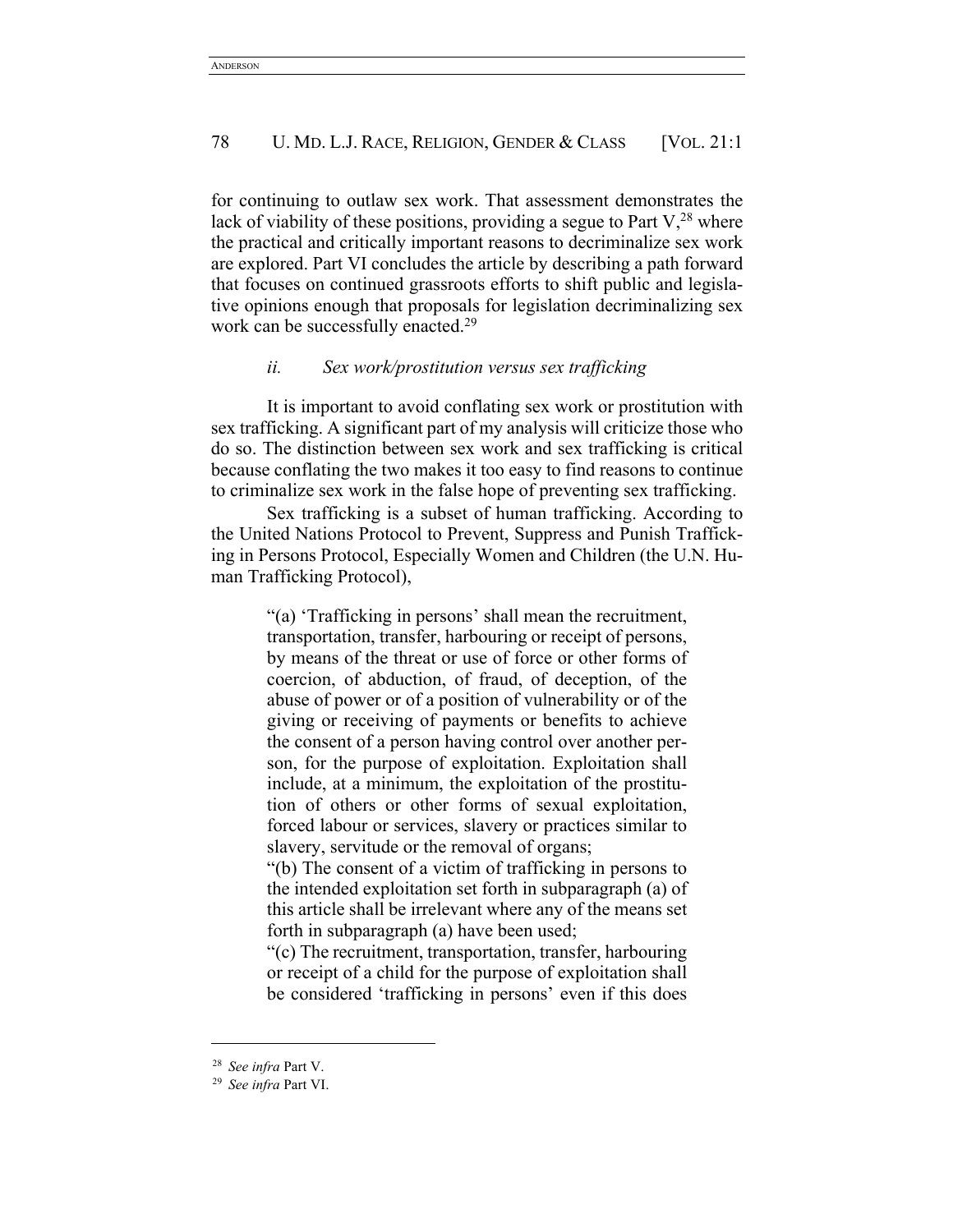not involve any of the means set forth in subparagraph (a) of this article;

"(d) 'Child' shall mean any person under eighteen years of age." $30$ 

Note that human trafficking is not limited to sex trafficking. As noted in the purpose and findings section of the United States federal law that implements the agreements of the U.N. Protocol, human trafficking occurs in connection with other forms of labor as well, $31$  but the sex trafficking aspect garners the most attention.

The provisions of the U.N. Human Trafficking Protocol are incorporated into the Victims of Trafficking and Violence Protection Act (TVPA), <sup>32</sup> but the TVPA is more inclusive, expanding the definition of sex trafficking to include more than the exploitation of people. The Act defines a commercial sex act as "any sex act on account of which anything of value is given to or received by any person."33 According to the TVPA, "[t]he term 'sex trafficking' means the recruitment, harboring, transportation, provision, obtaining, patronizing, or soliciting of a person for the purpose of a commercial sex act."<sup>34</sup> The Act also includes a definition of severe forms of sex trafficking:

- (A)Sex trafficking in which a commercial sex act is induced by force, fraud, or coercion, or in which the person induced to perform such acts has not attained 18 years of age, or
- (B) The recruitment, harboring, transportation, provision, or obtaining a person for labor services, through the use of force, fraud, or coercion for the purposes of subjection to involuntary servitude, peonage, debt bondage, or slavery.35

The TVPA, as amended by the Justice for Victims of Trafficking Act, makes it a crime to use force, fraud, or coercion to make an adult

<sup>&</sup>lt;sup>30</sup> United Nations Convention Against Transnational Organized Crime with Protocols (Palermo Convention) Annex II: Protocol to Prevent, Suppress and Punish Trafficking in Persons, Especially Women and Children (Human Trafficking Protocol) *ratified by the President* Oct. 19, 2005 (entered into force Dec. 3, 2005) 2225 U.N.T.S. 209.

<sup>31</sup> *See* 22 U.S.C. § 7101(b)(3) (2018) ("Trafficking in persons is not limited to the sex indus $try$ ").

<sup>32</sup> 22 U.S.C. §§ 7101-7114 (2018).

<sup>33</sup> *Id.* § 7102(4).

<sup>34</sup> *Id.* § 7102(12).

<sup>35</sup> *Id.* § 7102(11).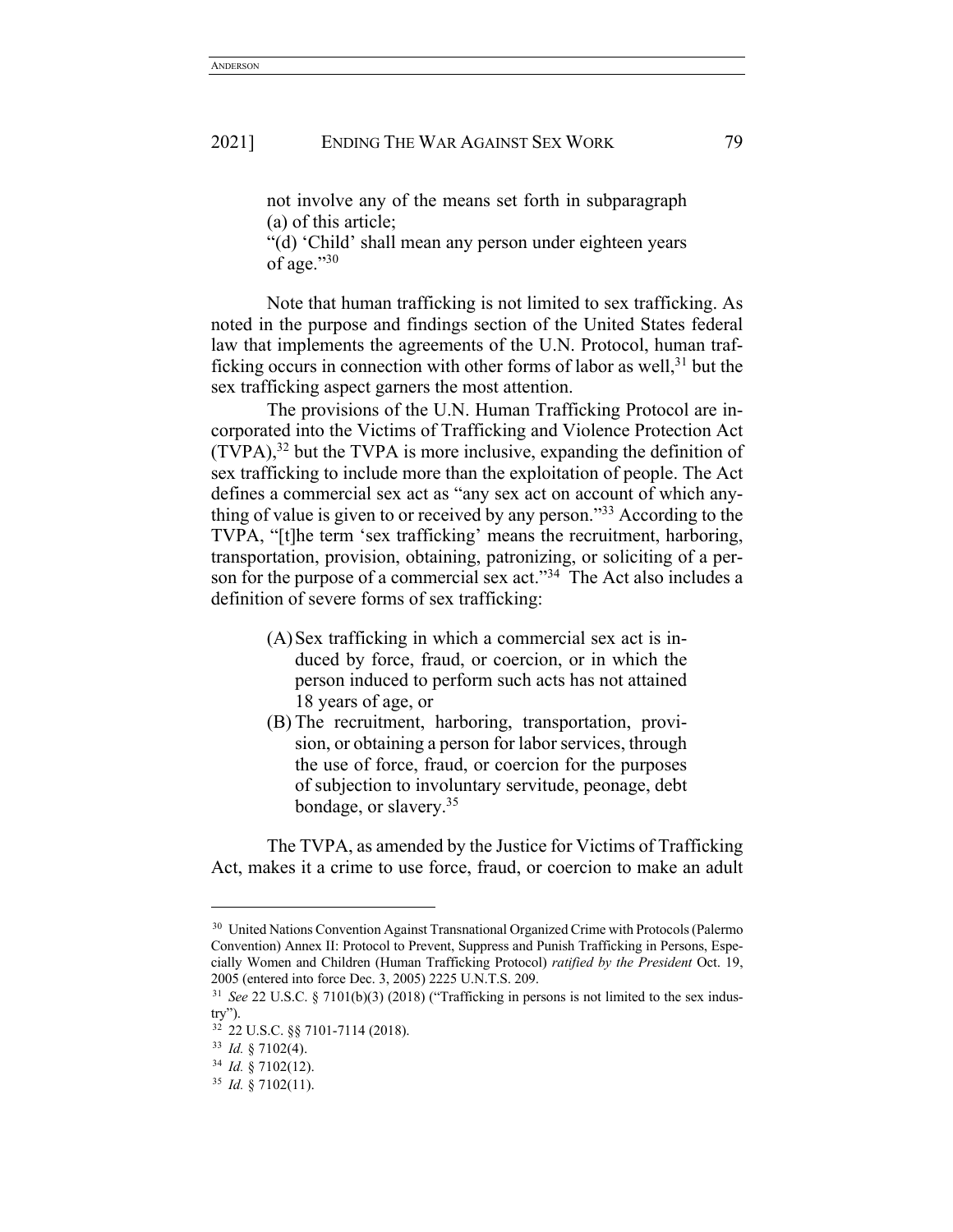engage in commercial sex.<sup>36</sup> When sex trafficking involves individuals under eighteen years of age, the statute does not require a demonstration of force, fraud, or coercion; engaging in a commercial sex act with a minor is a criminal act whether there is coercion or not.<sup>37</sup>

Put more simply, anyone who engages in commercial sexual activity without consent is involved in sex trafficking, as either a victim or a perpetrator. Adult victims who are coerced, forced, or fraudulently induced to engage in sex work have not consented, and are therefore victims of sex trafficking. Individuals under the age of 18 who engage in commercial sex work cannot legally consent to this work, so they are also victims of sex trafficking.38

Though an initial review of the TVPA might suggest that it captures all forms of commercial sex, whether coerced or not, within its penalties, the only enforcement mechanisms in the statute apply to severe forms of sex trafficking or sex trafficking of minors.39 However, reauthorizations of the TVPA in 2005 and 2008 added significant levels of funding for states to prosecute those who engaged in commercial sex, even if not coerced.40

## B. *Listening to sex workers*

When considering issues around sex work we must avoid limiting the analysis to theoretical and abstract ideas alone. To inform the more abstract ideas one must include sex workers' voices and experiences, and real data about sex work. Beginning shortly after September 11th, efforts to combat human trafficking increased.<sup>41</sup> Most of the advocacy and resulting legislation focused on sex trafficking. The distinction between sex work and sex trafficking blurred. Public discussion of the efforts to combat sex trafficking has not distinguished between trafficking victims and those who engage in consensual sex work.<sup>42</sup>

<sup>36</sup> 18 U.S.C. §§ 1589, 1591 (2018).

<sup>37</sup> *Id.* § 1591. 38 22 U.S.C. § 7102(11)(A)(2018).

<sup>39</sup> Janie A. Chuang, *Rescuing Trafficking from Ideological Capture: Prostitution Reform and Anti-Trafficking Law and Policy*, 158 U. PA. L. REV. 1655, 1679 (2010).

<sup>40</sup> *See* Jennifer A.L. Sheldon-Sherman, *The Missing "P": Prosecution, Prevention, Protection, and* Partnership *in the Trafficking Victims Protection Act*, 117 PENN. STATE L. REV. 443, 467 (2012).

<sup>41</sup> Kevin D. DeCeoursty, Human Trafficking and U.S. Government Responses Post-9/11 (Sept. 2016) (Master's Thesis, Naval Postgraduate School) (on file with Homeland Security Digital Library).

<sup>42</sup> Regina A. Russo, *Online Sex Trafficking Hysteria: Flawed Policies, Ignored Human Rights, and Censorship*, 68 CLEVELAND STATE L. REV. 314, 340–41 (2020).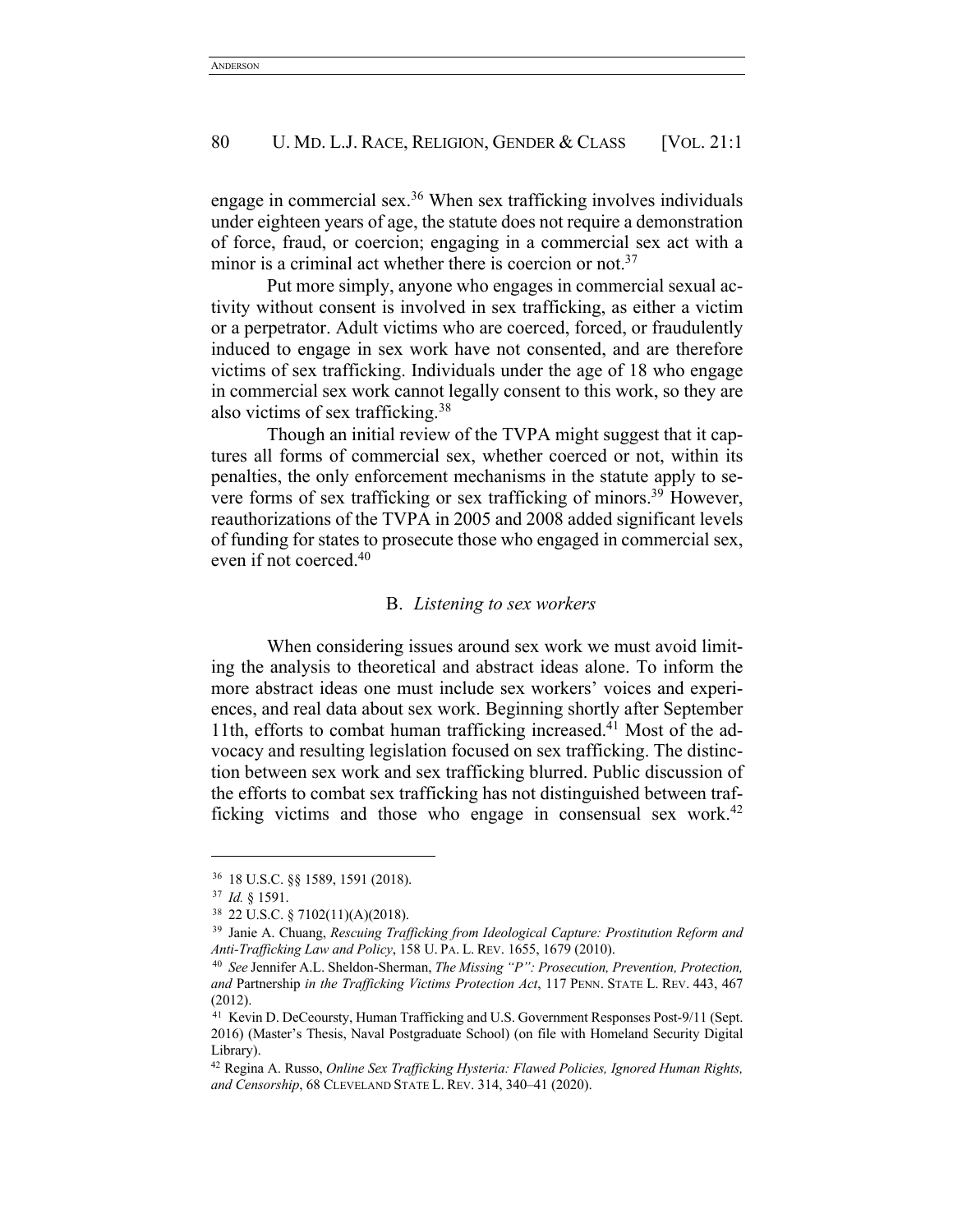Consequently, much of the recent legislative efforts to combat sex trafficking have had harmful effects on sex workers.<sup>43</sup>

As a result of discourse around the TVPA, the tendency to conflate prostitution and sex trafficking increased. Advocates consistently used images and narratives that reinforced the idea of trafficking as modern-day slavery, which made it almost impossible to consider that anyone might voluntarily choose to engage in sex work.<sup>44</sup> By controlling the narrative in this manner, those advocating for the prohibition of all sex work shifted the complicated issues of trafficking—immigration, labor, and poverty issues—to the moral problem of sexual violence against women and girls.<sup>45</sup> But they ignored the voices of those women and others involved in consensual sex work, specifically contradicting individuals who asserted they freely choose sex work.<sup>46</sup>

In addition to having lived experiences as sex workers, those engaged in this work have much greater insight into the way victims are trafficked for sex, and what steps we can take to reduce trafficking and the harm it causes to the victims. Unfortunately, those most affected by overbroad and overzealous efforts to combat sex trafficking have been ignored or purposely silenced.<sup>47</sup>

# II. A BRIEF HISTORY OF SEX WORK IN THE UNITED STATES

Prostitution was not criminalized nationwide in the United States until 1910, around the time that abortion and alcohol were also prohibited.48 Before that time prostitution and brothels existed legally, especially in areas with a low ratio of women to men.<sup>49</sup>

<sup>43</sup> *See,* V. Blue, *How sex censoring killed the internet we love,* ENGADGET (Jan. 31, 2019) https://www.engadget.com/2019-01-31-sex-censorship-killed-internet-fosta-sesta.html. "In 2018, an estimated 42 million sex workers worldwide were evicted from the open internet and essentially went into hiding with the passage of FOSTA-SESTA." *See also*, DANIELLE BLUNT & ARIEL WOLF, ERASED: THE IMPACT OF FOSTA-SESTA 2-3 (2020), https://hackinghustling.org/wp-content/uploads/2020/01/HackingHustling-Erased.pdf.

<sup>44</sup> Chuang, *supra* note 39, at 1699.

<sup>45</sup> Chuang, *supra* note 39, at 1694.

<sup>46</sup> Chuang, *supra* note 39, at 1664–65. Chuang describes the radical feminist position as one that "recognize[s] no distinction between 'forced' and 'voluntary' prostitution" and insists that "[w]omen who (believe they) choose prostitution suffer from a 'false consciousness,' the inability to recognize their own oppression; whether or not these 'prostituted women' seemingly consent." Chuang, *supra* note 39, at 1664–65 (footnotes omitted).

<sup>47</sup> Russo, *supra* note 42, at 318.

<sup>48</sup> Dannia Altemimei, *Prostitution and the Right to Privacy: A Comparative Analysis of Current Law in the United States and Canada*, U. ILL. L. REV. 625, 630 (2013).

<sup>49</sup> *See* Scott Wasserman Stern, *The Long American Plan: The U.S. Government's Campaign Against Venereal Disease and its Carriers*, 38 HARV.J. OF L. & GENDER 373, 381–86 (2015).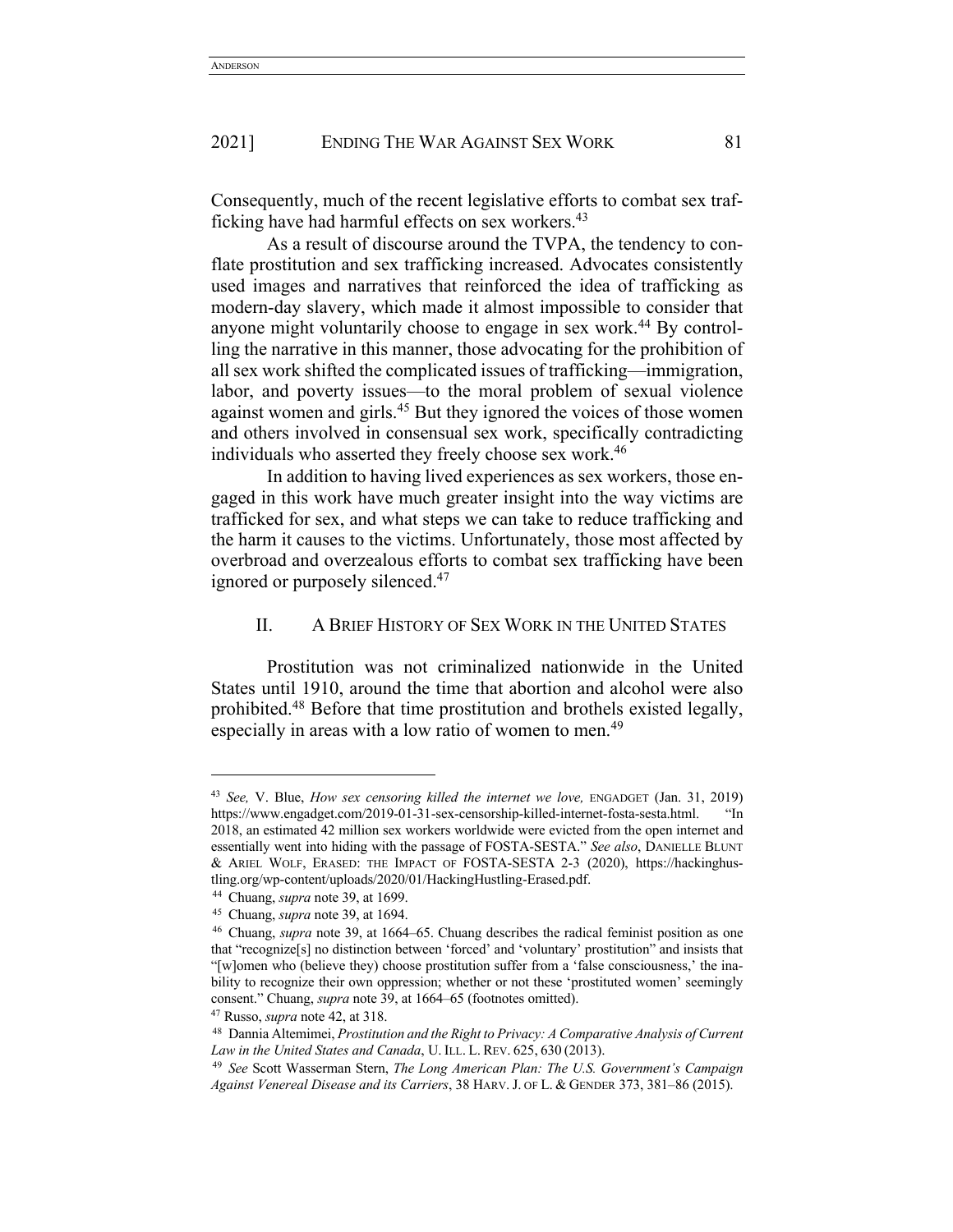In addition to frontier towns where most of the population was male, prostitutes tended to be found in areas where soldiers were gathered.<sup>50</sup> During the Civil War, some commanding officers attempted to protect their soldiers from the sexually transmitted diseases thought to be a consequence of engaging with prostitutes before medical control of sexually transmitted infections, especially syphilis.<sup>51</sup> Though some military leaders tolerated prostitution, others attempted to restrict it. For example, one general around Nashville, Tennessee rounded up all of the prostitutes and sent them off on a riverboat, hoping to rid the area of the temptation.52 Unable to find a suitable place to relocate, the riverboat eventually returned to Nashville, where a compromise was reached.53The prostitutes were allowed to return but the city required that they undergo health screening and issued licenses to ensure that they had done so.54 This was one of the early efforts to regulate prostitution. After the Civil War, this type of regulation continued in many locations, allowing the existence of legal brothels as long as the workers underwent health checks and the brothel owners obtained licenses.<sup>55</sup>

Anti-prostitution legislation was born as part of anti-immigration legislation. The Page Act of 1875—the precursor to the 1882 Chinese Exclusion Act that severely restricted who could immigrate from China—was the first federal legislation crafted to limit Chinese immigration, especially the immigration of immoral women from China.<sup>56</sup> Following the 1882 Chinese Exclusion Act Congress passed additional legislation aimed at restricting immigration.57 The Immigration Act of 1903 and the Immigration Act of 1907 both expanded the criteria for exclusion in ways designed to prevent prostitution.<sup>58</sup> The 1903 Act added exclusions for those who procured prostitutes; the 1907 Act excluded anyone who admitted to crimes of moral turpitude and any

<sup>50</sup> *Id.* at 382–83.

<sup>51</sup> *See* Angela Serratore, *The Curious Case of Nashville's Frail Sisterhood*, SMITHSONIAN MAG. (July 8, 2013), https://www.smithsonianmag.com/history/the-curious-case-of-nashvilles-frailsisterhood-7766757/.

<sup>52</sup> *Id.*

<sup>53</sup> *Id.*

<sup>54</sup> *Id.*

<sup>55</sup> Kaytlin Bailey, *U.S. History from a Whore's Eye View*, YOUTUBE (Apr. 30, 2020), https://www.youtube.com/watch?v=pxrAAj8vqyg&feature=youtu.be.

<sup>56</sup> PLILEY,*supra* note 2, at 18.

<sup>57</sup> Walter A. Ewing, *Opportunity and Exclusion: A Brief History of U.S. Immigration Policy*, AM. IMMIGR. COUNS. (Jan. 13, 2012), https://www.americanimmigrationcouncil.org/research/opportunity-and-exclusion-brief-history-us-immigration-policy. <sup>58</sup> *Id.*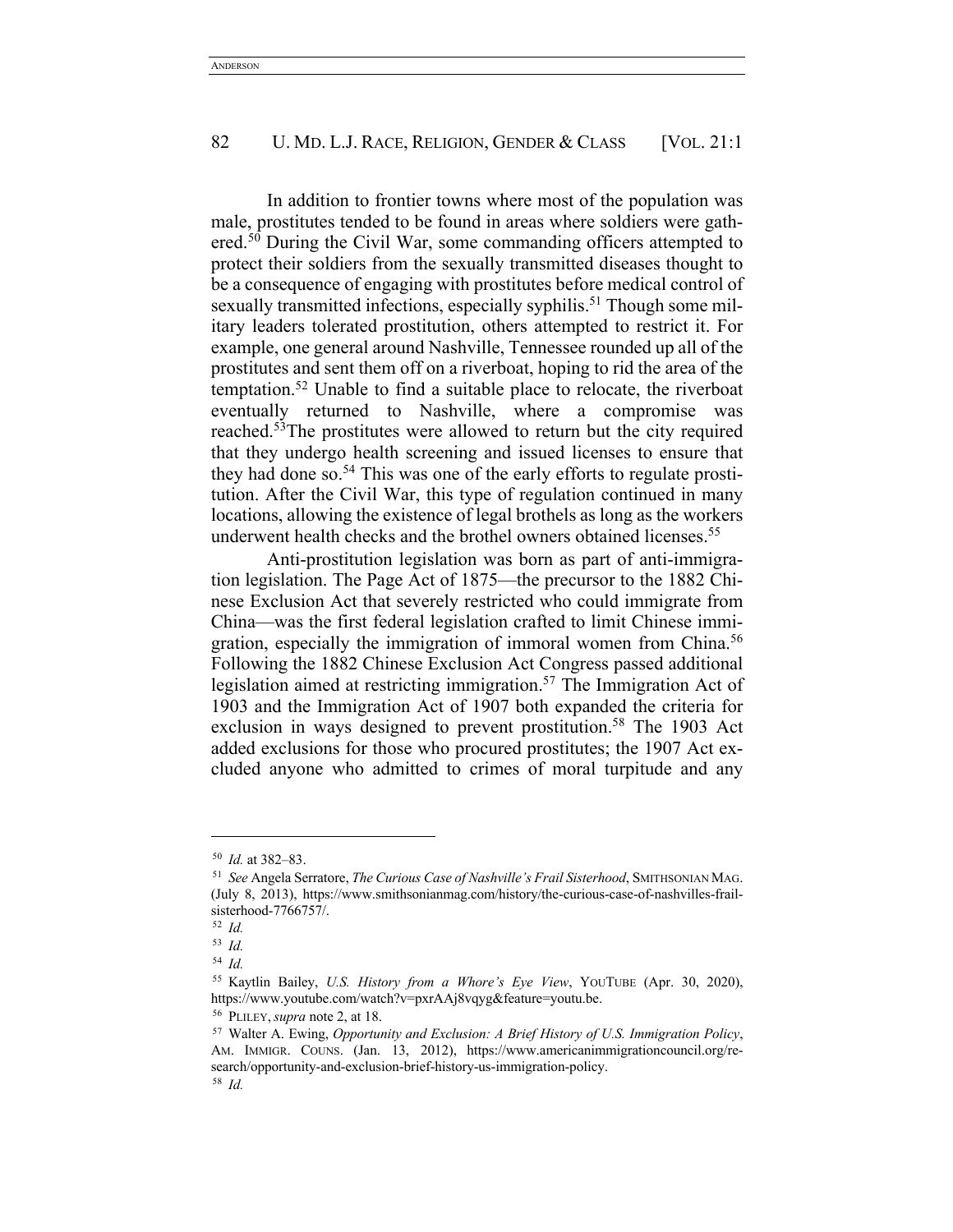women who acknowledged they were entering the United States for immoral purposes.<sup>59</sup>

The 1910 Mann Act took a step further, extending the reach of efforts to restrict prostitution beyond immigration restrictions to prohibitions within the country's borders as well.<sup>60</sup> This broadly drafted legislation, also known as the White Slave Act, purported to protect white women from slavery.<sup>61</sup> Fueled by public fear stoked by stories of black men abducting white girls and women to service nonwhite clients<sup>62</sup> and the Supreme Court's 1903 ruling that morality standards could support the use of the Commerce Clause to restrict the interstate transport of lottery tickets,  $63$  the Mann Act made it illegal to transport, or facilitate the transport of white women across state lines "for the purpose of prostitution or debauchery, or for any other immoral purpose."64 Also in 1910, Congress strengthened existisng Immigration statutes to allow for the deportation of anyone engaged in prostitution who had immigrated to the United States, regardless of when that person arrived.<sup>65</sup> As a result, most of the prostitution that occurred throughout the country became illegal.

In addition to the fear of interracial sexual relationships, public health concerns formed the basis for anti-prostitution legislation and its enforcement. These public health concerns led to numerous state laws that prohibited prostitution *and* promiscuity.66 Around the beginning of the United States' involvement in World War I, military leaders used the resources available to them to reduce access to prostitutes in the areas around military training camps.<sup>67</sup> Sexually transmitted diseases associated with prostitution and promiscuity were viewed as national security concerns because of their potential to weaken the strength of the military.<sup>68</sup> Military resources were used to provide medical treatment

<sup>59</sup> PLILEY,*supra* note 2, at 34.

<sup>60</sup> *The Mann Act*, PBS, https://www.pbs.org/kenburns/unforgivable-blackness/mann-act/ (last visited Mar. 28, 2021).

<sup>61</sup> *Id.*

<sup>62</sup> PLILEY,*supra* note 2, at 25.

<sup>63</sup> Champion v. Ames, 188 U.S. 321, 357 (1903) (holding that a state could forbid lottery ticket sales to "guard[] the morals of its own people," so Congress could do the same through the Commerce Clause).

<sup>64</sup> PLILEY, *supra* note 2, at 67.

<sup>65</sup> PLILEY, *supra* note 2, at 75.

<sup>66</sup> PLILEY, *supra* note 2, at 118.

<sup>67</sup> Stern, *supra* note 49, at 382–83.

<sup>68</sup> Stern, *supra* note 49, at 382–83.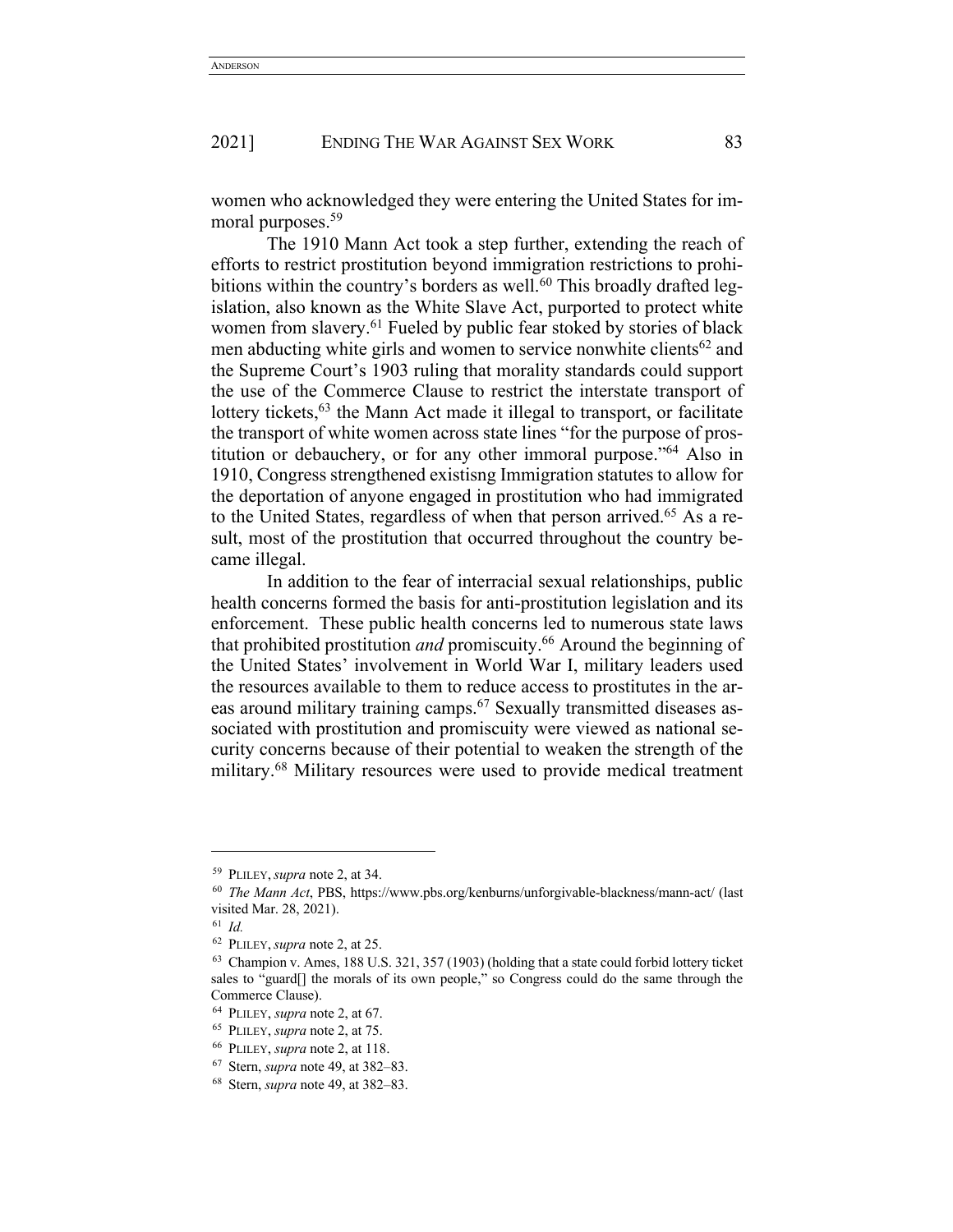and health checks for soldiers who could not restrain themselves.<sup>69</sup> Additionally, using the newly formed Commission on Training Camp Activities, military leaders created a "moral zone" around military training camps, banning alcohol and prostitution within their limits.70 As a result of the enforcement of the moral zones surrounding military training camps, women were prosecuted for engaging in prostitution, yet men were provided medical services if they made use of a prostitute's services. $71$ 

The potential for venereal disease to decimate the military forces led Congress to pass the Chamberlin-Kahn Act in 1918, which funded state efforts to detain and test citizens for sexually transmitted diseases.72 This legislation, and state laws that came about as a result of it, allowed public health officials to "quarantine persons who ha[d], or who, after examination, [were] reasonably suspected of having syphilis, gonorrhea, or chancroid" until they became non-infectious.73 Women were detained and forced to undergo intrusive medical examinations for venereal diseases.74 If found to be infected, they were institutionalized and treated with arsenic and mercury until they were either cured of the infection or died.75 Though utilized less frequently after World War II, these laws remained in effect until the  $1970s$ .<sup>76</sup>

Criminalization of prostitution, with little, if any, consequences for their clients, continued until the 1970s when brothel owners in parts of Nevada won the right to operate legally, subject to strict regulation.<sup>77</sup> Though parts of Nevada currently allow legal prostitution in heavily regulated brothels, the rest of the United States jurisdictions continue to criminalize prostitution.78

The 1970s brought a period of revolution, giving reinvigorating the feminist movement, civil rights movement, and the disability rights

<sup>69</sup> Susan L. Speaker, *Fit to Fight: Home Front Army Doctors and VD During WWI*, U.S. NAT'L LIBR. OF MED. (Oct. 18, 2018), https://circulatingnow.nlm.nih.gov/2018/10/18/fit-to-fighthome-front-army-doctors-and-vd-during-ww-i/.

<sup>70</sup> Stern, *supra* note 49, at 383.

<sup>71</sup> PLILEY, *supra* note 2, at 121.

<sup>72</sup> Chamberlain-Kahn Act, ch. XV, §§ 4-6, 40 Stat. 845 (1918).

<sup>73</sup> Stern, *supra* note 49, at 387–88.

<sup>74</sup> Stern, *supra* note 49, at 387.

<sup>75</sup> Stern, *supra* note 49, at 388.

<sup>76</sup> Stern, *supra* note 49, at 417, 419.

<sup>77</sup> Richard Symanski, *Prostitution in Nevada*, 64 ANNALS OF THE ASS'N OF AM. GEOGRAPHERS 357, 359 (1974).

<sup>78</sup> See *infra* notes 81–88 and accompanying text.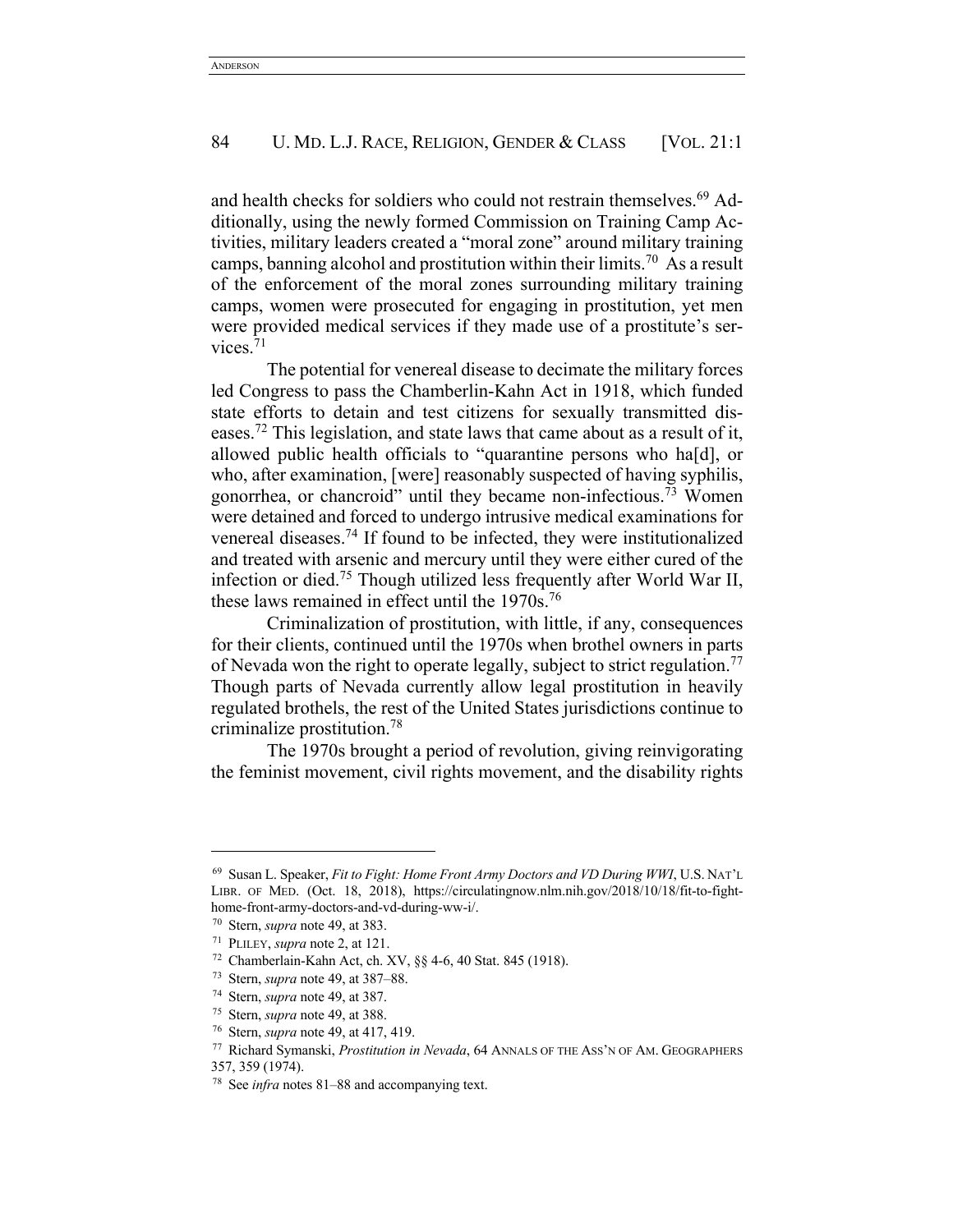movement.79 Sex workers became involved in all of these efforts, but most visibly in parts of the feminist movement and parts of the LGBTQ movement.80

# *A. Current status of criminalization of sex work in the United States*

Except for ten rural counties in Nevada, sex work is criminalized throughout the United States. $81$  Federal law prohibits anyone who intends to engage in prostitution, or who has done so within the last ten years, from entering the country legally or from changing their immigration status if they already reside in the country.<sup>82</sup> The original aspects of the Mann Act prohibiting one from bringing an alien into the country for prostitution or other immoral purposes still exists, though now the reference to immoral purposes refers more broadly to purposes considered criminal sexual activities.<sup>83</sup> This same expanded language has been altered in the statutes prohibiting the transport of individuals across state lines for purposes of prostitution.<sup>84</sup>

All fifty states make engaging in prostitution and purchasing sex criminal acts, though the type of crime and associated penalties differ.<sup>85</sup> For prostitution, sixteen states impose fines and incarceration that can exceed six months for the first offense.<sup>86</sup> These same sixteen states and four additional states impose fines and potential incarceration that can

<sup>79</sup> *See How the Civil Rights Movement Launched the Fight for LGBT, Women's Equality*, PBS NEWSHOUR (Sep. 2, 2013 6:27 PM), https://www.pbs.org/newshour/show/civil-rightslaunched-the-fight-for-lgbt-women-s-equality.

<sup>80</sup> Lindsey H. Jemison, *Feminist Theory and Sex Work Regulation: Comparing Regulatory Models and Implementation of Theoretical Policy*, J.L. Soc'y 163, 170-71 (2021).<br><sup>81</sup> ProCon.org, *US Federal and State Prostitution Laws and Related Punishments*, PROCON.ORG

<sup>(</sup>May 4, 2018), https://prostitution.procon.org/us-federal-and-state-prostitution-laws-and-related-punishments/.

<sup>82</sup> 8 U.S.C. § 1182(a)(2)(D) (2018).

<sup>83</sup> 8 U.S.C. § 1328 (2018).

<sup>84</sup> 18 U.S.C. §§ 1952, 2421 (2018). 85 ProCon.org, *supra*, note 81.

<sup>86</sup> Alabama, ALA. CODE §§ 13A-12-122, 13A-5-7 (2018); Arizona, ARIZ. REV. STAT. ANN. §§ 13-3214, 13-707 (2014); Connecticut, CONN. GEN. STAT. §§ 53a-82, 53a-26 (2016); Georgia, GA. CODE ANN. §§ 16-6-9, 16-6-13(a)(2), 17-10-3 (2019); Illinois, 720 ILL. COMP. STAT. 5/11- 14, 730 ILL. COMP. STAT. 5/5-4.5-55 (2019); Indiana, IND. CODE §§ 35-45-4-2, 35-50-3-2 (2018); Iowa, IOWA CODE §§ 725.1, 903.1 (2015); Massachusetts, MASS. GEN. LAWS ch. 272 § 53A (2011); Michigan, MICH.COMP. LAWS §§ 750.448-449, 750.451 (2017); Minnesota, MINN. LAWS §§ 609.324 (Subd. 7), 609.0341 (2020); Oregon, OR. REV. STAT. §§ 167.007, 161.615(1) (2018); Pennsylvania, 18 PA. CONS. STAT. §§ 5902, 1104(3) (2011); South Dakota, S.D. CODIFIED LAWS §§ 22-23-1, 22-23-9, 22-6-2 (2019); Vermont, VT. STAT. ANN. tit. 13 § 2631; Virginia, VA. CODE ANN. §§ 18.2-346, 18.2-11(a) (2020); Wisconsin, WIS. STAT. §§ 944.30, 939.51(3)(a) (2013).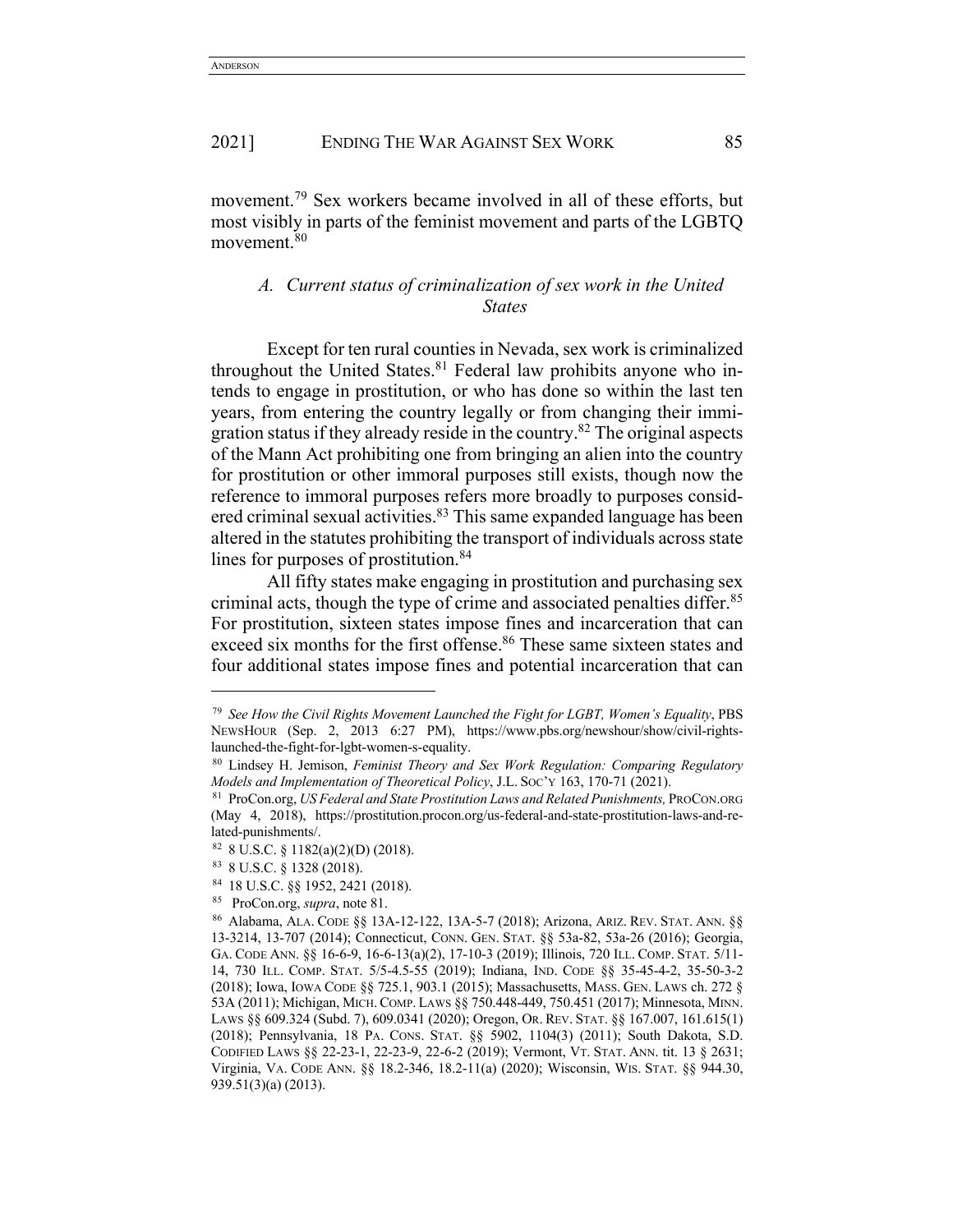exceed six months on those purchasing sex as well, $87$  though six of those states have different penalties for the purchaser.<sup>88</sup>

# *B. Current social and political perspectives about commercial sex work*

The sex work community is diverse, composed of female, male and transgender sex workers; lesbian, gay and bi-sexual sex workers; male sex workers who identify as heterosexual; sex workers living with HIV and other diseases; sex workers who use drugs; young adult sex workers (between the ages of 18 and 29 years old); documented and undocumented migrant sex workers, as well as and displaced persons and refugees; sex workers living in both urban and rural areas; disabled sex workers; and sex workers who have been detained or incarcerated.<sup>89</sup>

Despite the variety among sex workers, most discussion of whether it should continue to be criminalized focuses on cisgender women and cisgender women's issues.

Even among feminists, tensions exist, if not an all-out battle. Broadly speaking, feminists recognize inequality based on sex and gender.<sup>90</sup> They work to create equal power, opportunity, and status for both women and men.<sup>91</sup> Feminists can be divided into three camps: abolitionists,  $92$  partial abolitionists,  $93$  and sex-positive or liberal feminists.  $94$ 

<sup>92</sup> *See, e.g.* Chuang, *supra* note 39, at 1664-1671..

<sup>87</sup> The additional states are Kansas, KAN. STAT. ANN. § 21-6421, 21-6602; Montana, MONT. CODE ANN. § 45-5-601(2)(b); Tennessee, Tenn. Code Ann. §§39-13-514, 40-35-111(e)(1); and Utah, Utah Code Ann. §§ 76-10-1303, 76-3-204(1).

<sup>88</sup> *See supra* notes 86–87. Kansas, Massachusetts, Minnesota, Montana, Tennessee and Utah differentiate between those selling sex and those purchasing it within their statutory prohibitions. *Id.*

<sup>89</sup> *Decriminalisation: The Smart Sex Worker's Guide,* NSWP GLOBAL NETWORK OF SEX WORKER PROJECTS (2020) https://www.nswp.org/sites/nswp.org/files/sg\_to\_decriminalisation\_prf05.pdf (unnumbered introductory page).

<sup>90</sup> *See Sex Work and Feminism: a guide on the feminist principles of sex worker organizing,* Sex Workers' Rights Advocacy Network 2 https://swannet.org/wp-content/uploads/2021/03/Sex\_Work\_and\_Feminism\_ENG\_SnglPgs.pdf.

<sup>91</sup> *Feminism Needs Sex Workers, Sex Workers Need Feminism: Towards a Sex-Worker Inclusive Women's Rights Movement*, 4 INTERNATIONAL COMMITTEE ON THE RIGHTS OF SEX WORKERS IN EUROPE (March 2016) https://www.nswp.org/sites/nswp.org/files/Feminism%20Needs%20Sex%20Workers%2C%20Sex%20Workers%20Need%20Feminism%2C%20ICRSE%20-%202016.pdf

<sup>93</sup> Jane E. Larson, *Prostitution, Labor, and Human Rights,* 37 U.C.Davis L. Rev. 673, 681 (2004).

<sup>94</sup> *See,* Adrienne D. Davis, *Regulating Sex Work: Erotic Assimilationism, Erotic Exceptionalism, and the Challenge of Intimate Labor*, 103 Calif. L. Rev. 1195, 1209 (2015).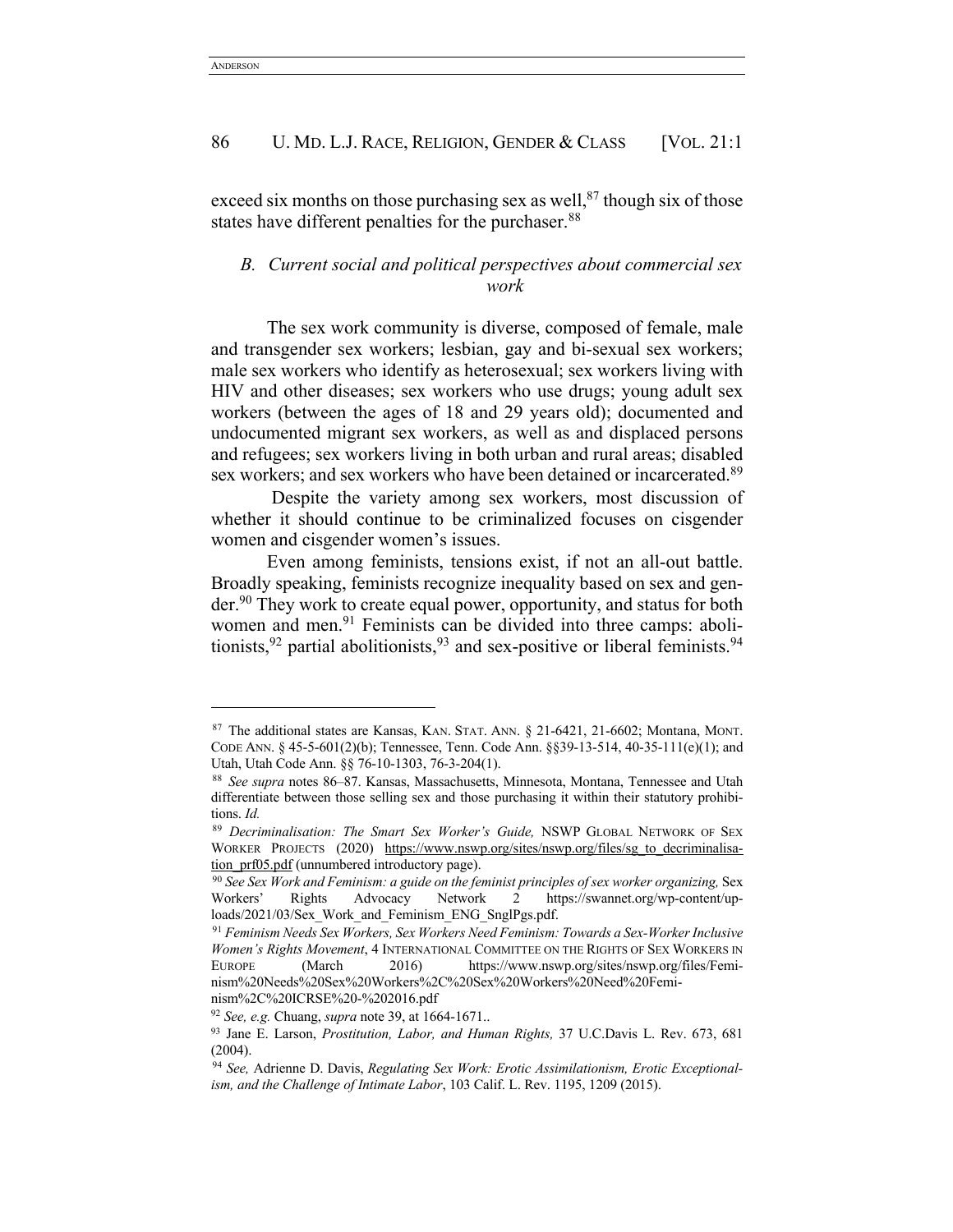Each of these groups has differing views about inequality and how to address it.95

# *i. Abolitionists*

One of the more vocal groups of feminists is the abolitionists, sometimes referred to as radical feminists.<sup>96</sup> Led by scholars and activists such as Catharine MacKinnon<sup>97</sup> and Andrea Dworkin, <sup>98</sup> radical feminists believe that women, as a biological class, are oppressed by men who maintain their power through institutional and cultural practices designed to maintain and potentially increase male superiority while reinforcing female inferiority.<sup>99</sup> Today's radical feminists continue to espouse the beliefs and goals of the Women's Liberation Movement of the 1960s and 1970s. Radical feminists work to unite all women in an effort to end domination by the male patriarchy.100 This group of feminist activists "view[ ] sexual oppression as the root and model of all oppression in society."<sup>101</sup>

In addition to radical feminists, two other groups belong to the abolitionist camp: neoconservatives<sup>102</sup> and evangelical Christians.<sup>103</sup> The members of this unlikely alliance agree on two points that allow them to speak with one voice about sex work and sex trafficking. All three groups want prostitution abolished and consider it exploitative and

<sup>95</sup> ANDREA J. NICHOLS, SEX TRAFFICKING IN THE UNITED STATES: THEORY, RESEARCH, POLICY, AND PRACTICE 25 (2016).

<sup>96</sup> *See*, Chuang, *supra*, note 39, at 1664.

 $97$  Catharine MacKinnon is the Elizabeth A. Long Professor of Law at the University of Michigan Law School. She has also been the James Barr Ames Visiting Professor of Law at Harvard Law School since 2009.

<sup>98</sup> Andrea Dworkin was a radical feminist and author best known for her work in the anti-pornography and anti-prostitution movements.

<sup>99</sup> *See generally* BARBARA BURRIS, THE FOURTH WORLD MANIFESTO, reprinted in RADICAL FEMINISM 322 (Anne Koedt, et al. eds., 1976). (explaining the beliefs and goals of the Women's Liberation Movement)

<sup>100</sup> Voichita Nachescu, *Radical Feminism and the Nation: History and Space in the Political Imagination of Second-Wave Feminism*, 3 J. FOR STUDY RADICALISM 29–30 (2009). <sup>101</sup> *Id*. at 45.

<sup>&</sup>lt;sup>102</sup> Neoconservatives refers to a network of people who share similar outlooks about conservative cultural and religious values combined with a focus on interventionist foreign policy and conservative economic approaches. Terrance Beal & Richard Dagger, *Neoconservatism*, ENCYC. BRITANNICA, (MAY 3, 2016), https://www.britannica.com/topic/neoconservatism.<br><sup>103</sup> Evangelicals churches are those that "stress the preaching of the gospel of Jesus Christ, per-

sonal conversion experiences, Scripture as the sole basis for faith, and active evangelism (the winning of personal commitments to Christ)." J. Gordon Melton, *Evangelical Church*, ENCYC. BRITANNICA, (Apr. 9, 2021), https://www.britannica.com/topic/Evangelical-church-Protestantism.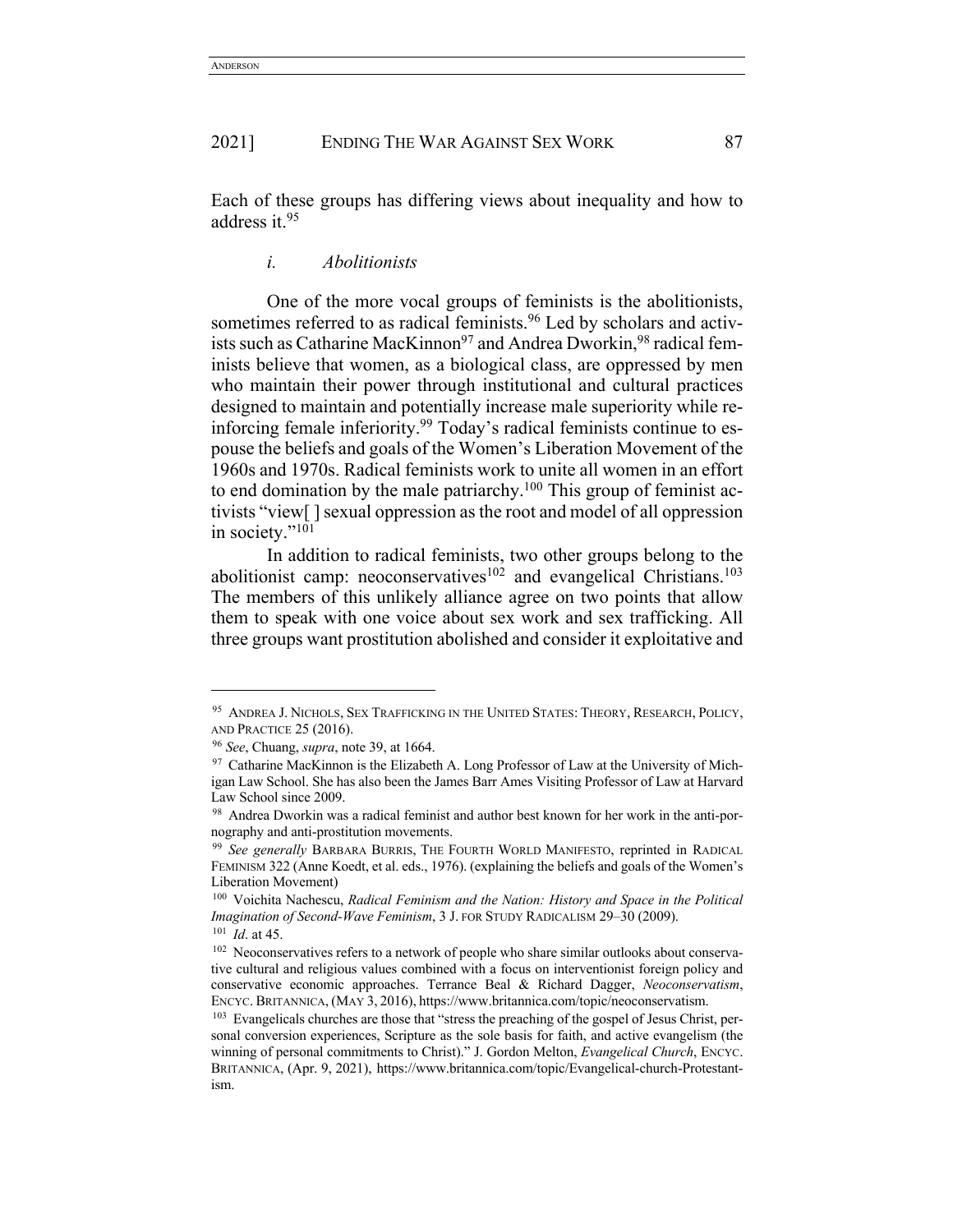degrading to women.<sup>104</sup> They characterize prostitution as a form of violence.105

The neoconservative and evangelical Christian groups view the need to criminalize prostitution with the ultimate goal of abolishing it through a religious or morals-based lens.<sup>106</sup> They focus on keeping sex confined to heterosexual, monogamous marriage. $107$  To the chagrin of the feminists in this alliance, the neoconservatives and evangelical Christians view women's sexual vulnerability as natural and proper.<sup>108</sup> Whether based on religious beliefs or views about societal structure, non-feminist abolitionists recognize that society's views are shifting or have already shifted. By fighting to keep prostitution criminalized they fight to retain or re-establish the old patriarchal structure with which they are more comfortable.<sup>109</sup>

Among the abolitionist feminists, some do not accept the idea that a woman could choose or consent to engage in prostitution, instead asserting that women who engage in prostitution have a false consciousness that prevents them from recognizing their oppression, making them unable to meaningfully consent.<sup>110</sup> Often referred to as radical feminists, this subset of feminists view gender and sex inequality on a broad social scale, focusing on the patriarchal conditions that oppress all women.<sup>111</sup> They focus on the common experiences of all women to effect larger societal change.<sup>112</sup> Making no distinctions between sex trafficking, prostitution, and pornography, radical feminists believe that all women's agency is "reduced through the sexual objectification of women in sexual commerce."<sup>113</sup>

Others accept that some women may freely choose or consent to engage in sex work but posit that so few women freely choose sex work in comparison to those who do not make that choice that the harm imposed on the women making the voluntary choice is *de minimus* and must be tolerated to protect the true victims.<sup>114</sup>

<sup>104</sup> Chuang, *supra* note 39, at 1658.

<sup>105</sup> Chuang, *supra* note 39, at 1664.

<sup>106</sup> Chuang, *supra* note 39, at 1665.

<sup>107</sup> Michelle Madden Dempsey, *Sex Trafficking and Criminalization: In Defense of Feminist Abolitionism*, 158 U. PA. L. REV. 1729, 1744 (2010).

<sup>108</sup> *Id.*

<sup>109</sup> *Id.* at 1744–45.

<sup>110</sup> Chuang, *supra* note 39, at 1664–65.

<sup>111</sup> Chuang, *supra* note 39, at 1664–65.

<sup>112</sup> Nichols, *supra* note 95, at 26–27.

<sup>113</sup> Nichols, *supra* note 95, at 27.

<sup>114</sup> Dempsey, *supra* note 107, at 1768–69.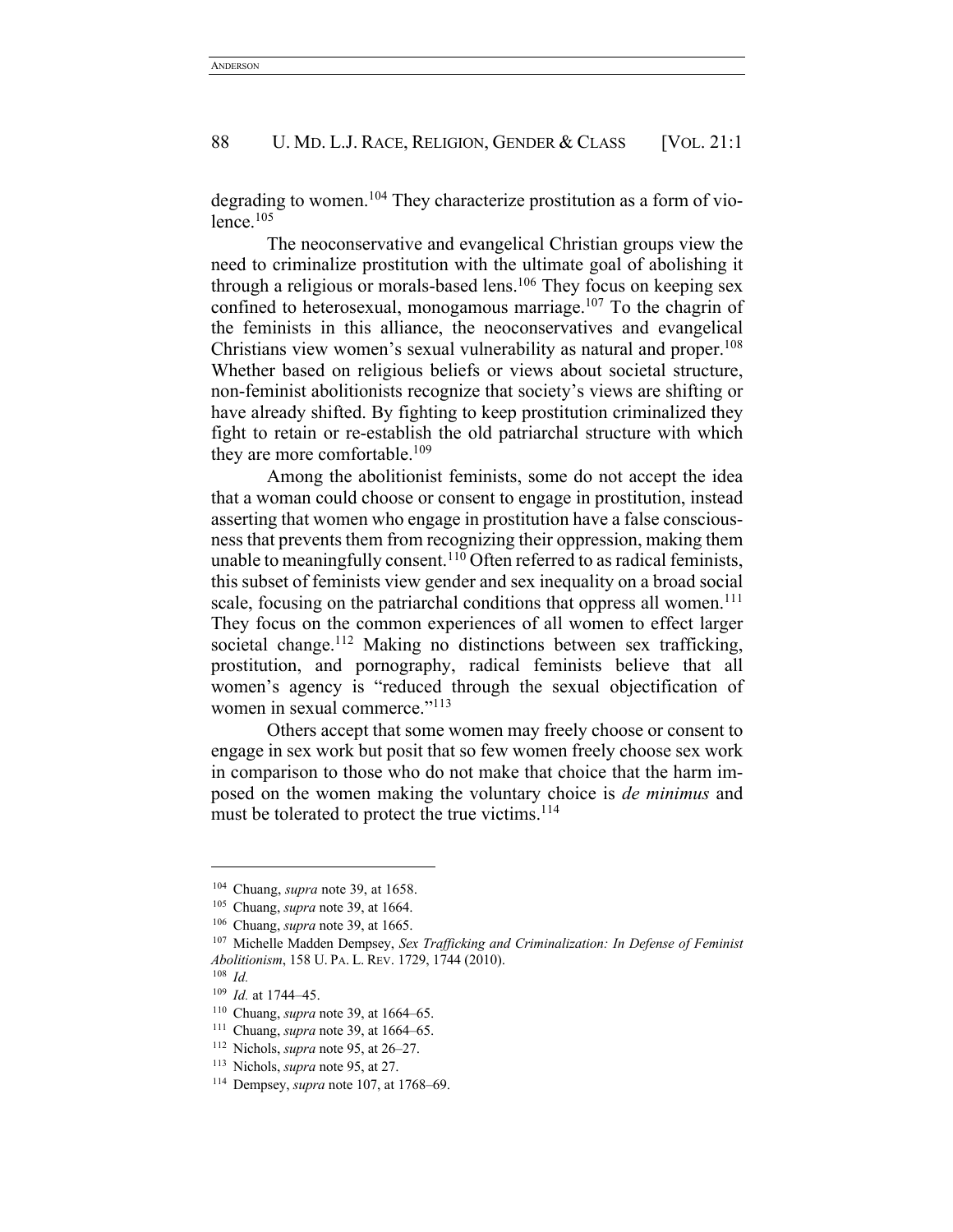While the feminist abolitionists view prostitution as an example of the problems of a patriarchal society, neoconservatives and evangelical Christians want to abolish prostitution to maintain a patriarchal society.115 Neoconservatives and evangelical Christians believe prostitution contradicts "traditional social values rooted in heterosexual, patriarchal marriage and family," which is the only place to express sexuality. $116$ 

Though both points of view within the abolitionist group lead to prohibiting prostitution, the reasons for doing so exist as polar opposites: patriarchy rules versus patriarchy as the evil to be eradicated.<sup>117</sup> Despite their differences, the united voice of abolitionists has successfully shaped the messaging about trafficking to focus on the victimization of women and girls.

## *ii. Partial Abolitionists*

Most feminists who advocate for the prohibition of prostitution also view those who engage in commercial sex as victims.118 They recognize the harm that results from being arrested and continuing to engage in the world with a criminal record.<sup>119</sup> Consequently, many feminists, including some radical feminists, support partial decriminalization, or what is known as the Nordic model, or end-demand model of criminalization.<sup>120</sup>

The Nordic model decriminalizes those who sell sex—the prostitutes themselves—but criminalizes all other aspects of sex work.<sup>121</sup> Under this model, those who exchange sex for money are provided with social services and assistance to leave the industry rather than being considered criminals.122 Those who purchase sex are subject to arrest and sanctions, including criminal sanctions.123 The Nordic model also criminalizes those who promote or profit from prostitution—the pimps and owners of brothels and massage parlors.<sup>124</sup>

<sup>115</sup> Chuang, *supra* note 39, at 1665–66.

<sup>116</sup> Chuang, *supra* note 39, at 1665.

<sup>117</sup> Chuang, *supra* note 39, at 1665–66.

<sup>118</sup> Chuang, *supra* note 39, at 1670–71.

<sup>119</sup> Chuang, *supra* note 39, at 1670–71.

<sup>120</sup> Berta E. Hernandez-Truyol & Jane Larson, *Sexual Labor and Human Rights*, 37 COLUM. HUM. RTS. L. REV. 391, 401 (2005).

<sup>121</sup> Dempsey, *supra* note 107, at 1749–50.

<sup>122</sup> Dempsey, *supra* note 107, at 1749–50.

<sup>123</sup> Sylvia Law, *Commercial Sex: Beyond Decriminalization*, 73 CAL. L. REV. 523, 567–68 (2000).

<sup>124</sup> *Id.* at 569–70.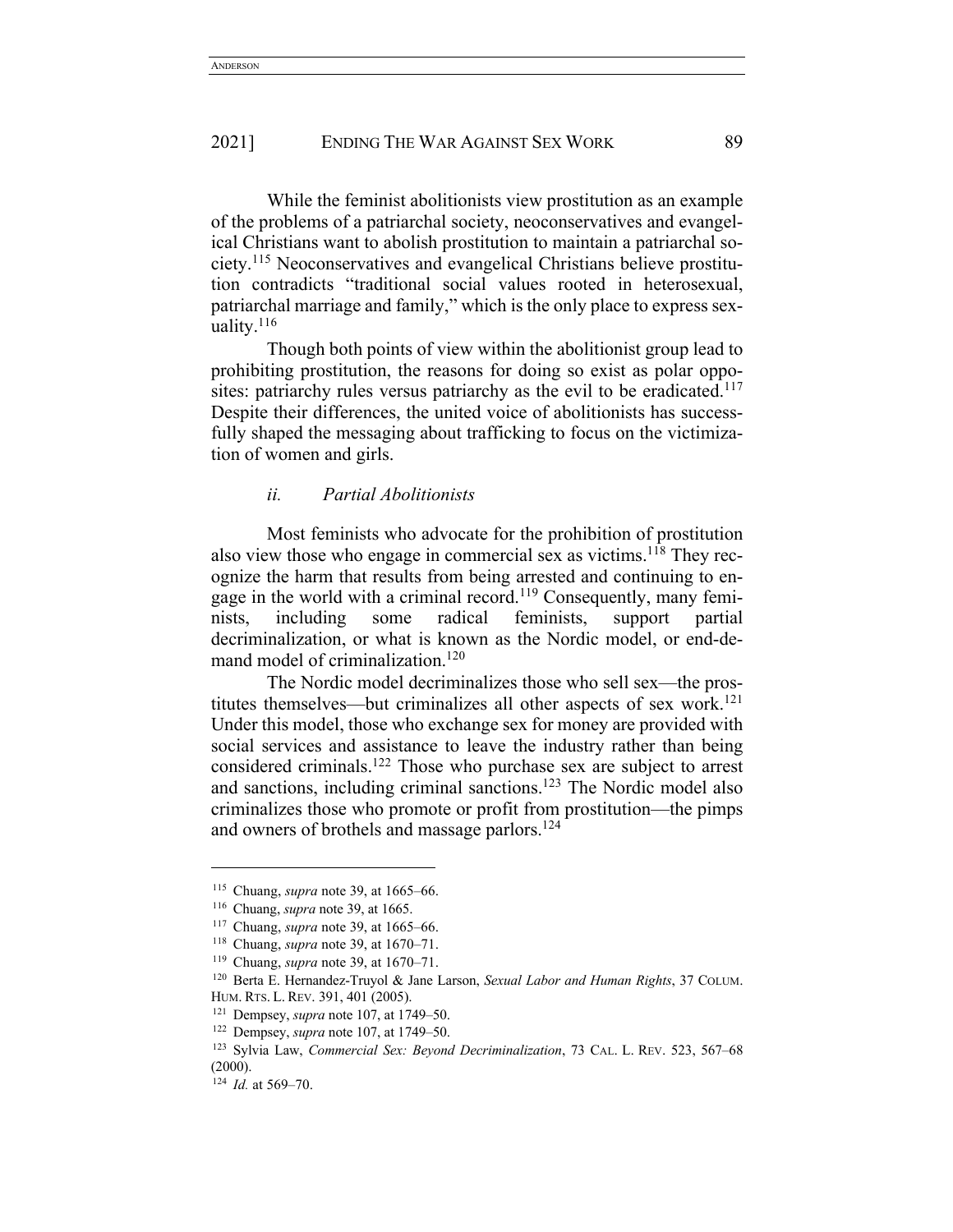# *iii. Liberal Feminists*

Liberal feminists focus on individual rights and choices.<sup>125</sup> Unlike radical feminists who take a top-down approach to eliminate oppression, liberal feminists focus on oppression at the individual level.<sup>126</sup>

Liberal feminists believe women should have the ability to choose to engage in sex work, recognizing that making that choice can be financially rewarding and empowering.<sup>127</sup> By supporting the choice to engage in sex work, liberal feminists challenge societal ideas about traditional femininity, monogamy, and sexual purity.<sup>128</sup> Like the radical feminists, liberal feminists are concerned about patriarchal control of women, but liberal feminists view legislation that prohibits prostitution as the attempt to control women's sexuality, rather than protection from patriarchal views of women as sex objects.129

Liberal feminists support the full decriminalization of sex work, distinguishing voluntary sex work from trafficking.<sup>130</sup> The critical inflection point between radical feminists and their liberal counterparts is the latter's position that the "agency of individuals involved in sex work does not have a broader negative impact on the agency of women and girls in society."131

The tension points, in a nutshell, the disagreement among feminists centers on agency and victimization. Radical feminists view all prostitution as sex trafficking and violence against women, regardless of consent.132 Within the radical feminist group, we find differences in what to do about prostitution, with some believing in harsh penalties even for the women involved because they have chosen to engage in criminal behavior.133 They hope that continuing to impose criminal penalties on those who engage in sex work will deter others from following that path.134 Others, on the other hand, prefer to treat the women who sell sex as victims and to support them to change their path.<sup>135</sup>

Liberal feminists recognize an individual's right to choose sex work, but also acknowledge that sex workers can be victimized—by

<sup>125</sup> *See* Nichols, *supra* note 95, at 25–26.

<sup>126</sup> *See* Nichols, *supra* note 95, at 25–26.

<sup>127</sup> *See* Nichols, *supra* note 95, at 25.

<sup>128</sup> Nichols, *supra* note 95, at 25.

<sup>129</sup> *See* Nichols, *supra* note 95, at 25–26.

<sup>130</sup> *See* Nichols, *supra* note 95, at 25–26.

<sup>131</sup> Nichols, *supra* note 95, at 26.

<sup>132</sup> *See* Nichols, *supra* note 95, at 26.

<sup>133</sup> *See* Nichols, *supra* note 95, at 26.

<sup>134</sup> *See* Nichols, *supra* note 95, at 26.

<sup>135</sup> *See* Nichols, *supra* note 95, at 26.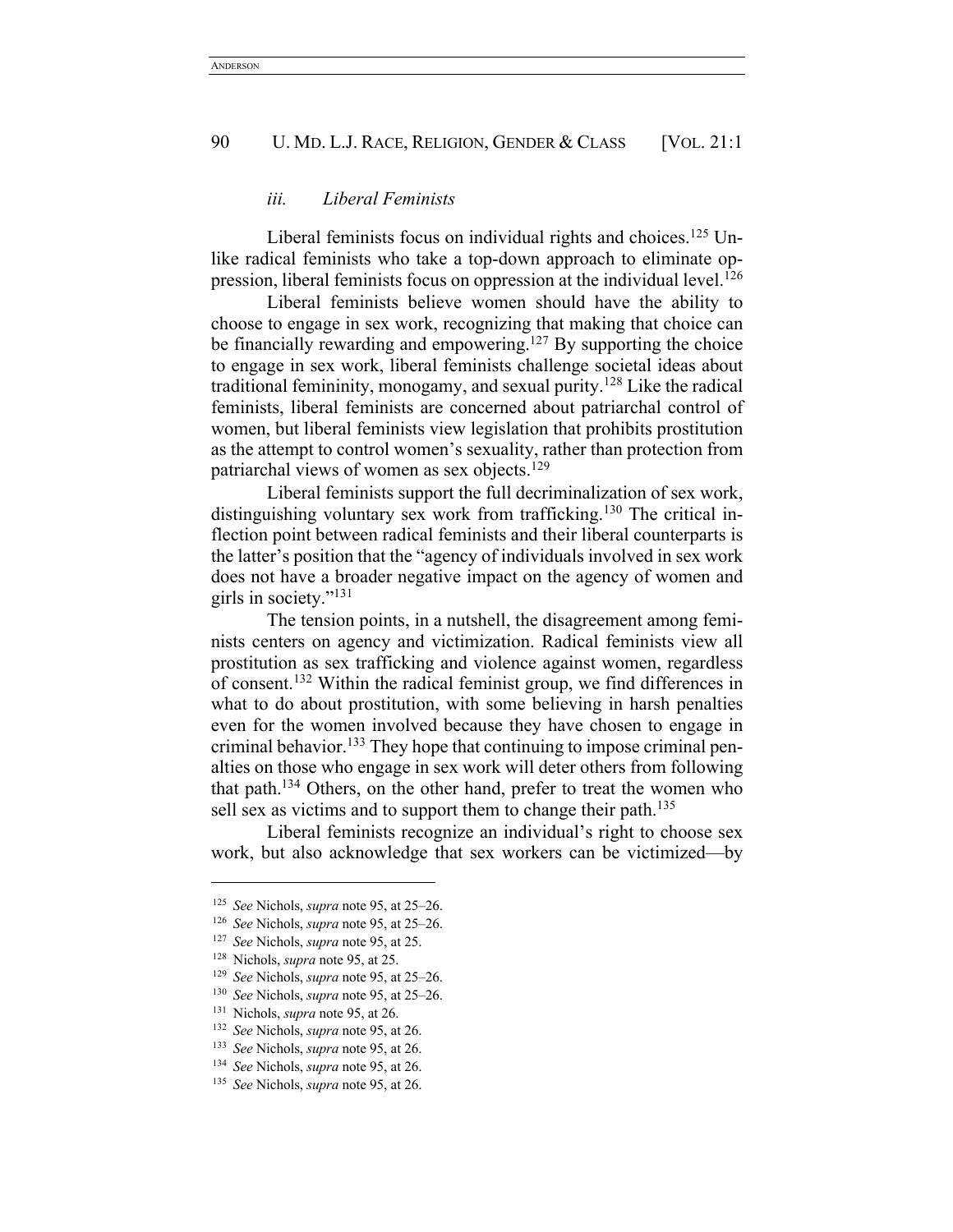their clients, those who manage them, the police, and the criminal justice system.<sup>136</sup>

# III. CONSTITUTIONAL CONSIDERATIONS ON CRIMINALIZING SEX **WORK**

We do not realize how large a part of our law is open to reconsideration upon a slight change in the habit of the public mind.137

The concept of a woman's right to make decisions about her body and an individual's right to make intimate decisions important to human dignity without state interference underpins many of the arguments of those who want to decriminalize sex work. In *Griswold v. Connecticut*, the Supreme Court identified a right to privacy emanating from the specific guarantees contained in the Bill of Rights.138 At times the right to privacy is found in the penumbra of the First Amendment;  $^{139}$  at other times the right to privacy is part of the liberty interest found in the Due Process Clause of the Fourteenth Amendment.<sup>140</sup>

As recently as 2003, when the Supreme Court addressed homosexual sodomy, it recognized that the fundamental right to liberty "presumes an autonomy of self that includes freedom of thought, belief, expression, and certain intimate conduct."141 This liberty interest includes the right of a woman to make "certain fundamental decisions affecting her destiny."<sup>142</sup> While the Court has specifically identified several fundamental privacy rights, $143$  it has also noted that "personal privacy

<sup>136</sup> *See* Nichols, *supra* note 95, at 62–63.

<sup>137</sup> Oliver Wendall Holmes, *The Path of the Law*, 10 HARV. L. REV. 457, 466 (1897).

<sup>138</sup> 381 U.S. 479 (1965).

<sup>&</sup>lt;sup>139</sup> *Id.* at 483 ("[T]he First Amendment has a penumbra where privacy is protected from governmental intrusion. In like context, we have protected forms of 'association' that are not political in the customary sense but pertain to the social, legal, and economic benefit of the members.").

<sup>&</sup>lt;sup>140</sup> "All persons born or naturalized in the United States, and subject to the jurisdiction thereof, are citizens of the United States and of the State wherein they reside. No State shall make or enforce any law which shall abridge the privileges or immunities of citizens of the United States; nor shall any State deprive any person of life, liberty, or property, without due process of law; nor deny to any person within its jurisdiction the equal protection of the laws." U.S. CONST. amend. XIV, § 1.

<sup>141</sup> Lawrence v. Texas, 539 U.S. 558, 562 (2003).

<sup>&</sup>lt;sup>142</sup> *Id.* at 565.<br><sup>143</sup> Fundamental privacy rights identified by the U.S. Supreme Court include the right to samesex marriage, Obergefell v. Hodges, 576 U.S. 644, 675 (2015); the right to engage in private, consensual sodomy, *Lawrence*, 539 U.S. at 562; a woman's right, under certain conditions, to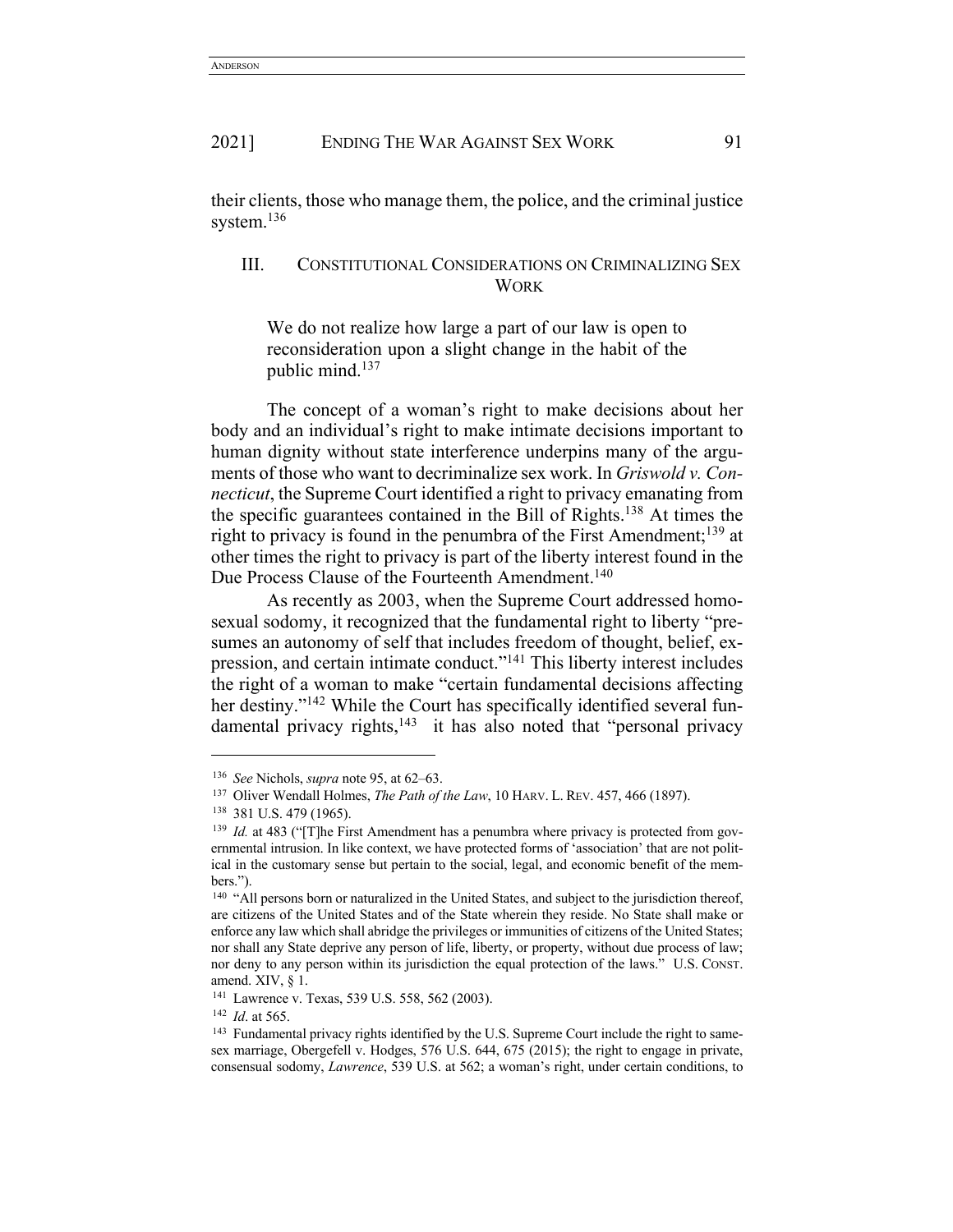includes the interest in independence in making certain kinds of important decisions . . . [but] the outer limits of this aspect of privacy has not been marked by the Court."144 If the limits of the fundamental right to privacy are unknown, it is reasonable to ask whether the right to determine whether and under what conditions one engages in sexual activity falls within those boundaries.

# *A. Does a fundamental right to engage in sex work exist?*

The criminalization of commercial sex work may have seemed appropriate when people believed legitimate concerns about health risks to the public existed, crime increased because of sex work, and when other forms of non-marital sex were also illegal. But, evidence demonstrates that the health and safety concerns to the public are unrelated to commercial sex work, and other forms of non-marital sex like adultery, fornication, and sodomy have been decriminalized.145 Consequently, the fundamental right to make decisions about intimate associations, that is who one has sex with and under what conditions, is now manifested. Continuing to criminalize an individual's choice to exchange sex for money violates our constitutional protection of individual liberty.

To those who want to criminalize sex work, sexual intimacy is meant for marriage or committed relationships.146 Those with more sexpositive beliefs who still don't approve of commercial sex work often believe commercializing sex demeans those who engage in this activity and the intimate act of sex itself.<sup>147</sup> People are entitled to these beliefs. But just because the majority may believe in a critical difference between sex where no money exchanges hands and sex where the exchange of money occurs, does not mean that the latter should be prohibited. If the majority of people in the country believed that all forms of contraception were wrong, that would not justify prohibiting those who held different beliefs from having access to contraceptive methods.

The criminalization of commercial sex is similar to the criminalization of homosexuality. Both have been treated differently by the criminal law over time. As Justice Kennedy noted in *Obergefell v.* 

terminate a pregnancy, Roe v. Wade, 410 U.S. 113, 153 (1973); the right of individuals to make decisions regarding whether or not to have children, Eisenstadt v. Baird, 405 U.S. 438, 453 (1972); the right to interracial marriage, Loving v. Virginia, 388 U.S. 1, 12 (1967); the right to marital privacy, Griswold v. Connecticut., 381 U.S. 479, 485–86 (1965); and the right to procreation, Skinner v. Oklahoma., 316 U.S. 535, 541 (1942).

<sup>144</sup> Carey v. Population Servs. Int'l., 431 U.S. 678, 684 (1977) (internal citations omitted).

<sup>145</sup> *See infra* Part IV.B.

<sup>146</sup> *See supra* notes 108, 109.

<sup>147</sup> *See supra* note 115.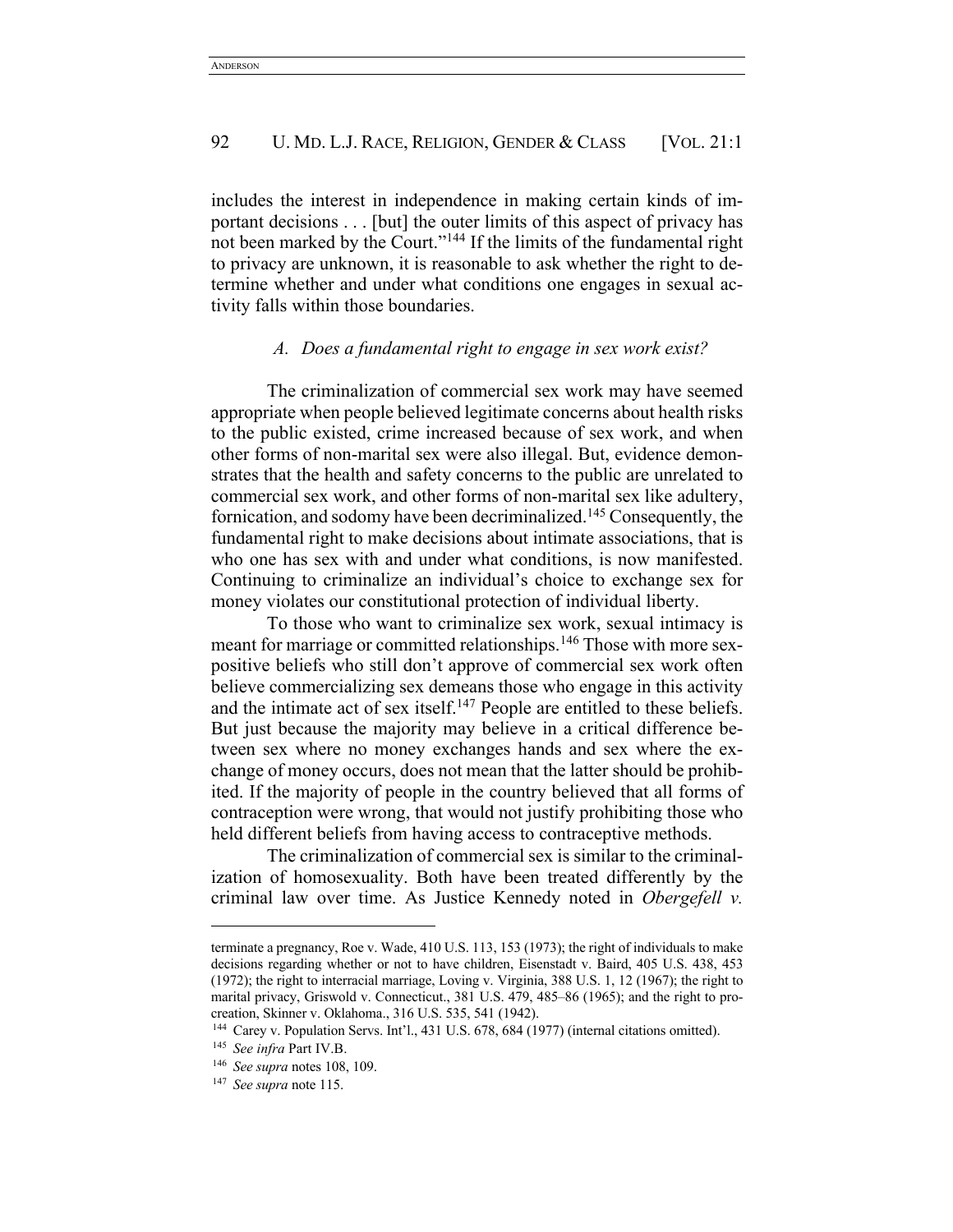*Hodges*, "[u]ntil the mid-20<sup>th</sup> century, same sex intimacy long had been condemned as immoral by the state itself in most Western nations, a belief often embodied in the criminal law."148 Justice Kennedy continued, noting:

> Th[e] Court first gave detailed consideration to the legal status of homosexuals in *Bowers v. Hardwick*. There it upheld the constitutionality of a Georgia law deemed to criminalize certain homosexual acts. Ten years later, in *Romer v. Evans* the Court invalidated an amendment to Colorado's Constitution that sought to foreclose any branch or political subdivision of the State from protecting persons against discrimination based on sexual orientation. Then, in 2003 [in *Lawrence v. Texas*], the Court overruled *Bowers,* holding that laws making same-sex intimacy a crime 'demea[n] the lives of homosexual persons.<sup>'149</sup>

Similarly, criminal law has treated prostitution differently over time. Instead of a long history of being criminalized, prostitution has a long history of being tolerated without criminal penalties. Once criminalized, like the legal status of homosexuals under *Bowers*, when it was controlling, prostitutes have seen an erosion of the laws surrounding restrictions on similar types of behavior.<sup>150</sup> If laws that make same-sex intimacy a crime demean the lives of homosexual persons, then laws that make the exchange of sex for money demean the lives of prostitutes.

# *B. Criminalizing the exchange of sex for money violates constitutional rights to liberty and privacy.*

The United States constitution protects personal liberty.<sup>151</sup> "[T]here is a realm of personal liberty which the government may not enter,"<sup>152</sup> and that realm includes decisions about consensual sexual

<sup>&</sup>lt;sup>148</sup> Obergefell v. Hodges, 576 U.S. 644, 660 (2015); Planned Parenthood v. Casey, 505 U.S. 833 (1992).

<sup>&</sup>lt;sup>149</sup> *Obergefell*, 576 U.S. at 661–62 (citations omitted).

<sup>&</sup>lt;sup>150</sup> Criminal laws relating to sodomy, fornication, and adultery have either been repealed or are no longer enforced.

<sup>&</sup>lt;sup>151</sup> U.S. CONST. amends. V, XIV §1.

<sup>152</sup> *Casey*, 505 U.S. at 847.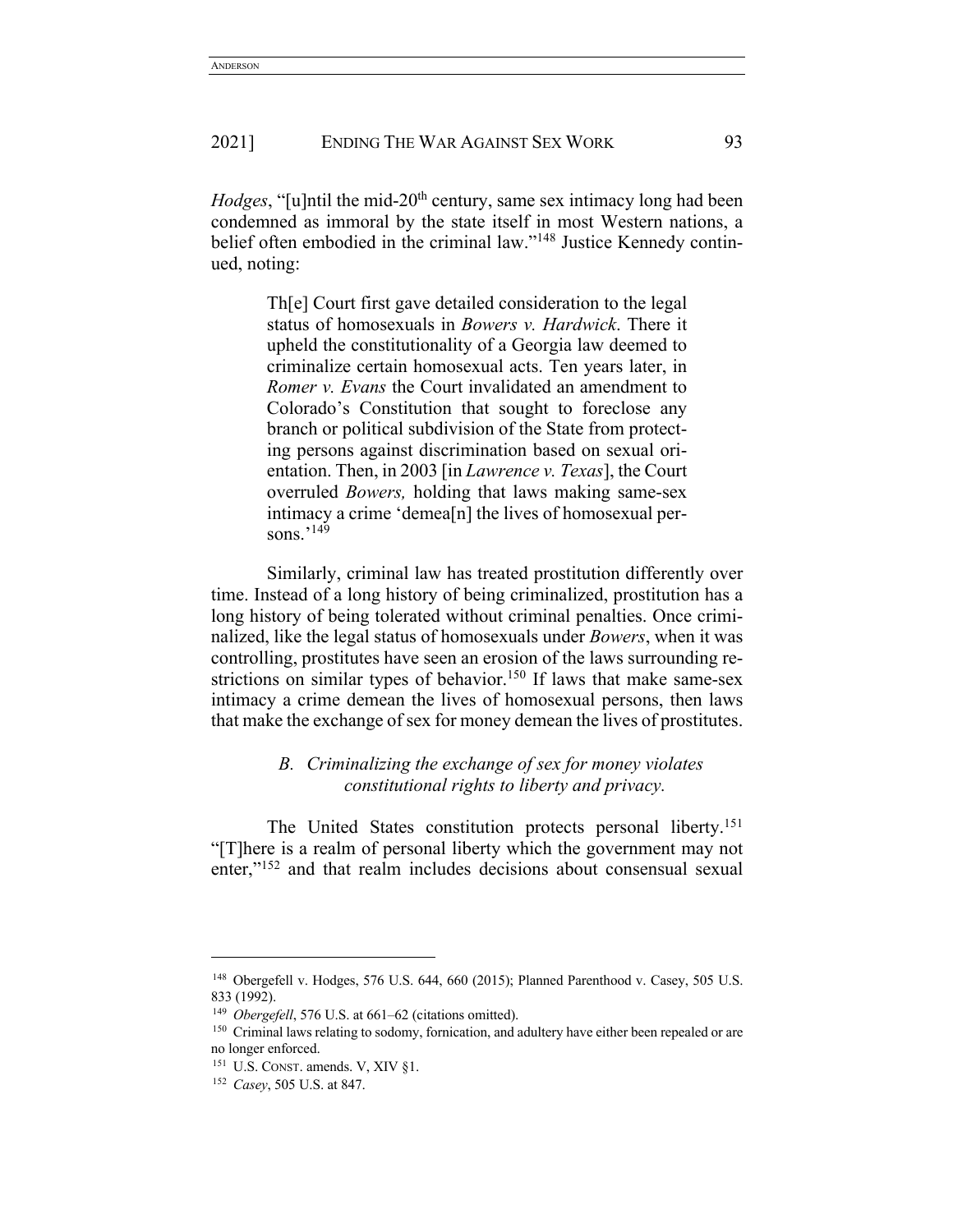activity.153 The Constitution has no express provision guaranteeing a person's right to conduct his or her life protected by a zone of privacy. The Supreme Court has ruled that the penumbras of the specific guarantees found in the Bill of Rights creates such a zone of privacy.<sup>154</sup> Though the Court has named some liberty interests, there are other unenumerated, fundamental, substantive rights and interests.<sup>155</sup>

The expansion of privacy rights does not happen easily. To establish a previously unrecognized fundamental privacy right one must expect to take a case through the entire court system and hope that the Supreme Court will consider the case. Though the recognition of additional privacy rights should not be made hastily, lower courts should refrain from reading the cases that have enumerated fundamental liberty or privacy rights as imposing hard limits on the potential privacy rights that have not been imposed by the Supreme Court. But, exactly that has happened, creating a line of cases that appear to rely on analysis that interprets Supreme Court precedent even more strictly than the Court itself has indicated should occur.

# *C. The commercial nature of sex work*

Decisions in many state courts appear to impose restrictions on the right to privacy that are not supported by existing precedent. One aspect of sex work continues to be used to distinguish it from other decisions about sexual activity. At times this is described as the commercial nature of the sexual interaction. At other times, the emphasis is on the public interaction involved in negotiating the terms of the sexual interaction. However, no basis exists for concluding that the exchange of money for sexual activity eliminates the fundamental liberty interest protected by the Fourteenth Amendment.

Several state cases rely on *Paris Adult Theatre I v. Slaton*<sup>156</sup> for the proposition that privacy rights do not extend to interactions with a commercial nature, such as prostitution. These cases assert that the exchange of money for sexual activity makes the action commercial, and

<sup>153</sup> Lawrence v. Texas, 539 U.S. 558, 572 (2003) (acknowledging "an emerging awareness that liberty gives substantial protection to adult persons in deciding how to conduct their private lives in matters pertaining to sex").

<sup>154</sup> Griswold v. Connecticut, 381 U.S. 479 (1965). The specific provisions of the Bill of Rights that created zones of privacy were the First, Third, Fifth, and Ninth Amendments.

<sup>155</sup> *See* Carey v. Population Servs., Int'l., 431 U.S. 678, 684–85 (1977). The Carey Court identified examples of cases identifying fundamental rights not mentioned specifically in the Bill of Rights, including "marriage, procreation, contraception, family relationships, and child rearing and education." *Id*. (citations omitted).

<sup>156</sup> Paris Adult Theatre I v. Slaton, 413 U.S. 49 (1973).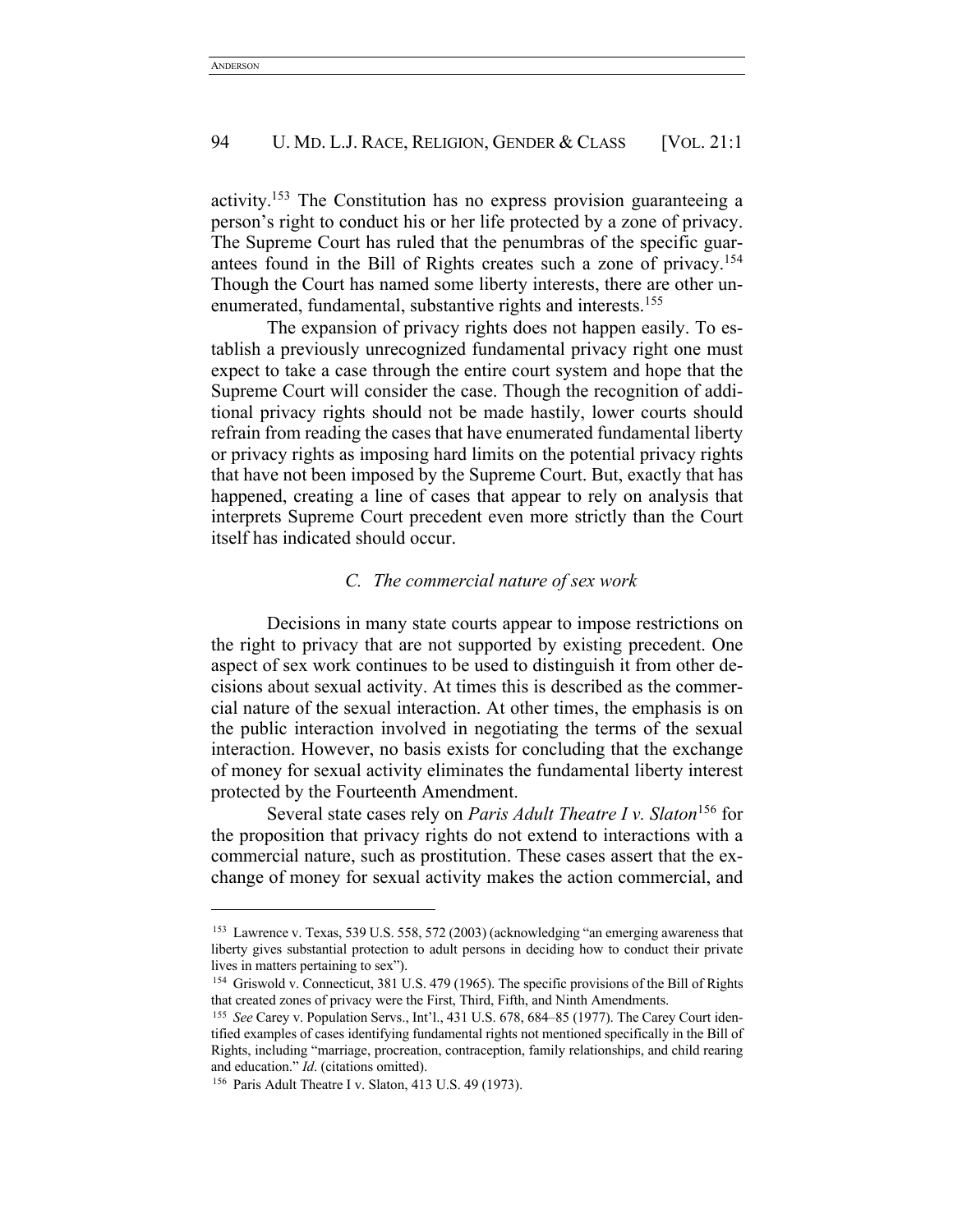that characterization makes it impossible to fall within the constitutional protections afforded to liberty interests.157 For instance, in *Lutz v. United States*, the District of Columbia Court of Appeals found there was "no fundamental right for commercial sexual solicitation."<sup>158</sup> The *Lutz* court asserted that "although the Supreme Court has recognized that the constitutional right to privacy for certain intimate conduct extends beyond the home to a hotel room, this right does not extend to protection for commercial sexual solicitation."159 The court continued to distinguish commercial sex from those relationships previously identified as protected liberty interests, relying on *Paris Adult Theatre I*. 160 The examples of already-recognized privacy interests the *Lutz* Court cited included marriage, procreation, contraception, family relationships, child-rearing, and education.<sup>161</sup> The Court completed this comparison by suggesting that the fundamental personal right of a woman to choose whether to "bear or beget a child" should not extend to selling "the use of one's body for sexual purposes."<sup>162</sup> The *Lutz* Court's reliance on *Paris Adult Theatre I* to support its assertion that the commercial nature removes prostitution from the constitutionally-protected sphere is misplaced.

*Paris Adult Theatre I v. Slaton* reviewed a decision of the Georgia Supreme Court that held the sale and delivery of obscene material to willing adults was not protected by the First Amendment.<sup>163</sup> Though the Court remanded the case for further evaluation in light of its decision, it also held that there was no constitutional prohibition that prevented the state of Georgia from restricting materials considered obscene from being shown in an adult theater.<sup>164</sup>

When considering the potential constitutional protection, the Court reminded us that the First and Fourteenth Amendments do not protect obscenity.165 Additionally, the Court reinforced its position that states have a legitimate interest in regulating obscenity when it circulates in commerce and appears in places of public accommodation.<sup>166</sup> It rejected the argument that regulation of obscenity made available only to consenting adults brought the obscenity within the material protected

<sup>157</sup> *Id.*; Lutz v. United States, 434 A.2d 442, 445–46 (D.C. 1981).

<sup>158</sup> *Lutz*, 434 A.2d at 445–46.

<sup>159</sup> *Id*.

<sup>160</sup> *Id.*

<sup>161</sup> *Id.*

<sup>162</sup> *Id*. at 446.

<sup>163</sup> Paris Adult Theatre I v. Slaton, 413 U.S. 49, 53 (1973).

<sup>164</sup> *Id*. at 70.

<sup>165</sup> *Id*. at 54.

<sup>166</sup> *Id*. at 57.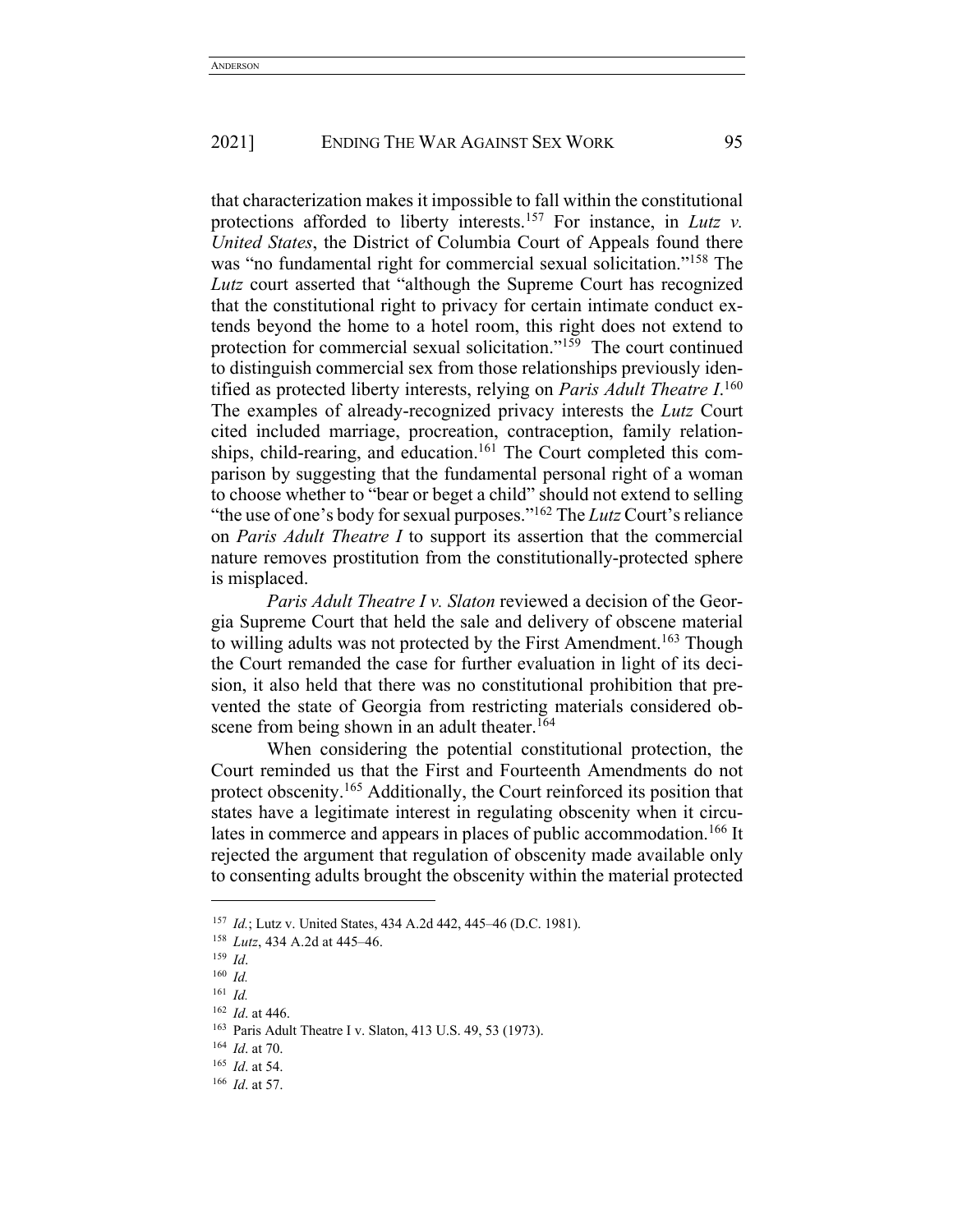from regulation.<sup>167</sup> In doing so, the Court referred to the obscenity at issue as "commercialized obscenity"168 apparently to distinguish obscenity available in places of public accommodation such as theaters from obscenity viewed in the privacy of one's home. The latter situation is entitled to protection from state interference,<sup>169</sup> but commercial ventures such as a theater are not private and therefore are subject to state regulation.170

The commercial aspect of the Court's analysis related to where the obscenity was being viewed, not the fact that those viewing it had paid to do so. In fact, as the Court reviewed its Fourteenth Amendment right to privacy decisions it noted that "[n]othing . . . in [the] Court's decisions intimates that there is any 'fundamental' privacy right 'implicit in the concept of ordered liberty' to watch obscene movies in places of public accommodation."171

The other part of the *Paris Adult Theater I* case that touches on the commercial aspect of viewing obscenity involved the argument that by restricting the viewing to consenting adults the obscene material was not subject to state regulation.172 Rejecting this argument, the Court stated:

> Commercial exploitation of depictions, descriptions, or exhibitions of obscene conduct on commercial premises open to the adult public falls within a State's broad power to regulate commerce and protect the public environment. . . . The States have the power to make a morally neutral judgment that public exhibition of obscene material, or commerce in such material has a tendency to injure the community as a whole, to endanger the public safety or to jeopardize . . . the States' 'right . . . to maintain a decent society.' 173

It is important to recognize that the *Paris Adult Theatre I* Court was addressing an activity that had already been identified as beyond the protection afforded fundamental rights. It was attempting to determine whether the location—a publicly available theater—meant the

<sup>167</sup> *Id.* Individuals have the right to view obscene materials in the privacy of their home without interference from the state. *See* Stanley v. Georgia, 394 U.S. 557 (1969). 168 *Paris Adult Theater I*, 413 U.S. at 57.

<sup>169</sup> *Stanley*, 394 U.S. at 568.

<sup>170</sup> *Paris Adult Theater I*, 413 U.S. at 65.

<sup>&</sup>lt;sup>171</sup> *Id.* at 66 (citation omitted).

<sup>&</sup>lt;sup>172</sup> *Id.* at 68 (citation omitted).

<sup>173</sup> *Id*. at 68–69.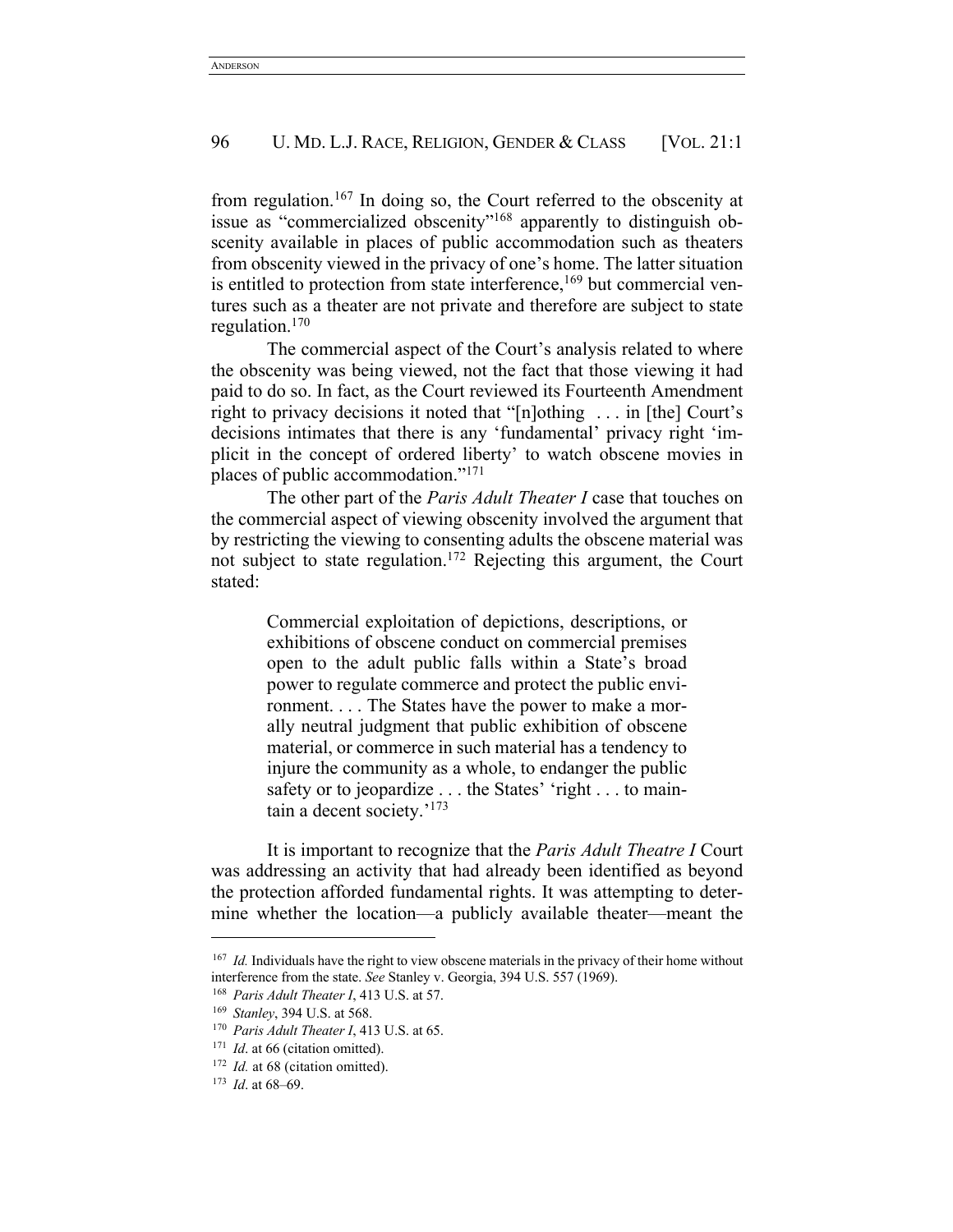obscenity in that specific location became protected because it had similarities to the viewing of obscenity in a private home, an activity protected because of its location.174 Nothing in the Court's discussion focused on the exchange of money being important to the commercial nature of the case. The public accommodation aspect brought the viewing into the commercial realm.

The *Lutz* court focused on the commercial nature of the activity under review.175 But the *Lutz* court did not consider the connection between the fundamental rights related to sexual intimacy and its consequences and the right to make decisions about one's body. The activity in *Paris Adult Theatre I* did not involve personal decisions relating to sexual intimacy, so the Court could not address how that intimacy and its consequences were connected to the right to make decisions about one's body. Yet, ignoring that part of the issue, the *Lutz* court relied on *Paris* and the commercial nature of both activities to exclude commercial sexual activity from protection.176

# *D. Liberty and privacy interests in decisions about private, consensual sexual activity*

The Constitution limits the ability of the government to compel, forbid, or regulate intimate details of private, consensual behavior between adults.177 In *Lawrence v. Texas*, the Supreme Court stated that there is a fundamental right to liberty "that presumes an autonomy of self that includes freedom of thought, belief, expression, and certain intimate conduct."178 Found under the Due Process Clause of the Fourteenth Amendment, this liberty interest includes the right of a woman to make "certain fundamental decisions affecting her destiny."179 Regulating private decisions related to sexual activity violates an individual's right to be free from unwarranted intrusion into decisions core to a person's identity.<sup>180</sup> Whether and how one engages with another sexually is such a profound attribute of personhood that government interference is repugnant to human dignity and the liberty interest protected by our

<sup>174</sup> Paris Adult Theatre I v. Slaton, 413 U.S. 50 (1973).

<sup>175</sup> Lutz v. United States, 434 A.2d 442, 445 (D.C. 1981).

<sup>176</sup> *Id.*

<sup>177</sup> *See* Lawrence v. Texas, 539 U.S. 558, 578 (2003).

<sup>178</sup> *Id*. at 562.

<sup>179</sup> *Id.* at 565 (referencing Roe v. Wade, 410 U.S. 113 (1973)).

<sup>180</sup> *See* Griswold v. Connecticut, 381 U.S. 479, 485 (1965) (striking down a criminal law that forced couples to accept the risk of pregnancy when engaging in sexual intercourse by prohibiting access to contraception); Eisenstadt v. Baird, 405 U.S. 438, 453 (1972) (recognizing the right of individuals to be free from government intrusion in decisions related to sex).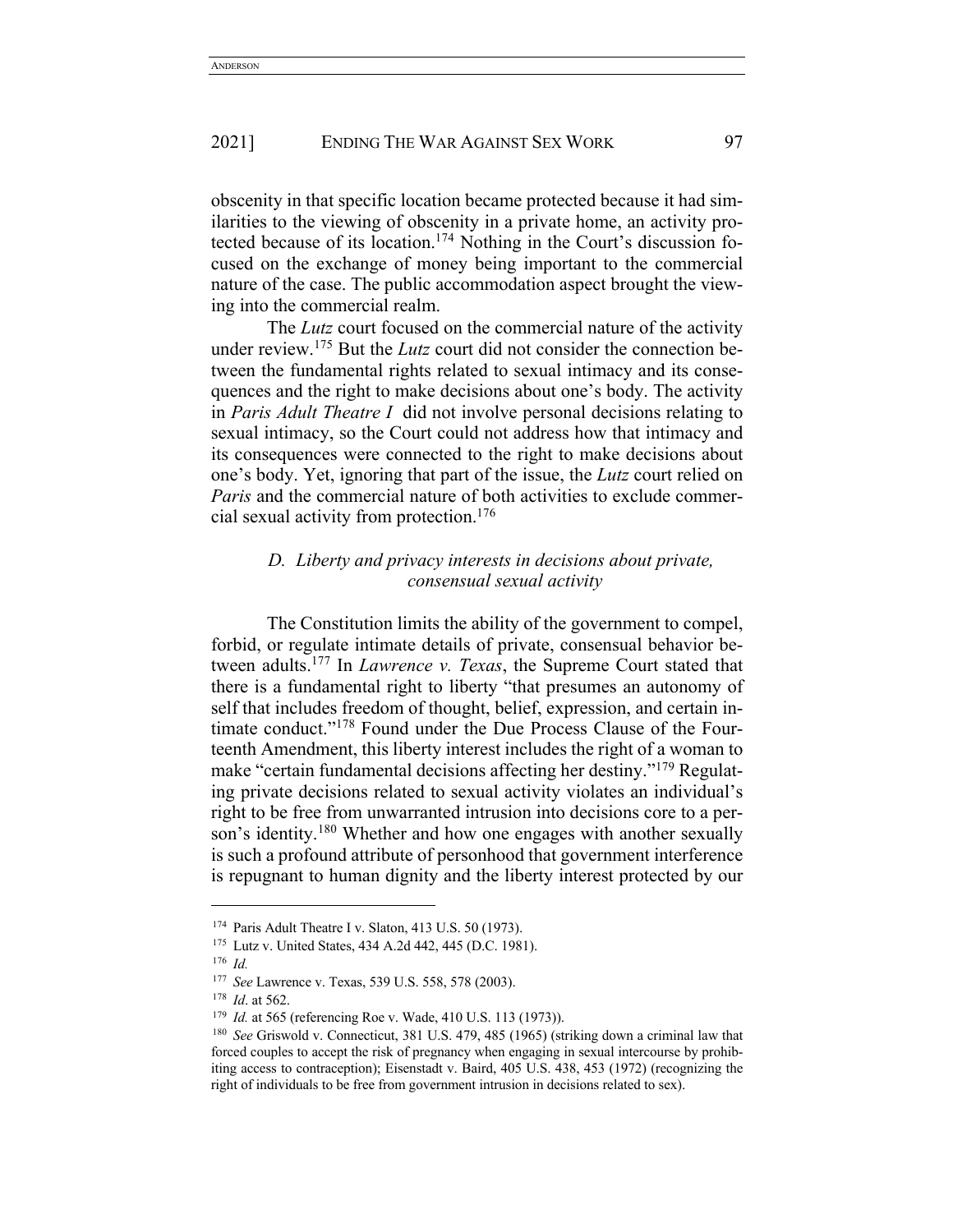constitution. Like the freedom to make decisions about preventing or terminating a pregnancy, the decision about under what conditions one will engage in sexual activity with another consenting adult is a decision central to personal dignity and autonomy and the liberty interest protected by the Fourteenth Amendment.<sup>181</sup>

# *E. Liberty interest in bodily integrity*

As the Court noted when addressing the right to make decisions about abortions in *Planned Parenthood v. Casey*, "[i]t is settled now . . . that the Constitution places limits on a State's right to interfere with a person's most basic decisions about . . . bodily integrity."182 Likewise, in his concurrence in *Washington v. Glucksberg*, Justice Souter pointed out that one's liberty interest in bodily integrity generally means that competent adults have "a right to determine what shall be done with his own body."183

In *Washington v. Glucksberg* the Supreme Court considered whether a fundamental right to assisted suicide exists.<sup>184</sup> The Court outlined a two-step process for analyzing due process liberty interests.<sup>185</sup> The first step requires looking to the "Nation's history, legal traditions, and practices."186 The second step requires the court to use a "careful description of the asserted fundamental interest."<sup>187</sup>

Implementing the first step of the analysis, the *Glucksberg* Court looked back more than 700 years to consider how suicide and assisting suicide have been treated.<sup>188</sup> After conducting that review the Court found opposition to suicide consistent and enduring.189 After noting that the specific interest being considered was whether there was a constitutionally protected liberty right to commit suicide, including to have assistance in doing so,<sup>190</sup> the Court ultimately found no fundamental right to suicide, so it applied a rational basis review to find the legislation under consideration constitutional.<sup>191</sup>

<sup>181</sup> *Cf*. Planned Parenthood v. Casey, 505 U.S. 833, 851 (1992). 182 *Id.* at 849.

<sup>183</sup> Washington v. Glucksberg, 521 U.S. 702, 777 (1997) (Souter, J., concurring).

<sup>184</sup> *Id*. at 702.

<sup>185</sup> *Id.* at 703.

<sup>186</sup> *Id*. at 710.

<sup>187</sup> *Id*. at 721.

<sup>188</sup> *Id*. at 711.

<sup>189</sup> *Glucksberg*, 521 U.S. at 711.

<sup>190</sup> *Id*. at 723.

<sup>191</sup> *Id*. at 728.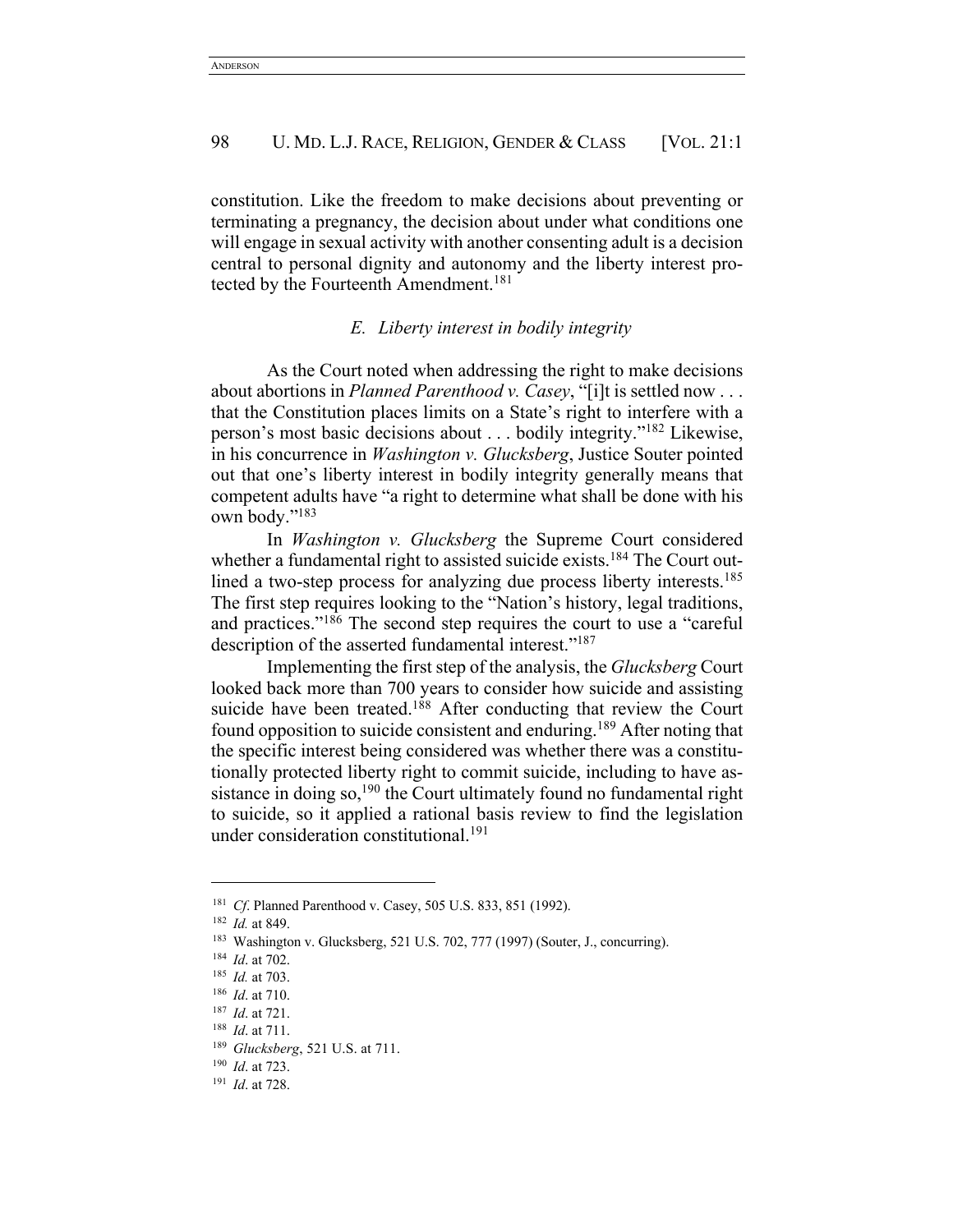Though *Glucksberg* did not include suicide and assisted suicide in the group of fundamental rights, the Court relied heavily on another case that involved decisions over one's body, *Cruzan v. Director, Missouri Department of Health*. <sup>192</sup> Characterizing *Cruzan* not as a case about the right to die as it is often referred to, but as a case about the right to "refuse life saving hydration and nutrition,"193 the Court noted that the decision in *Cruzan* was appropriate because it followed the concepts of personal autonomy and a long history of forced medication being considered battery.194

Control over one's body is essential in matters relating to sexual activity. In fact, that control over what happens to one's body when engaging in or deciding not to engage in sexual activity is the bedrock concept of consent.195 How someone chooses to use his or her body in connection with consensual sexual activity is as personal a decision as whether to prevent or terminate a pregnancy, whether to allow doctors to perform medical procedures, or whether to end one's own life. By criminalizing an individual's choice to engage in private, consensual sexual activity in exchange for money, the state invades that individual's liberty interest in bodily integrity by dictating and limiting the conditions under which one can engage in sexual activity.

The liberty interest at stake here is not whether one has a protected interest in exchanging sex for money. It is the fundamental interest in decisions about consensual sexual activity, with the details of what those decisions look like left to the participants. If two adults have the protected right to determine whether they engage in oral or anal sex, these same adults should have the right to decide whether one will provide the other with money or something of value as part of their agreement to engage in sexual activity. If the exchange of a dinner date for sex would be protected, the exchange of money for sex should be similarly protected. The Due Process Clause does not distinguish among classes of citizens, shielding the choices of some over others.196 Swingers who choose to engage in recreational sex with people they just met and may never know by their real name are no different from sex workers who choose to engage in sex with people they just met. The fact that a swinger gets an adrenaline rush and the sex worker gets cash should

<sup>192</sup> Cruzan v. Dir., Mo. Dep't. of Health, 497 U.S. 261 (1990). 193 *Glucksberg*, 521 U.S. at 723; *see Cruzan*, 497 U.S. at 269.

<sup>194</sup> *Glucksberg*, 521 U.S. at 725.

<sup>&</sup>lt;sup>195</sup> For an interesting discussion of the way consent creates tension between rape and prostitution see Martha Chamallas, *Consent, Equality, and the Legal Control of Sexual Conduct*, 61 S. CAL. L. REV. 777 (1988).

 $196$  U.S. CONST. amend. XIV § 1.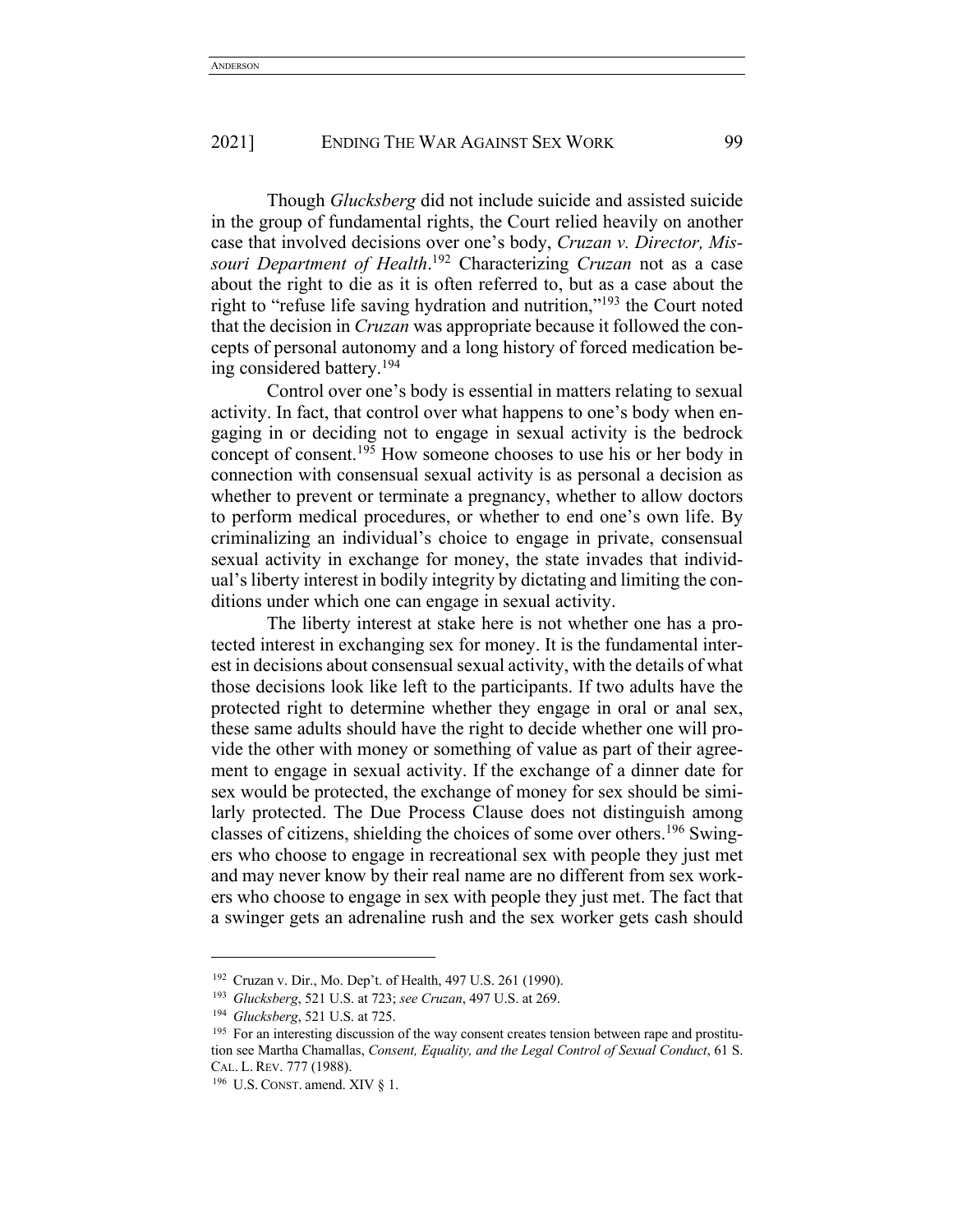not change the protection afforded their liberty interest in making those choices without state interference or criminal penalty.

Legal change moves at a snail's pace. When determining whether to recognize a choice as a fundamental liberty interest the Court looks beyond historical precedent to the way the activity at issue has been treated over time.<sup>197</sup>

When the Supreme Court decided *Bowers v. Hardwick* it relied on long-standing prohibitions against sodomy.198 When the *Lawrence* Court overturned this decision, it recognized that most decisions about individual sexual activity involve more than just the conduct involved; they are about individual identity.<sup>199</sup> The Court also noted that there was no long-standing prohibition against homosexual conduct specifically, but instead, those long-standing roots' were related to non-procreative sex. <sup>200</sup> Further, the Court noted that criminal prohibition of homosexual sodomy only developed in the latter part of the twentieth century.<sup>201</sup>

The laws criminalizing sex work are twentieth-century enactments. Like the sodomy statutes addressed in *Bowers*, and then reconsidered and found unconstitutional in *Lawrence*, criminal prohibitions against sex work were enacted to prohibit non-procreational sex in general, along the same lines as laws prohibiting fornication, adultery, access to birth control, and abortion.202 As becomes evident from the repeal of most of these laws, and the lack of prosecution of those that may remain on the books, the "ancient roots" argument does not hold water. The same is true of criminal prohibitions of sex work.

Looking at relevant legal traditions and practices, it becomes clear that protected liberty interests extend beyond those explicitly recognized when the Fourteenth Amendment was ratified.<sup>203</sup> Traditionally, prostitution was not criminalized. In fact, it was an important part of the way society operated. Women who were expected to marry were also expected to be chaste; men were expected to be sexually experienced.<sup>204</sup> Prostitutes filled the gap. Women of the marrying type were thought to

<sup>197</sup> *See Glucksberg*, 521 U.S. at 710–19.

<sup>198</sup> Bowers v. Hardwick, 478 U.S. 186, 192 (1986) (*overruled by* Lawrence v. Texas, 539 U.S. 558 (2003)).

<sup>199</sup> *Lawrence*, 539 U.S. at 567.

<sup>200</sup> *Id*. at 568–69.

<sup>201</sup> *Id*. at 570.

<sup>202</sup> *Bowers*, 478 U.S. at 195.

<sup>203</sup> *See* Planned Parenthood v. Casey, 505 U.S. 833, 847 (1992).

<sup>204</sup> Kathryn Hughes, *Gender roles in the 19th century*, BRITISH LIBRARY, https://www.bl.uk/romantics-and-victorians/articles/gender-roles-in-the-19th-century#.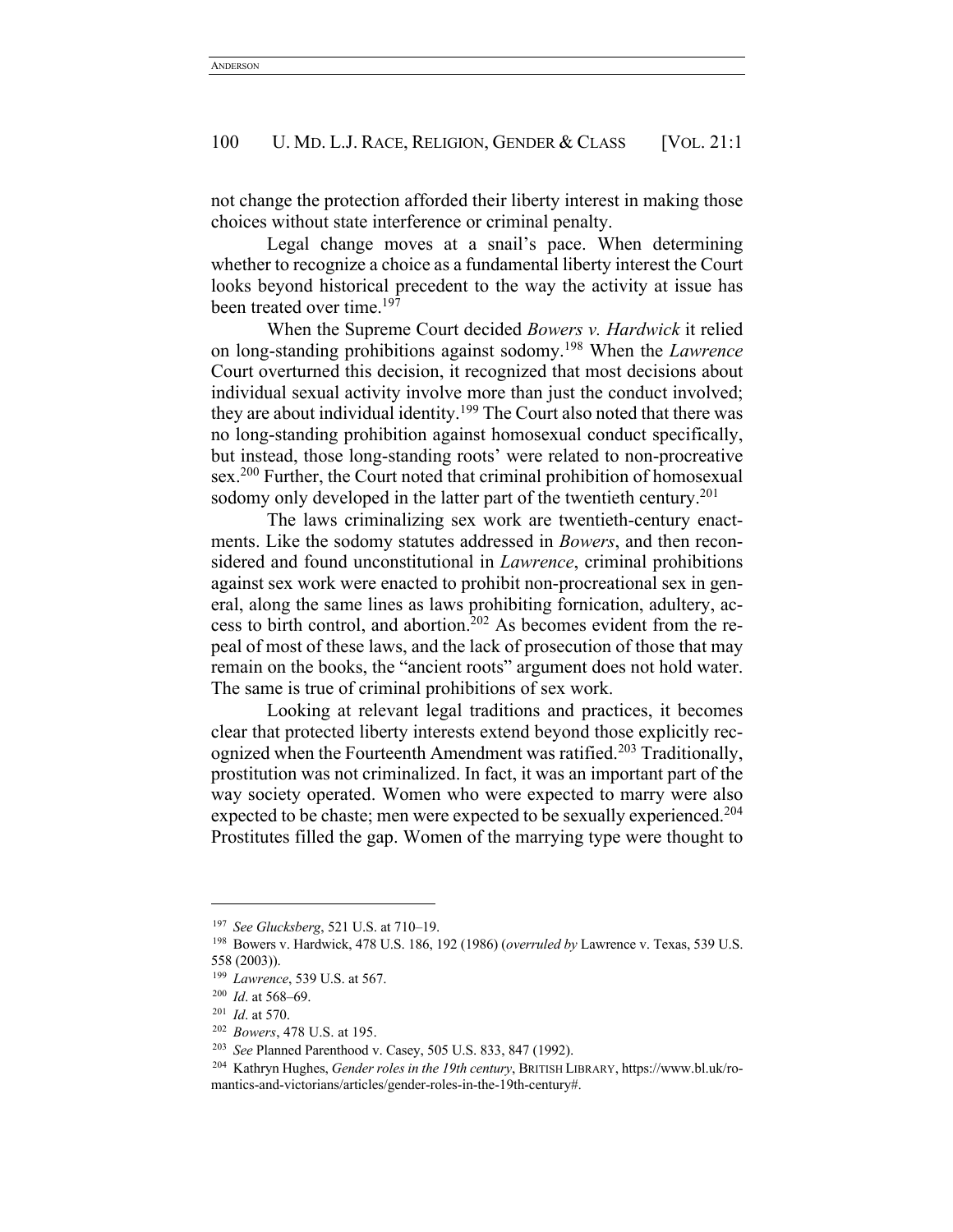be disinterested in sex, yet men were expected to have healthy sexual appetites. Prostitutes filled the gap..205

If sodomy is no longer criminalized, prostitution should not be either. The criminalization of all forms of sodomy—heterosexual or homosexual—has a longer legal tradition than other forms of sexual activity, dating as far back as Plato's Laws.206 At the time the Bill of Rights was ratified in 1791, all thirteen states outlawed sodomy by criminal statute.<sup>207</sup> The tradition of making sodomy a criminal offense continued in all fifty states for many years, though by 1986, there remained only twenty-four states and the District of Columbia that continued to have sodomy prohibitions in their statutes.<sup>208</sup>

As noted earlier,209 similar to the twenty-first-century criminalization of homosexuality, prostitution did not become criminalized until the beginning of the twentieth century. At the time, other behaviors associated with sexual activity were also prohibited through criminal statutes.210 Except for prostitution, the criminal penalties for other forms of sexual activity such as adultery, sodomy, and fornication have either been eliminated or are no longer enforced in any meaningful way.<sup>211</sup> The unmistakable trend is to remove government intrusion into decisions about consensual sex among adults.

<sup>205</sup> *Id.*

<sup>206</sup> Yao Apasu-Gbotsu, *Survey on the Constitutional Right to Privacy in the Context of Homosexual Activity*, 40 U. MIAMI L. REV. 521, 525 (1986). 207 *See* Bowers v. Hardwick, 478 U.S. 186, 193–94, 192 n.5 (1986) (*overruled by* Lawrence v.

Texas, 539 U.S. 558 (2003)).

<sup>208</sup> Apasu-Gbotsu, *supra* note 208, at 524. 209 *See supra* Part II.

<sup>210</sup> PLILEY, *supra* note 2, at 67 (discussing state laws that prohibited acts such as promiscuity). <sup>211</sup> Examples of the repeal of laws relating to sodomy include: 1993 Nev. Stat. ch. 236 (repealing NEV.REV. STAT. § 201.193); 2001 Ariz. Legis. Serv. 382 (West) (repealing ARIZ.REV. STAT. §§ 13-1411, 13-1412); 1998 R.I. Pub. Laws 24 (amending R.I. GEN. LAWS § 11-10-1 to exclude conduct with other persons). For a description of the history of sodomy prohibitions, see Brief of the Cato Institute as Amicus Curiae in Support of Petitioners, Lawrence v. Texas, 539 U.S. 558 (2003). As of this writing, only sixteen states have statutes criminalizing adultery. Alabama, ALA.CODE § 13A-13-2 (2020); Arizona, ARIZ.REV. STAT. ANN. § 13-1408 (2020); Florida, FLA. STAT. § 798.01 (2020); Georgia, GA. CODE ANN. §16-6-19 (2020); Idaho, IDAHO CODE § 18- 6601 (2020); Illinois, 720 ILL. COMP. STAT. 5/11-35 (2020); Kansas, KAN. STAT. ANN. § 21- 5511 (2020); Michigan, MICH. COMP. LAWS § 750.30 (2020); Minnesota, MINN. STAT. § 609.36 (2020); Mississippi, MISS. CODE ANN. § 97-29-1 (Jan 11, 2021); New York, N.Y. PENAL CODE § 255.30 (McKinney 2020); North Dakota, N.D. CENT. CODE § 12.1-20-09 (2019); Oklahoma, OKLA. STAT. tit. 21, § 871 (2020); South Carolina, S.C.CODE ANN. § 16-15-60 (2020); Virginia, VA. CODE ANN. §18.2-365 (2020); Wisconsin, WIS. STAT. § 944.16 (2021). Fornication statutes remain in only four states: Idaho, IDAHO CODE § 18-6603 (2020); Illinois, 720 ILL. COMP. STAT. 5/11-40 (2020); Mississippi, MISS. CODE ANN. § 97-29-1 (Jan. 11, 2021); and South Carolina, S.C. CODE ANN. § 16-15-60 (2020).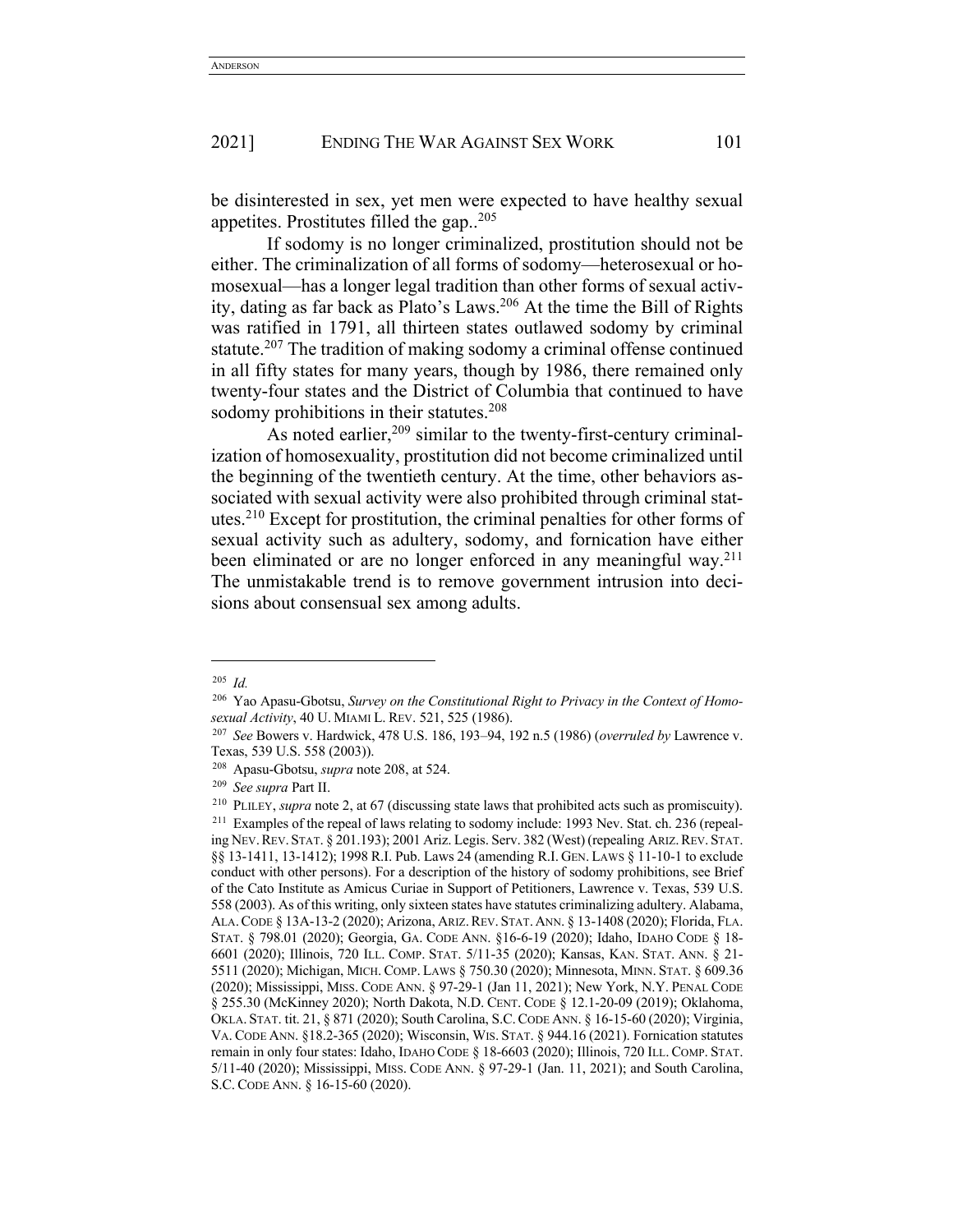While sodomy has been illegal throughout much of recorded history, prostitution is considered "the world's oldest profession."212 Unregulated and accepted for centuries before being caught up in the relatively short-term and unsuccessful temperance efforts, prostitution could be decriminalized without breaking with long-standing legal tradition. As we will see in Part IV, $^{213}$  any secular reasons to criminalize a person's decision about whether to accept money for sexual activity have been repudiated, and no long-standing legal history of making such a choice a criminal act exists. Consequently, the only potential justifications for criminalizing exchanging sexual activity for money are religious and moral objections. Those objections are not sufficient to infringe upon an individual's liberty interest. Like those who hold religious objections to the recognition of the right of same-sex couples to marry, who "may continue to advocate with utmost, sincere conviction that, by divine precepts same-sex marriage should not be condoned,"214 those who object to the decriminalization of sex work can continue to advocate in line with their convictions. But just as objections to same-sex marriage cannot justify infringing on individual rights,  $215$ similar convictions about sex work should not justify infringing on an individual's liberty interest to make decisions about consensual sexual behavior.

## *F. Sex work and the right to privacy*

The statutes at issue in *Lawrence* only prohibited a particular sex act,216 but because they involved personal choices about sexual behavior, they touched a personal relationship that falls within a person's liberty to choose. According to the Court, the state and courts should refrain from setting boundaries about this relationship when it causes no harm to a person or institution protected by  $law.<sup>217</sup>$ 

<sup>&</sup>lt;sup>212</sup> Though this phrase is thought to have been coined by Rudyard Kipling, the fact is, prostitution has been around in some form or another throughout history. Humans have exchanged sex for money or things of value for as long as history has documented. *See generally* Forrest Wickman, *Is Prostitution Really the World's Oldest Profession?*, SLATE (Mar. 6, 2012, 5:57 PM), https://slate.com/news-and-politics/2012/03/rush-limbaugh-calls-sandra-fluke-a-prostitute-isprostitution-really-the-worlds-oldest-profession.html. 213 *See infra* Part IV.

<sup>214</sup> Obergefell v. Hodges, 576 U.S. 644, 679 (2015).

<sup>215</sup> *Id.* at 680.

<sup>216</sup> Lawrence v. Texas, 539 U.S. 558, 567 (2003) (discussing Texas statute which made it a crime for two individuals of the same sex to partake in intimate sexual conduct was unconstitutional "as applied to adult males who had engaged in consensual act of sodomy in privacy of home").

<sup>217</sup> *Id.*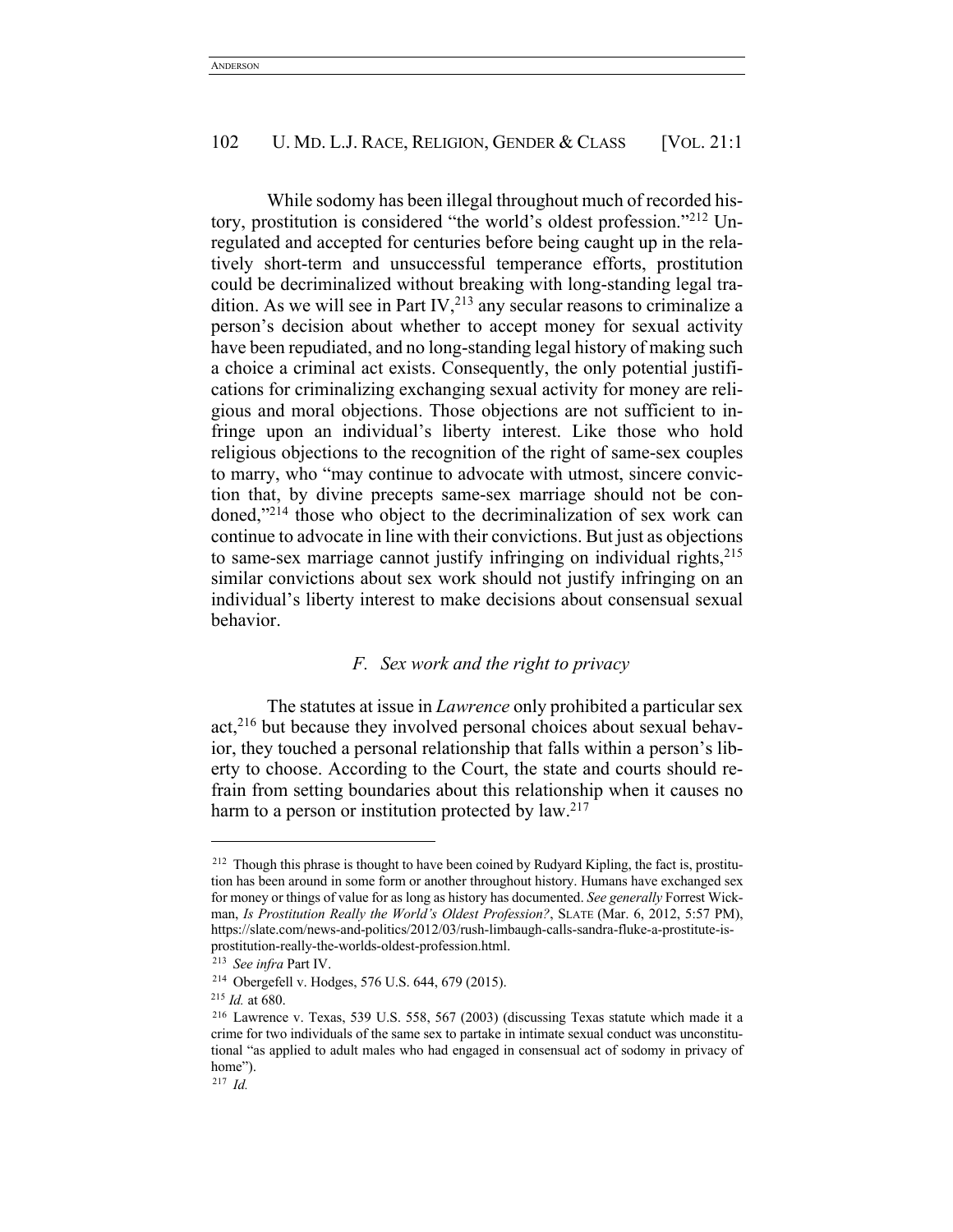Looking back at the way *Bowers* supported the criminal statutes later found unconstitutional in *Lawrence*, it becomes clear that the Court at that time believed it appropriate to use legislation to enforce moral objections to homosexuality.218 These moral beliefs were shaped by religion and traditional ideas about family. However, the position of the Court has changed. Majority opinion about morality can no longer be enforced through criminal law or state action.<sup>219</sup> Instead, "[the Court's] obligation is to define the liberty of all, not to mandate [its] own moral code."220 Instead, protecting liberty rights includes protecting adults' ability to make their own decisions about how they conduct their sexual lives.221 Intimate decisions about one's physical relationships are part of the liberty interest protected by the Due Process Clause.<sup>222</sup>

*Lawrence*, and other decisions involving analysis of fundamental rights that the majority of society might consider immoral, such as *Paris Adult Theater I v. Slaton*<sup>223</sup> and *Romer v. Evans*, <sup>224</sup> make clear that each time the Court considers a potential fundamental right claim, it addresses only the specific facts of the case. These cases do so by elaborating on other factual situations not found before the Court.<sup>225</sup>

<sup>218</sup> *Id.* at 567 (citing Planned Parenthood v. Casey, 505 U.S. 833, 850 (1992)) ("The *Bowers*  Court was . . . making the broader point that for centuries there have been powerful voices to condemn homosexual conduct as immoral, but this Court's obligation is to define the liberty of all, not to mandate its own moral code."); Bowers v. Hardwick, 478 U.S. 186 (1986), *overruled by* Lawrence v. Texas, 539 U.S. 558 (2003).

<sup>219</sup> Thomas L. Hindes, *Morality Enforcement Through the Criminal Law and the Modern Doctrine of Substantive Due Process*, 126 U. PENN. L. REV., 344, 344–45 (1977); *see also* Planned Parenthood v. Casey, 505 U.S. 833, 850 (1992) ("Our obligation is to define the liberty of all, not to mandate our own moral code.").

<sup>220</sup> *Lawrence*, 539 U.S. at 571 (quoting Planned Parenthood v. Casey, 505 U.S. 833, 850 (1992)).

<sup>&</sup>lt;sup>221</sup> *Id.* at 572. ("These references show an emerging awareness that liberty gives substantial protection to adult persons in deciding how to conduct their private lives in matters pertaining to sex.").

<sup>222</sup> *Id.* at 559, 577 (reaffirming Justice Stevens' dissent from Bowers that "the fact that the governing majority in a State has traditionally viewed a particular practice as immoral is not sufficient reason for upholding a law prohibiting the practice").

<sup>223</sup> Paris Adult Theatre I v. Slaton, 413 U.S. 49 (1973) (addressing public showing of obscene movies).

<sup>224</sup> Romer v. Evans, 517 U.S. 620 (1996) (addressing discrimination against homosexual individuals).

<sup>225</sup> *Paris Adult Theatre I*, 413 U.S. at 69 (pointing out that the Court's holding was directed "not at thoughts or speech, but at depiction and description of specifically defined sexual conduct"); *Romer*, 517 U.S. at 632 (identifying several laws that disadvantaged specific groups but were upheld because there was a rational basis); *see also Lawrence*, 539 U.S. at 578 ("The present case does not involve minors. It does not involve persons who might be injured or coerced or who are situated in relationships where consent might not easily be refused. It does not involve public conduct or prostitution. It does not involve whether the government must give formal recognition to any relationship that homosexual persons seek to enter.").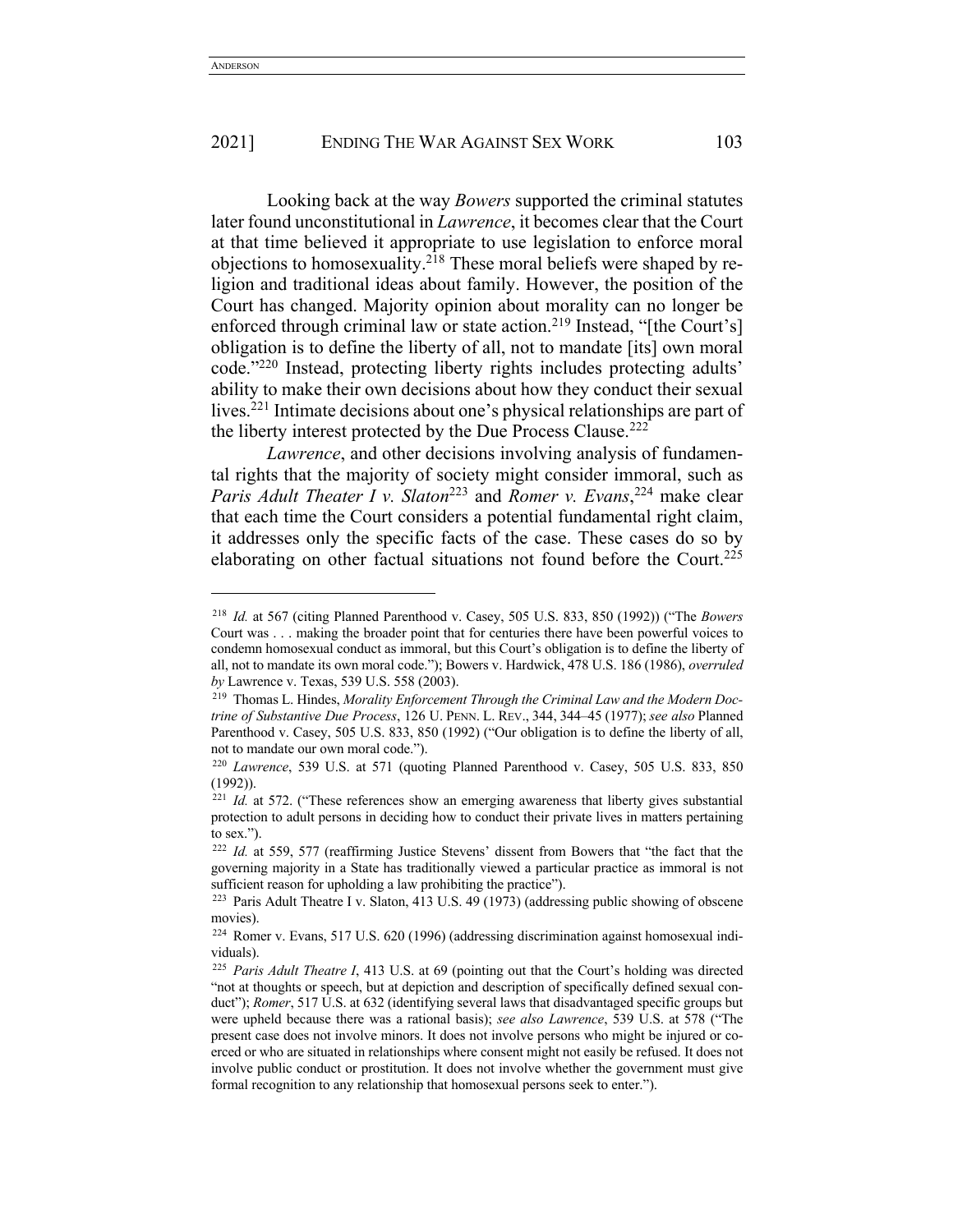Statements identifying factual situations that are not justiciable based on the facts present in the cases before the Court do not mean the Court would refuse to recognize a fundamental liberty interest in the non-justiciable facts. The references to alternative situations point out facts and issues not ripe for review in the case being decided because no party with standing to bring the issue to the Court is a party.<sup>226</sup> As noted earlier in this section, several cases addressing criminal statutes prohibiting prostitution have mischaracterized the Supreme Court's dicta as holding by misinterpreting the purpose of the Court mentioning related issues not under review.

# *G. The Effect of Lawrence v. Texas*

The simple fact that an activity is commercial does not eliminate the possibility that it can be protected by the constitution.227 In *Virginia State Board of Pharmacy v. Virginia Citizens Consumer Council, Inc.*, <sup>228</sup> the Court addressed a different fundamental right—the First Amendment right to freedom of speech—and held that just because speech was commercial did not take it out of the realm of protected speech.<sup>229</sup> In support of its decision, the Court referenced the fact that it had held commercial speech that involved content about a protected subject—abortion—could also not be restricted just because of its commercial nature.230

Whether engaging in sexual activity for money is a protected right depends on how one interprets *Lawrence*. Unfortunately, the exact nature of the right protected in *Lawrence* is unclear. The Court addressed specific facts yet used broad language about privacy and choice to engage in sexual intimacy.231 Consequently, it is difficult to determine how far *Lawrence* extends. That the *Lawrence* holding extends beyond its specific facts is evident from the Court's use of that holding when determining that same-sex couples have the same rights as

<sup>226</sup> *See generally* Russell W. Galloway, *Basic Justiciability Analysis*, 30 SANTA CLARA L. REV. 911, 918 (1990).

<sup>227</sup> *See* Va. State Bd. of Pharmacy v. Va. Citizens Consumer Council, Inc., 425 U.S. 748 (1976). <sup>228</sup> *Id*. at 761–62.

<sup>229</sup> *Id*. at 770.

<sup>230</sup> *Id.* at 759–60 (describing Bigelow v. Virginia, 421 U.S. 809 (1975)).

<sup>231</sup> Lawrence v. Texas, 539 U.S. 558, 577, 595 (2003) (stating that "*Eisenstadt* contains wellknown dictum relating to the 'right to privacy,' but this referred to the right recognized in *Griswold*—a right penumbral to the *specific* guarantees in the Bill of Rights, and not a 'substantive due process' right" and that "there has been no showing that in this country the governmental interest in circumscribing personal choice is somehow more legitimate or urgent").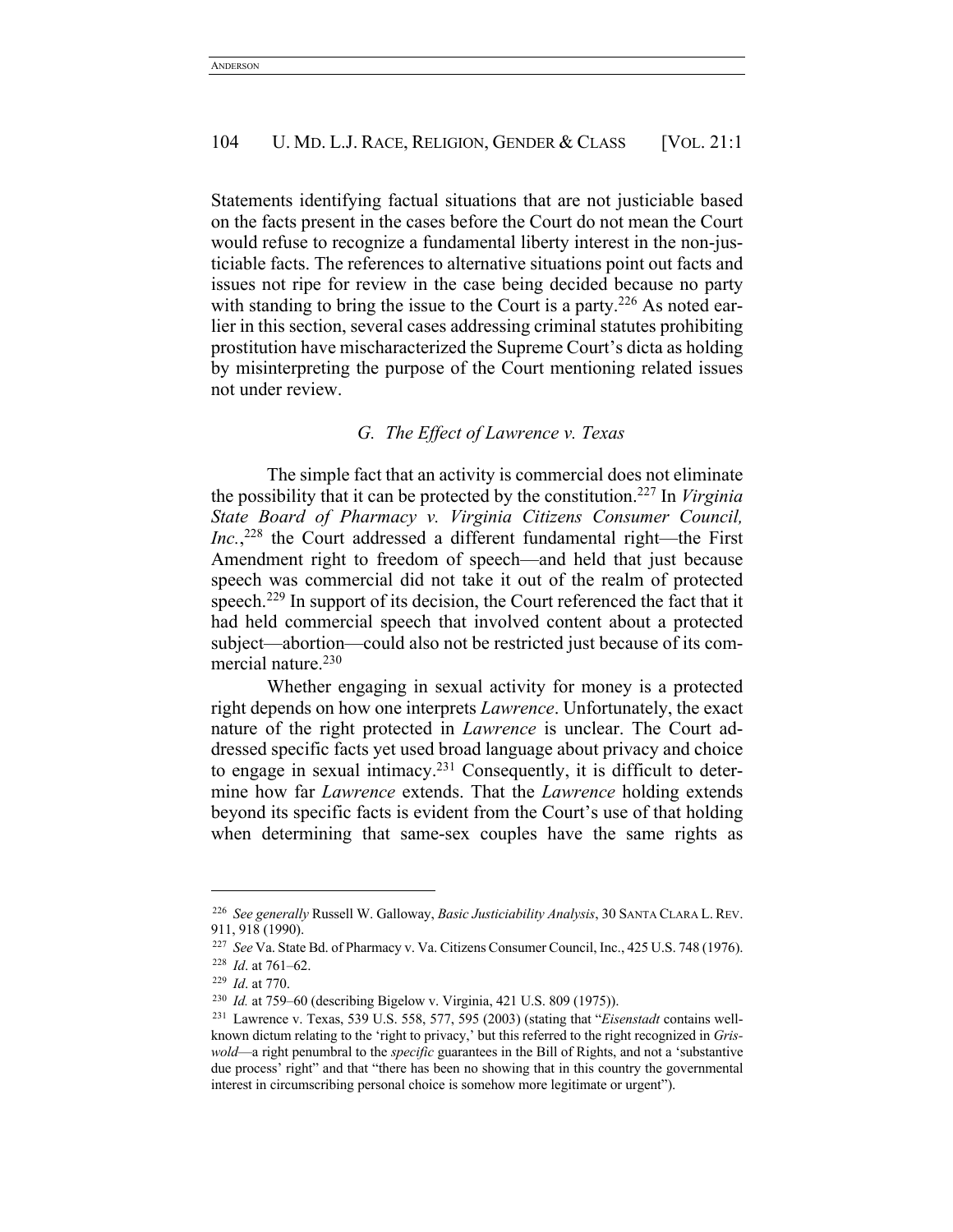opposite-sex couples to enjoy intimate association in *Obergefell*. 232 However, it is unclear whether this right extends to all forms of sexual activity among consenting adults.

Additionally, the type of scrutiny the *Lawrence* Court applied to reach its decision concerning Due Process lacks clarity. If there is a fundamental liberty interest in engaging in consensual sexual activity regardless of the exchange of money, restrictions on this behavior must survive the high standard of strict scrutiny. If no fundamental liberty interest exists, prohibitions are subject to the rational basis standard of review.233

Recently, the Ninth Circuit Court of Appeals examined a California criminal statute prohibiting prostitution.234 The Court determined that *Lawrence* was not relevant to its determination, stating:

> As we have observed before, "the bounds of *Lawrence's* holding are unclear." The nature of the right *Lawrence*  protects—be it a right to private sexual activity among consenting adults, or the right to achieve a "'personal bond more enduring'" by the use of private sexual conduct—never stated explicitly in the opinion and has not been elaborated upon by the Supreme Court since. But whatever the nature of the right protected in *Lawrence*, one thing *Lawrence* does make explicit is that the *Lawrence* case "does not involve . . . prostitution."<sup>235</sup>

Ignoring the Supreme Court's elaboration of *Lawrence* in *Obergefell*, the Ninth Circuit went on to apply Ninth Circuit precedents to rule that laws prohibiting prostitution were subject to rational basis review.236

The Ninth Circuit and several other courts correctly point out that *Lawrence* did not address prostitution.237 The Supreme Court could

<sup>232</sup> Obergefell v. Hodges, 576 U.S. 644, 646 (2015).

<sup>233</sup> Erotic Serv. Provider Legal Educ. & Research Project v. Gascon, 880 F.3d 450, 455 (9th Cir. 2018).

<sup>234</sup> *See id.*

<sup>235</sup> *Id*. at 456 (citations omitted).

<sup>236</sup> *Id*. at 457.

<sup>&</sup>lt;sup>237</sup> See id. at 456. The Ninth Circuit identified at least six cases that point out the limitations of *Lawrence*. Some of the cases noted address the question of the standard of review used by the *Lawrence* Court. Others specifically note that *Lawrence* did not address commercial sex. At least one case, *State v. Romano*, 155 P.3d 1102 (Haw. 2007) states that *Lawrence* expressly rejected prostitution as potentially included within the protected right. This may be overstating what the Court did when it identified the factual situation that were not before the Court, and therefore, not covered by the holding.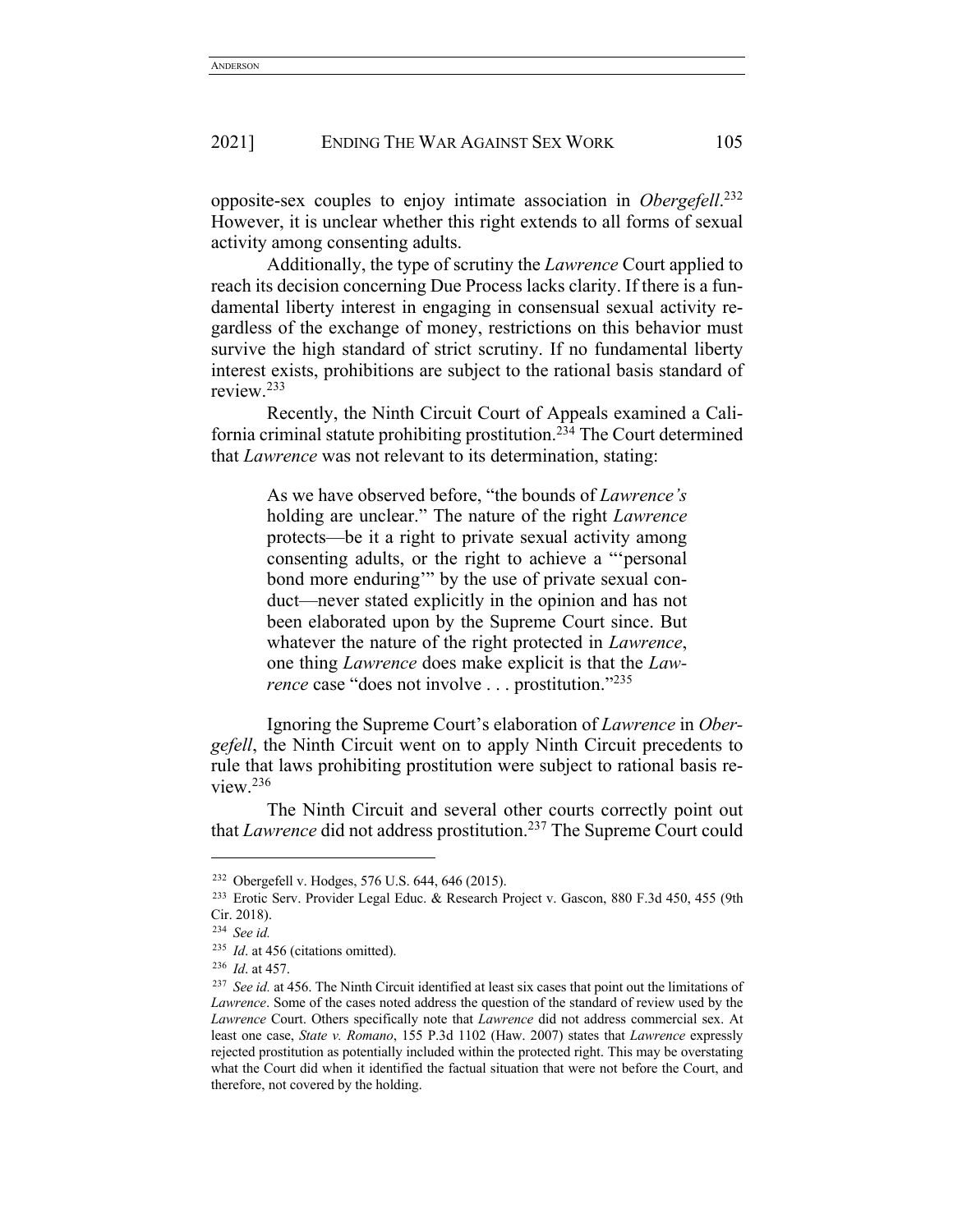not do so, because it did not have the appropriate facts. In addition to avoiding a decision about prostitution, the *Lawrence* Court also noted that it was not addressing issues related to minors, coerced sex, or public sex.<sup>238</sup> But, Justice Scalia noted in his dissent that other laws relating to sexual activity, including those related to prostitution, "are . . . sustainable only in light of *Bowers'* validation of laws based on moral choices"239 and those laws were now questionable after *Lawrence*. Expressing his indignation with the majority position, Scalia reminds us that the majority recognized "an emerging awareness that liberty gives substantial protection to adult persons in deciding how to conduct their private lives *in matters pertaining to sex.*"240

Justice Scalia was right to point this out. The majority opinion not only recognized this understanding that adults' decisions regarding sex should be protected, but it also noted that the 1955 Model Penal Code specifically "did not recommend or provide for 'criminal penalties for consensual sexual relations conducted in private.'"241 Justification provided in the comments to the Model Penal Code noted that penalizing conduct in which people commonly engaged undermined respect for the law; consensual, private sex was not harmful to others; and, laws that criminalized these behaviors were not enforced, which could lead to the use of the law for threatening purposes. $242$ 

Assuming that *Lawrence* and *Obergefell* establish a fundamental right to privacy in all consensual sexual conduct between adults, strict scrutiny would apply to statutes prohibiting sexual activity between consenting adults that involves the exchange of money. The additional factor of this prohibition applying most frequently to women and the choices they make about what they do with or allow to be done to their bodies also argues for the application of strict scrutiny.

# IV. PURPORTED STATE INTERESTS TO SUPPORT CRIMINALIZATION

Strict scrutiny requires that the state provide a compelling government interest to support the challenged action and demonstrate that the law is narrowly tailored to achieve the intended result.<sup>243</sup> If strict

<sup>238</sup> Lawrence v. Texas, 539 U.S. 558, 578 (2003).

<sup>&</sup>lt;sup>239</sup> *Id.* at 590 (Scalia, J., dissenting).<br><sup>240</sup> *Id.* at 597 (Scalia, J., dissenting) (quoting Kennedy, J., at 572) (emphasis in dissent but not in the majority opinion being quoted by the dissent).

<sup>241</sup> *Id*. at 572.

<sup>242</sup> *Id.*

<sup>243</sup> Roe v. Wade, 410 U.S. 113, 155 (1973).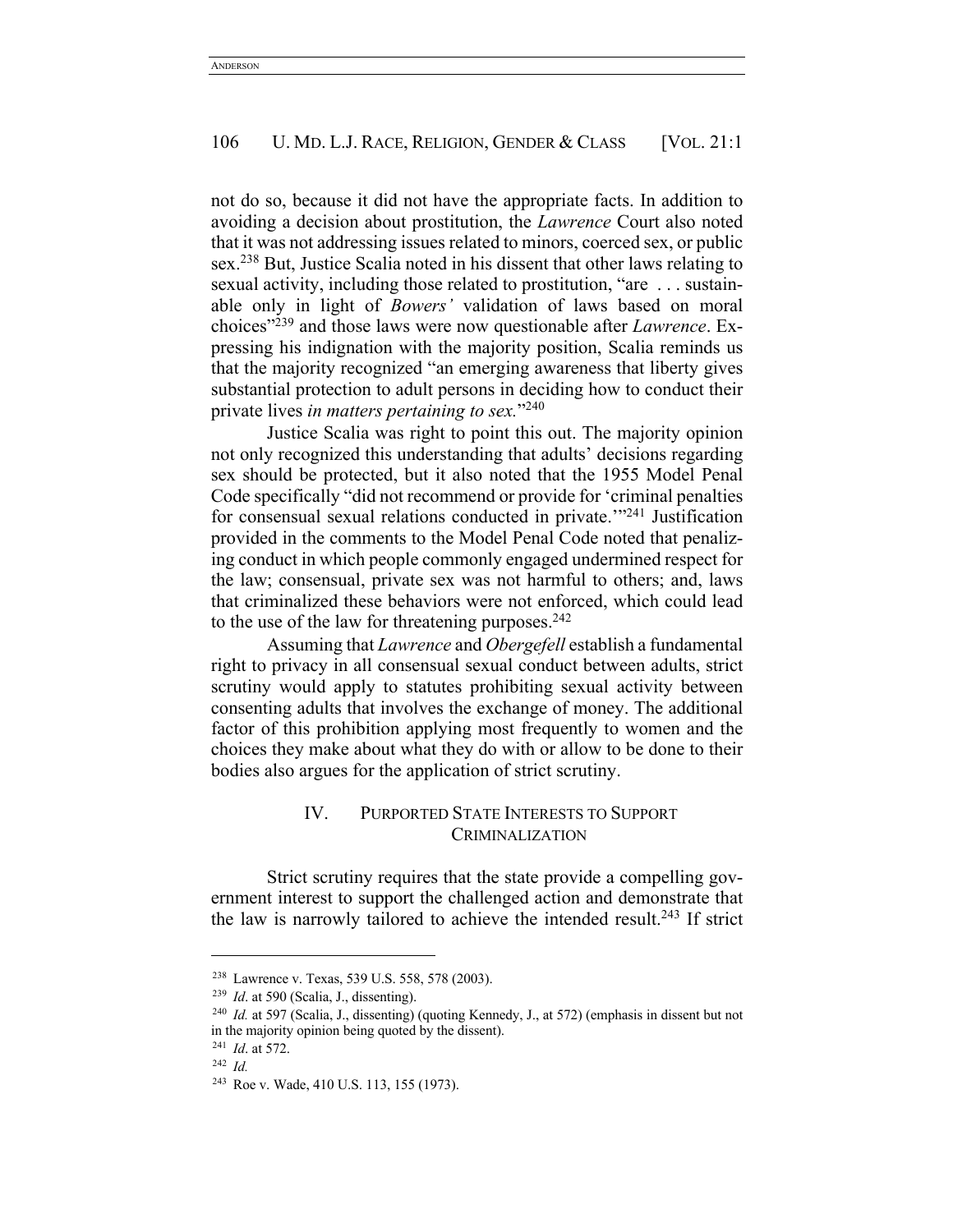scrutiny is not appropriate, a rational basis must still exist for the criminal legislation.244

When challenged, states have identified several potential justifications for prohibiting prostitution.<sup>245</sup> None identify compelling interests. Additionally, state action criminalizing prostitution is not narrowly tailored to address those purported interests.

Five broad concerns are often identified as justification for criminalizing prostitution:

- 1. Prostitution causes an increase in crime;
- 2. Prostitution jeopardizes public health by increasing the transmission of sexually transmitted infections;
- 3. Prostitution commodifies and objectifies sex workers;
- 4. Prostitution exploits and oppresses sex workers and is equivalent to sex trafficking; and
- 5. Prostitution is hostile to religious values and traditional family integrity.246

More specific justifications for criminalizing prostitution follow similar themes as those noted above. They may be examples of the more broadly stated concerns, but they are distinct enough to deserve specific mention. The link between prostitution and trafficking $247$  is a more precise way of articulating a concern about the exploitation and oppression of innocent women and girls.

Within the broad category of increased crime are concerns about prostitution increasing violence against women because prostitutes might be more likely to depend on those involved in organized crime.<sup>248</sup> Also, a subset of the increased crime concern is the link between prostitution and drug use.<sup>249</sup> Each of these justifications has been shown to be specious at best.

<sup>244</sup> *Rational Basis Test*, CORNELL L. SCH. LEGAL INFO. INST., https://www.law.cornell.edu/wex/rational\_basis\_test (last visited Mar. 28, 2021).

<sup>245</sup> GREEN,*supra* note 22, at 313.

<sup>246</sup> GREEN, *supra* note 22, at 313. *See also* David A.J. Richards, *Commercial Sex and the Rights of the Person: A Moral Argument for Decriminalization of Prostitution*, 127 U. PA. L. REV. 1195, 1215–21 (1979).

<sup>247</sup> *See* Erotic Serv. Provider Legal Educ. & Research Project v. Gascon, 880 F.3d 450, 457 (9th Cir. 2018); Coyote Pub., Inc. v. Miller, 598 F.3d 592, 600 (9th Cir. 2010).

<sup>248</sup> *See* Erotic Serv. Provider Legal Educ. & Research Project, 880 F.3d at 457; U. S. v. Carter, 266 F.3d 1089, 1091 (9th Cir. 2011); Illinois v. Conroy, 145 N.E.3d 537, 542 (Ill. App. 2019); Law, *supra* note 123, at 533. *See also* HAW. REV. STAT. ANN. § 712-1200 (2020) Commentary on 712-1200.

<sup>249</sup> *Erotic Serv. Provider Legal Educ. & Research Project*, 880 F.3d at 458.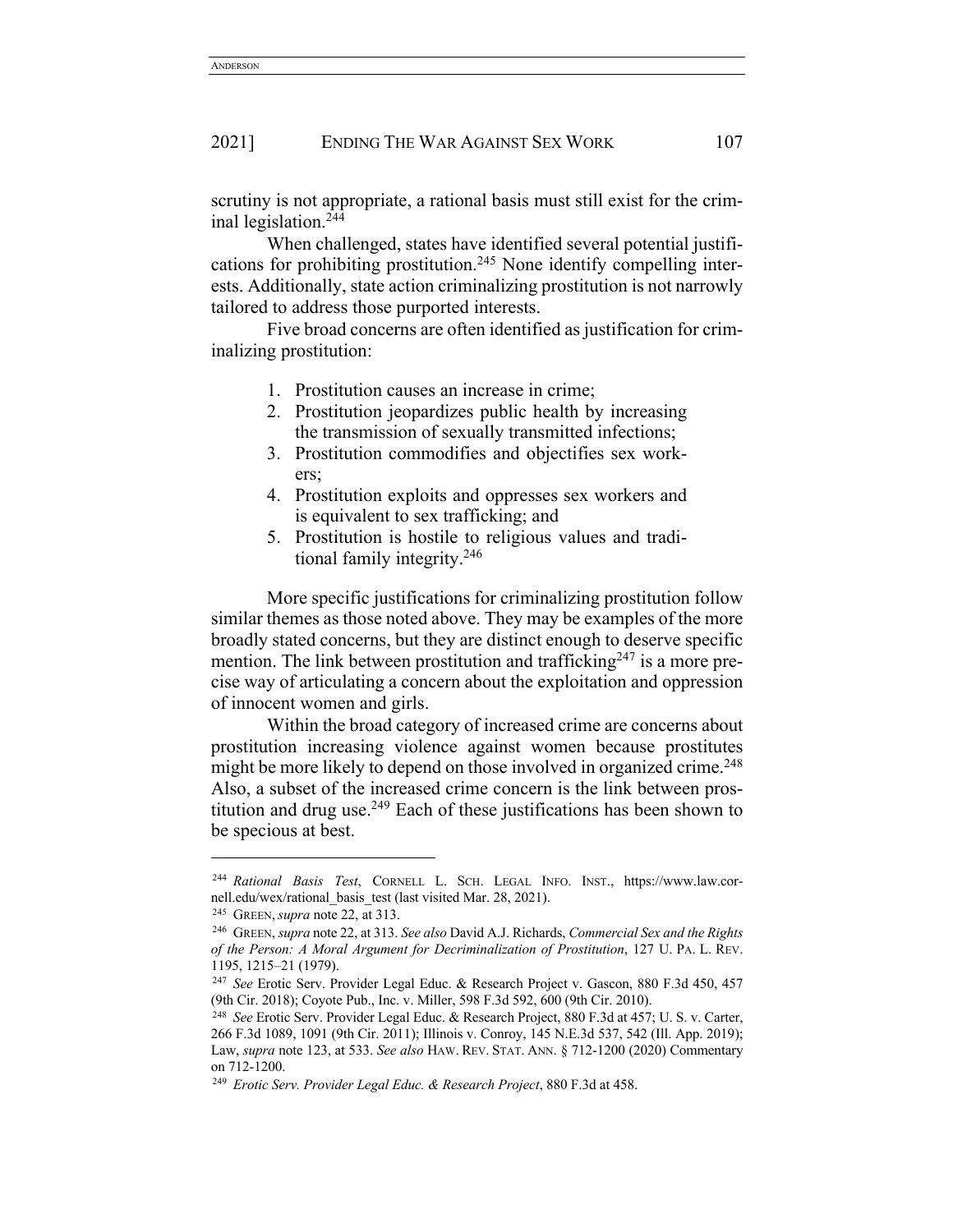#### *A. Criminal activity*

Connections between prostitution and crime exist, but prostitution does not necessarily cause crime. Prostitution is more prevalent in areas with higher crime because those who engage in street-based prostitution may also have substance-abuse issues, which requires that they locate themselves in areas where drugs are sold.250 What is more likely than prostitution causing increased crime is the easy access to drugs in a high-crime neighborhood makes it a convenient location for sex workers who have drug habits to conduct their transactions. There is no direct cause-and-effect relationship between prostitution and an increase in neighborhood crime.251

Because prostitution is criminalized, those who engage in this activity must avoid detection and interaction with the police. One effective way to do so is to accept the protection of those involved in organized crime or others who engage in criminal activity.<sup>252</sup> This requires operating in areas where crime exists, and this leads to those engaged in prostitution becoming the victims of violence and crime. No one disputes that women who engage in prostitution are subject to violence. Twenty years ago, Sylvia Law reported the prevalence of violence suffered by women engaged in prostitution thusly:

> Many studies of women who work the street report that eighty percent have been physically assaulted during the course of their work. Women who provide commercial sex are often the victims of rape. They are murdered, perhaps at a rate forty times the national average. Police systematically ignore commercial sex workers' complaints about violence and fail to investigate even murder. Indeed, police officers rape and beat sex workers, and are rarely prosecuted for their wrongdoing. Customers, pimps, police and other men inflict these harms on women.253

But is it prostitution that brings crime and violence? Do those who engage in sex work also want to be part of the criminal element that appears to be attributed to them? Those of us who conduct research and

<sup>250</sup> *See generally* JILL MCCRACKEN, STREET SEX WORKERS DISCOURSE (Routledge 2013).

<sup>251</sup> *Id*. at 14–20.

<sup>252</sup> Michèle Alexandre, *Sex, Drugs, Rock & Roll and Moral Dirigisme: Toward a Reformation of Drug and Prostitution Regulations*, 78 UMKC L. REV. 101, 111 (2009).

<sup>253</sup> Law, *supra* note 123, at 533 (footnotes omitted).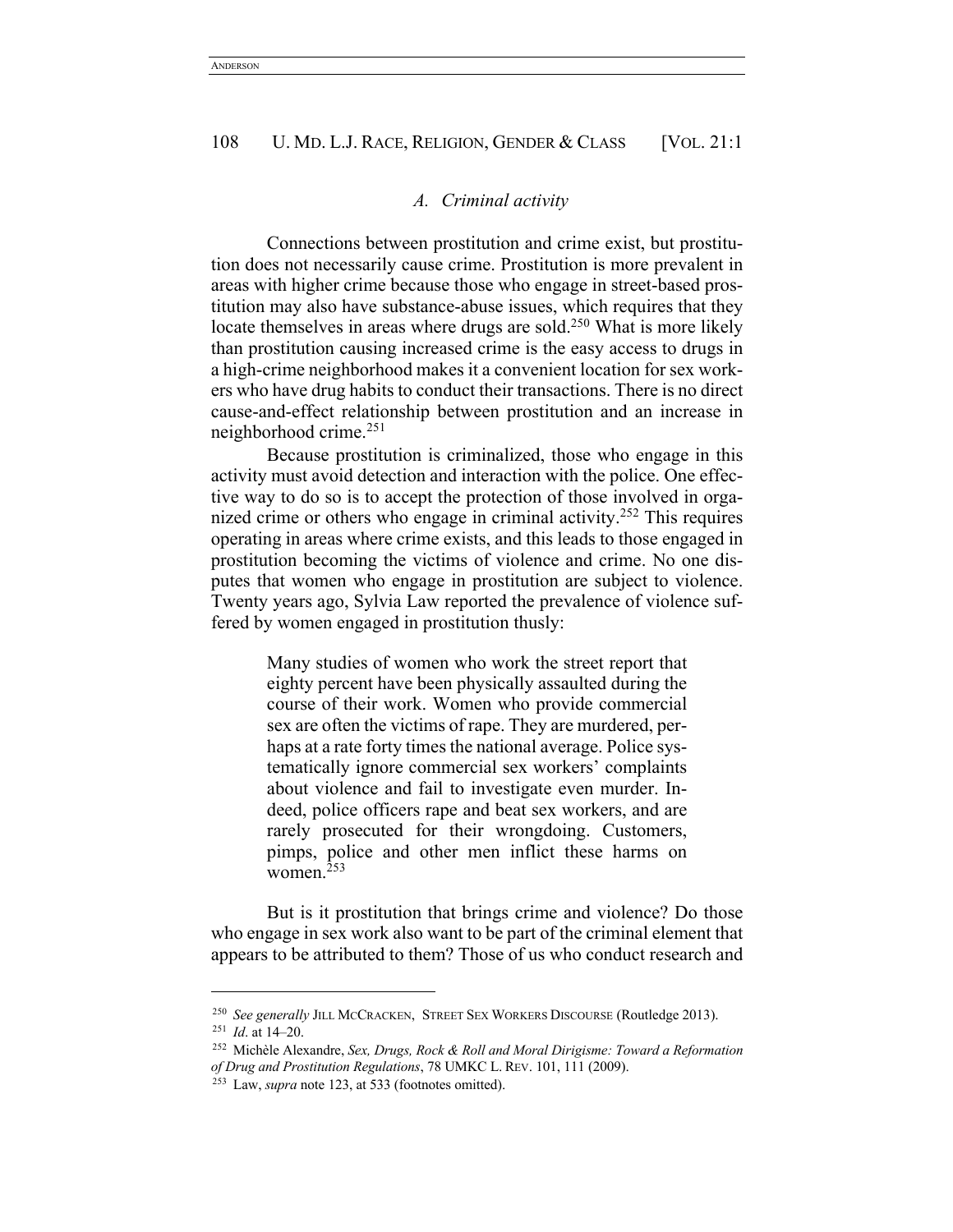engage in advocacy about sex work often get criticized by sex workers for not listening to them and for not engaging them in the discussion. Whether prostitution causes crime or whether sex workers become victims of crime because their work is criminalized is an area where sex workers have spoken out.

As Sylvia Law pointed out, many sex workers are the victims of violence.254 And they become involved with the criminal element to have some protection. However, they also quickly point out that decriminalizing sex work would alleviate much of the concern about crime and violence.

According to Hacking/Hustling, a group consisting of sex workers and sex worker allies, having the ability to negotiate with clients without the pressure and fear of arrest as they negotiate would make interactions with clients safer.255 By managing client expectations regarding price and services they can minimize the chance of a violent encounter because of misunderstandings about price or expected service.256 Decriminalization would allow sex workers to return to online communication, negotiation, and screening practices, reducing the risk of violence and reducing the need for the protection of a pimp.257 The ability to operate independently means sex workers would not need to rely on others who are often involved in criminal activity, for protection or to generate business. Until recently, sex workers had found safety by using online platforms. As noted by Hacking/Hustling "[w]hen Craigslist Erotic Services opened, a 17% reduction in all female homicide was reported in the following years."258 The change in the ability to work with the protection of online platforms allows us to compare the relative safety before and after the additional barriers to safer sex work were put in place.

Using their intimate connection to the sex worker community, Hacking/Hustling documented a 33.8% increase in violence from clients<sup>259</sup> and a return to working under the control and protection of a

<sup>254</sup> Law, *supra* note 123, at 572–73 (footnotes omitted).

<sup>255</sup> BLUNT & WOLF,*supra* note 43, at 3.

<sup>256</sup> *Id.*

<sup>257</sup> *Id*. at 4.

<sup>&</sup>lt;sup>258</sup> *Id.* The ability to use online platforms and the resulting safety was eliminated when SESTA/FOSTA was enacted in April 2018. This legislation made online platforms liable for any content that encouraged or solicited those involved in sex trafficking. One result of the legislation was an almost immediate shutdown of any platforms that had previously allowed advertisements by sex workers. *See* Alexandra Villarreal, *Side Effect of Trafficking Law: More Street Prostitution?,* AP NEWS (Sept. 24, 2018), https://apnews.com/article/5866eb2bcf54405694d568e2dd980a28.

<sup>259</sup> BLUNT & WOLF,*supra* note 43, at 18.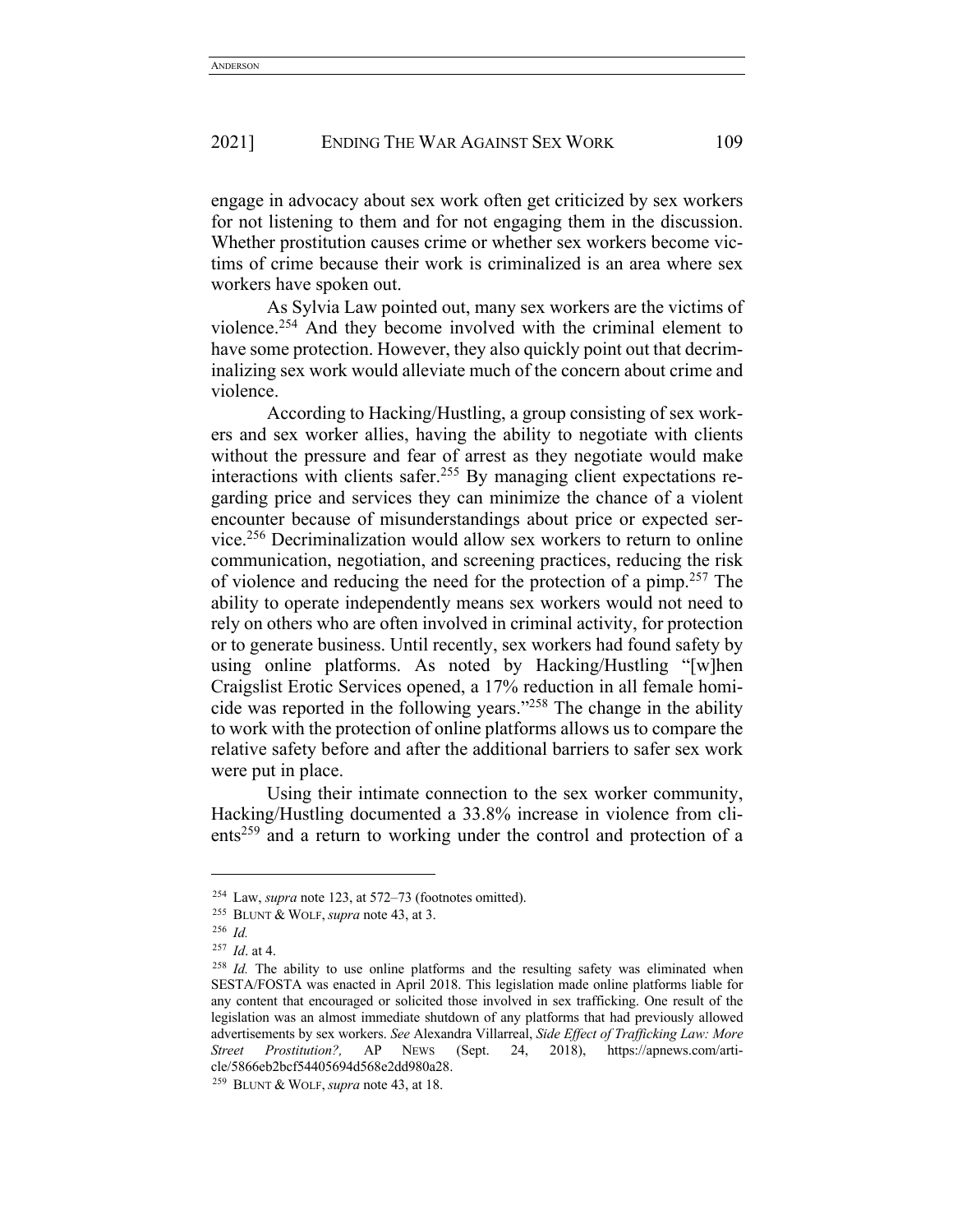pimp.260 In addition to violence from clients, sex workers often face violence from police officers, ranging from threats and harassment to rape.261

Sex workers recognize that much of the violence they endure stems from the criminal nature of their work.<sup>262</sup> Decriminalizing sex work would allow those engaged in the work to more easily report violence and exploitation.263 Sex work does not cause increased crime or violence against women. It is a symptom of the result of criminalizing prostitution. There is no legitimate support for the state using increased crime or violence as a justification for criminalizing prostitution.

## *B. Public health concerns*

One of the reasons most often advanced for the criminalization of prostitution is the prevention of disease, and more specifically, preventing the spread of sexually transmitted infections (STIs) and HIV.<sup>264</sup> In the commentary to the Model Penal Code, the American Law Institute noted that the "perceived relationship between prostitution and venereal disease" was of special importance in the decision to maintain the criminal prohibitions against prostitution.265 The comment continues by explaining that the way STIs are transmitted and detected makes testing an ineffective method of preventing the spread of disease by an infected individual who engages in sexual activity with numerous people every day.266 It ends the comment about the spread of disease by relying on data from World War II as support for the implication that prostitutes increase the prevalence of sexually transmitted disease.<sup>267</sup>

Citing to information from the Centers for Disease Control and Prevention (CDC), courts identify preventing the spread of disease as a

<sup>260</sup> BLUNT & WOLF,*supra* note 43, at 19.

<sup>261</sup> BLUNT & WOLF,*supra* note 43, at 23–24.

<sup>262</sup> *See supra* text accompanying note 254.

<sup>263</sup> BLUNT & WOLF,*supra* note 43, at 38.

<sup>264</sup> *See infra* text accompanying note 270.

<sup>265</sup> MODEL PENAL CODE § 251.2 Part II commentaries 458 (AM. LAW. INST., 1985). Though the American Law Institute is currently drafting proposed revisions to the sections related to sexual assault and related offenses, the prohibitions against prostitution are not part of the proposed revisions. Rather than being placed with other sexual offenses, prostitution is part of Article 251, Public Indecency. *See* AMERICAN LAW INSTITUTE 2020 https://www.ali.org/publications/show/model-penal-code/ (accessed Nov 17, 2020).

<sup>266</sup> MODEL PENAL CODE § 251.2 Part II commentaries 458 (AM. LAW. INST., 1985).

<sup>267</sup> MODEL PENAL CODE § 251.2 Part II commentaries at 458–59.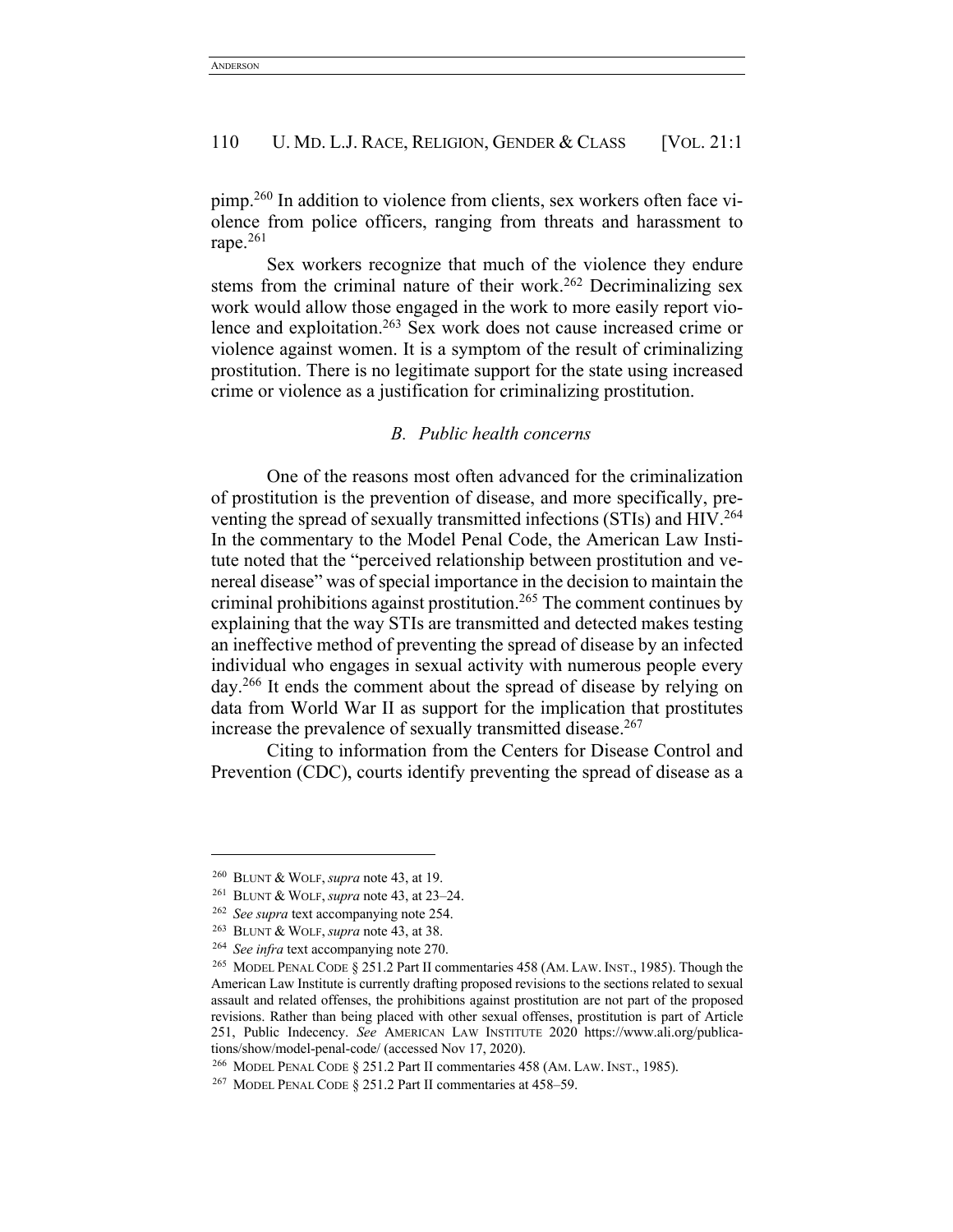legitimate concern of the state.<sup>268</sup> Those courts and advocates relying on the CDC report to suggest criminalizing prostitution may somehow decrease the prevalence of STIs and HIV fail to point out that the report itself acknowledges that its conclusions are not based on actual data. The report specifically notes that there have been "[f]ew large-scale (population-based) studies . . . on HIV among [those who exchange sex for money or other items of value]."269 It asserts, with no data to support such assertion, that "[p]ersons who exchange sex are at increased risk of getting or transmitting HIV and other sexually transmitted diseases (STDs) because they are more likely to engage in risky sexual behaviors (e.g. sex without a condom, sex with multiple partners) and substance abuse."270 However, in the very next section, under the heading "Lack of Data," the report specifically acknowledges its lack of data and the resulting barriers to prevention efforts.271

The report continues to identify socioeconomic factors, sexual risk factors, drug and alcohol use, and knowledge of HIV status as potential risk factors for HIV and sexually transmitted diseases.272 Yet on each of these sections, the report makes assumptions with no underlying support: Sex workers "*may* have a history of homelessness . . . if under the influence of drugs or alcohol, *may* have impaired judgment, engage in riskier forms of sex such as anal sex . . . *may* not know their HIV status . . ."273 It seems that these concerns could be connected to anyone, whether they engage in sex work or not.

However, when we look at a report that relies on actual, recent data, we see that it suggests that decriminalization would promote public health by eliminating the reasons that sex workers may present a higher risk for sexually transmitted diseases. According to Data for Progress:

> The criminalization of sex work interferes with efforts to prevent and treat HIV/AIDS and other health conditions in several ways. A Human Rights Watch report found

<sup>268</sup> *See, e.g*., Erotic Serv. Provider Legal Educ. & Research Project v. Gascon, 880 F.3d 450, 458 (9th Cir. 2018); Illinois v. Conroy, 145 N.E.3d 537, 541 (Ill. App. 2019). *But cf*. Coyote Pub., Inc. v. Miller, 598 F.3d 592, 596 (9th Cir. 2010) (noting that in areas of Nevada where prostitution is no longer criminalized sex workers are subject to frequent and mandatory testing for STIs and HIV).

<sup>269</sup> CENTER FOR DISEASE CONTROL AND PREVENTION, HIV RISK AMONG PERSONS WHO EXCHANGE SEX FOR MONEY OR NONMONETARY ITEMS, https://www.cdc.gov/hiv/pdf/group/cdchiv-sex-workers.pdf.

<sup>270</sup> *Id.*

<sup>271</sup> *Id.*

<sup>272</sup> *Id.*

<sup>273</sup> *Id.* (emphasis added).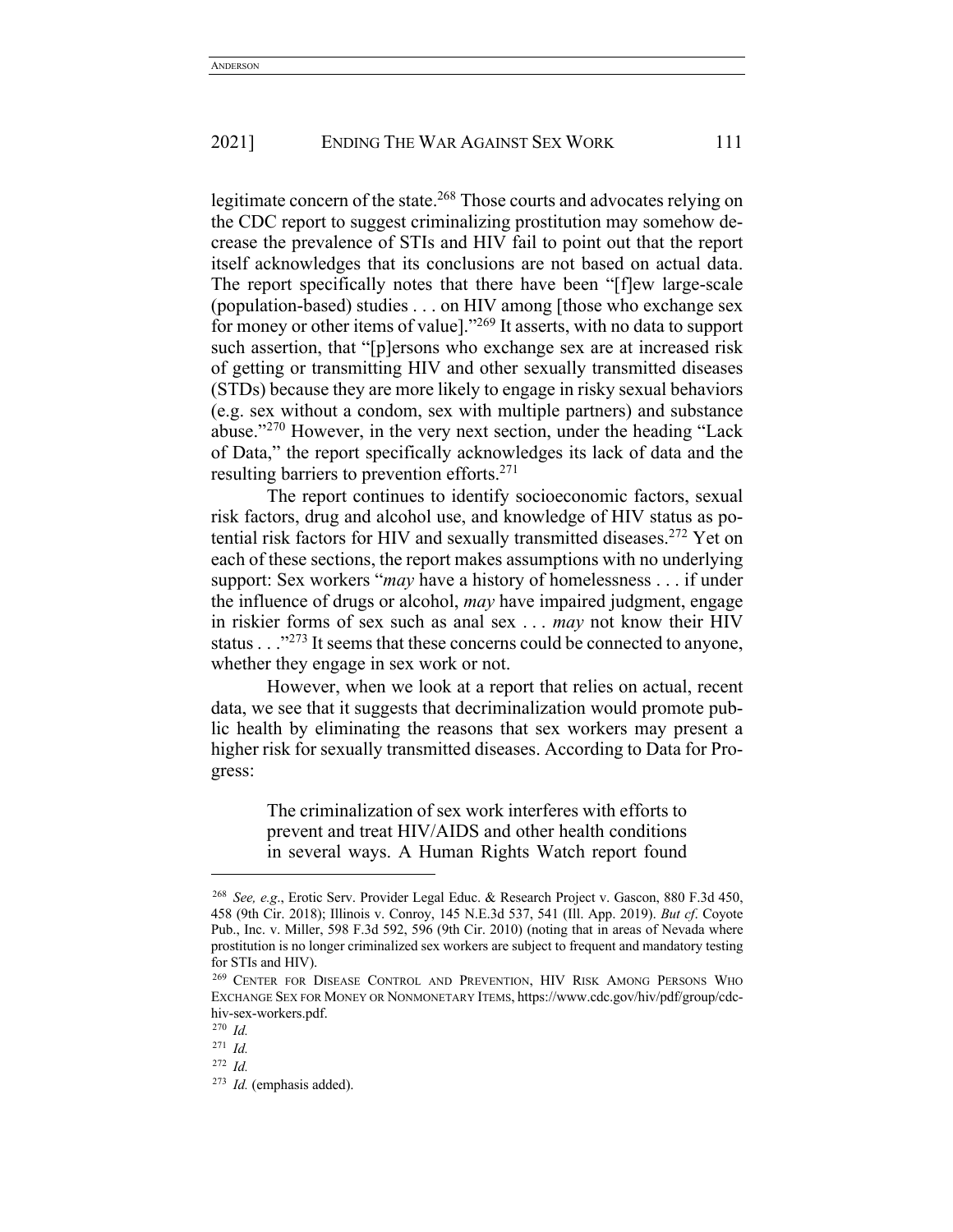because prosecutors use condoms as evidence in prostitution cases and police often harass and arrest people for carrying condoms, people in the sex trades are afraid of carrying condoms and health outreach workers are unable to distribute condoms freely. Sex workers are also less able to negotiate condom usage or other safer sex practices with clients under criminalization because they must prioritize their immediate safety from arrest over possible infections. A Lancet study found that the decriminalization of sex work could avert 33-46% of new HIV/AIDS infections in the next decade. Criminalization also disrupts general healthcare access for people in the sex trades. Because of stigma and fears of "discrimination, lower quality of service, and legal consequences" many sex workers do not disclose that they are trading sex. Even adjusting other factors out, the pure isolation of hiding involvement in sex work from friends, family and community is independently associated with additional barriers to healthcare access. Disclosure can be critical to addressing and preventing violence and exploitation. A systematic review of 33 countries by the London School of Hygiene & Tropical Medicine found that sex workers are 3x more likely to experience sexual and physical violence in countries with criminalization policies (including the Nordic Model) as compared to decriminalization approaches.

Decriminalization is also critical to addressing the overdose crisis. Some studies indicate the rate of sex trade participation is as high as 56% for women who inject opioids. Research has shown that the criminalization of sex work and law enforcement violence disrupt medication assisted treatment programs and outcomes for such communities.274

# *C. Objectification and commodification of women*

Another objection to sex work arises from concerns that sex work transforms "sex into an impersonal encounter with no emotional

<sup>274</sup> Nina Luo, *Memo: Decriminalizing Survival: Policy Platform and Polling on the Decriminalization of Sex Work*, DATA FOR PROGRESS 11 (Jan. 30, 2020), https://www.dataforprogress.org/memos/decriminalizing-sex-work (internal footnotes omitted).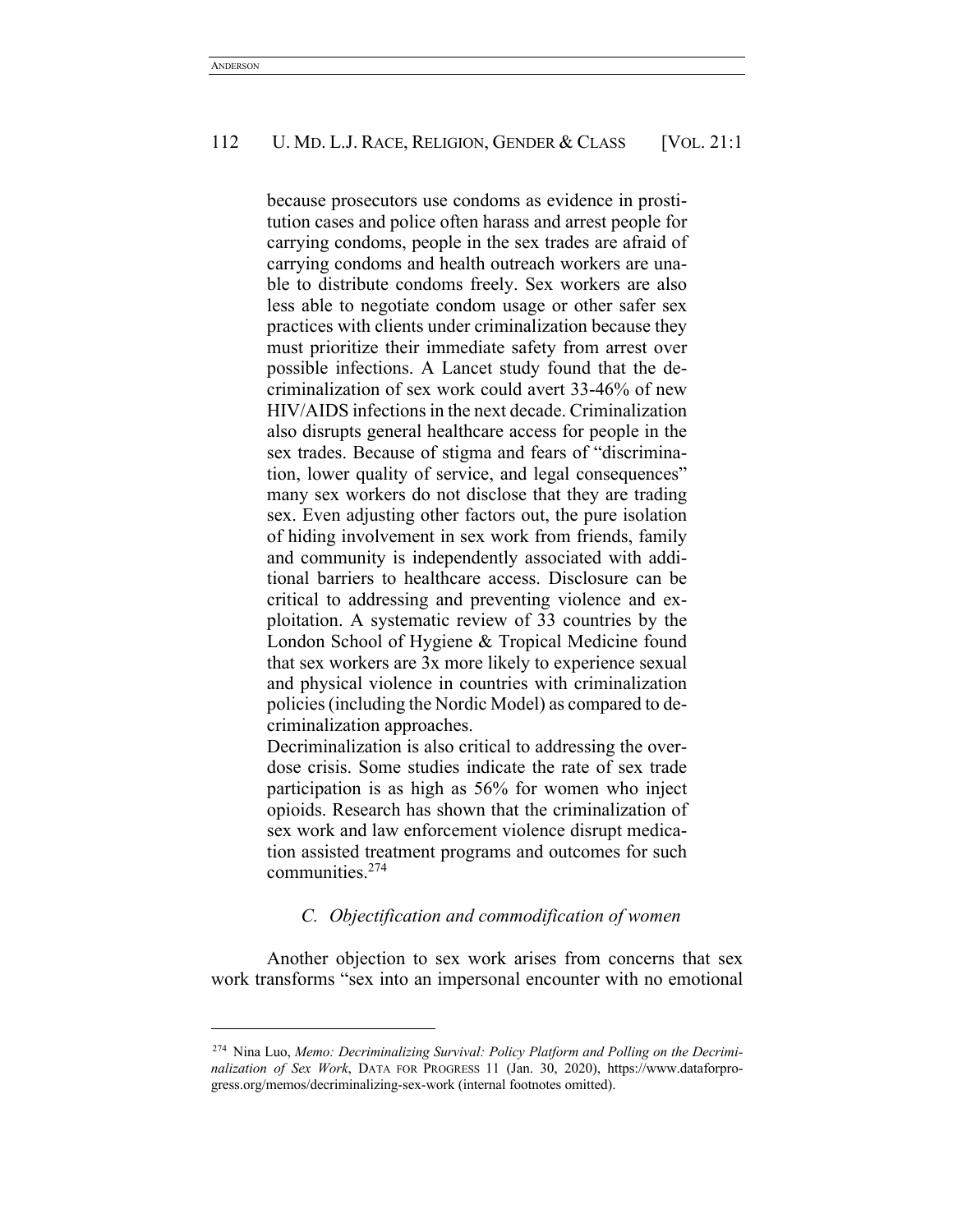significance  $\ldots$ <sup>275</sup> Those who espouse this concern believe this transformation degrades all women, turning them into sexual objects to be bought and sold.276 The underlying premise necessary to support such a position is that sex without romantic love is immoral.277

The weakness of this position is its need to be based on a certain belief about morality. As noted in earlier sections, enforcement of one group's ideas of morality cannot serve as the basis for restricting individual freedoms. <sup>278</sup> Imposing one particular view of morality on all individuals violates basic tenets of human rights protections—that all humans have the capacity to make choices about their lives and how they choose to live those lives, regardless of whether others believe those choices are inappropriate.279

The belief that impersonal, commercialized sex undertaken by some causes harm to all women and consequently means all women will be objectified as sex objects is a form of authoritarianism. The only difference between this and the patriarchal structures that some believe contribute to the commodification and objectification of women is the lack of emphasis on the gender of those imposing their beliefs and structures on others. One of the foundations of basic human rights—for all, not just women—is that humans have the right to be autonomous—to control their lives and bodies.

# *D. Exploitation of women and girls*

As discussed earlier, a prominent reason for supporting the continued criminalization of prostitution is to protect women and girls from exploitation.<sup>280</sup> No one disputes that some people engaged in sex work—regardless of gender—are exploited. But continued criminalization does not prevent this exploitation. Criminalization likely increases the number of people exploited and prevents some from finding ways to stop the exploitation.

To exploit means to take advantage of one who is vulnerable.<sup>281</sup> Opponents of sex work suggest that the activity exploits women, that it

<sup>275</sup> Richards, *supra* note 248, at 1220.

<sup>276</sup> Richards, *supra* note 248, at 1220.

<sup>277</sup> Richards, *supra* note 248, at 1220.

<sup>278</sup> *See infra* text accompanying notes 204-222, discussing various Supreme Court decisions that specifically reject the imposition of one group's ideas about morality on others.

<sup>279</sup> *See* Richards, *supra* note 248, at 1225–27.

<sup>280</sup> *See supra* Part IV.A.

<sup>281</sup> *See* Meredith McFadden, *The Decriminalization of Prostitution and the Commodification of Sex*, THE PRINDLE POST (June 19, 2019), https://www.prindlepost.org/2019/06/the-decriminalization-of-prostitution-and-the-commodification-of-sex/.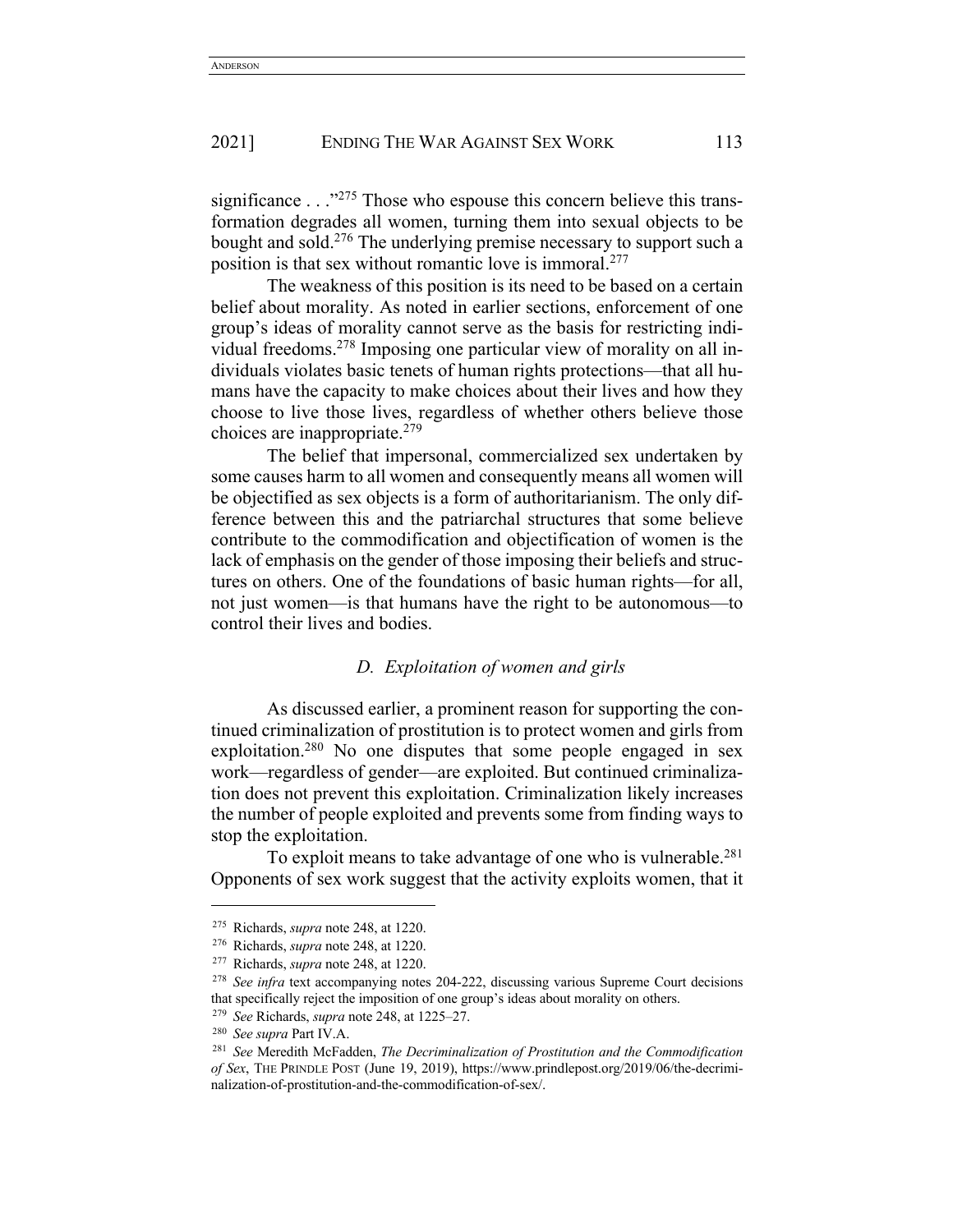somehow takes advantage of vulnerable women.<sup>282</sup> But characterizing sex workers as people who are exploited ignores the fact that many sex workers begin doing this work because they are already part of disadvantaged groups and they make a conscious choice to engage in sex work. This characterization as people who are being exploited suggests that these individuals are somehow incapable of making decisions about their lives and their bodies.283

In addition to the potential exploitation of women and girls by those who induce them into sex work through fraud, threats, or coercion, even individuals who voluntarily choose to engage in sex work are exploited as a direct result of the criminalization of their actions.284 Because sex work is illegal, but enforcement is ineffective, it is not uncommon for law enforcement officers to "have sex with trafficking victims and then arrest them."285 Undercover officers are not legally allowed to engage in sexual activity with those who they suspect work as prostitutes before they make an arrest, yet many do despite the illegality.<sup>286</sup> Police officers themselves may use coercion, by threatening to arrest someone if they don't provide sexual services to the officer.<sup>287</sup>

Decriminalization can reduce exploitation by law enforcement and allow sex workers to report instances of exploitation, of themselves or others, without fear of their own arrest.

# *E. Distinctions between "moral rights" and "public or private morality"*

Whether it is appropriate to use moral values as the basis for law is debatable.<sup>288</sup> While there is strong support for legislation that addresses public morality, especially regarding restrictions on harm to others, that support is less evident when the morality being codified involves private morality, or virtues.289

Private morality, related to virtuous behavior as judged by one's religious beliefs, was governed by ecclesiastical courts until King Henry VII enlarged the royal authority, subsuming ecclesiastical courts into his

<sup>282</sup> *Id.*

<sup>283</sup> *Id.*

<sup>284</sup> Luo, *supra* note 276, at 4. 285 Luo, *supra* note 276, at 15.

<sup>286</sup> Luo, *supra* note 276, at 6.

<sup>287</sup> *See, e.g.*, Way v. United States, 982 A.2d 1135, 1137 (D.C. 2009).

<sup>288</sup> G. Marcus Cole, *What is the Government's Role in Promoting Morals? … Seriously?,* 31 HARV.J. OF L. & PUB. POL'Y 77, 78 (2008).

<sup>289</sup> *Id*. at 79.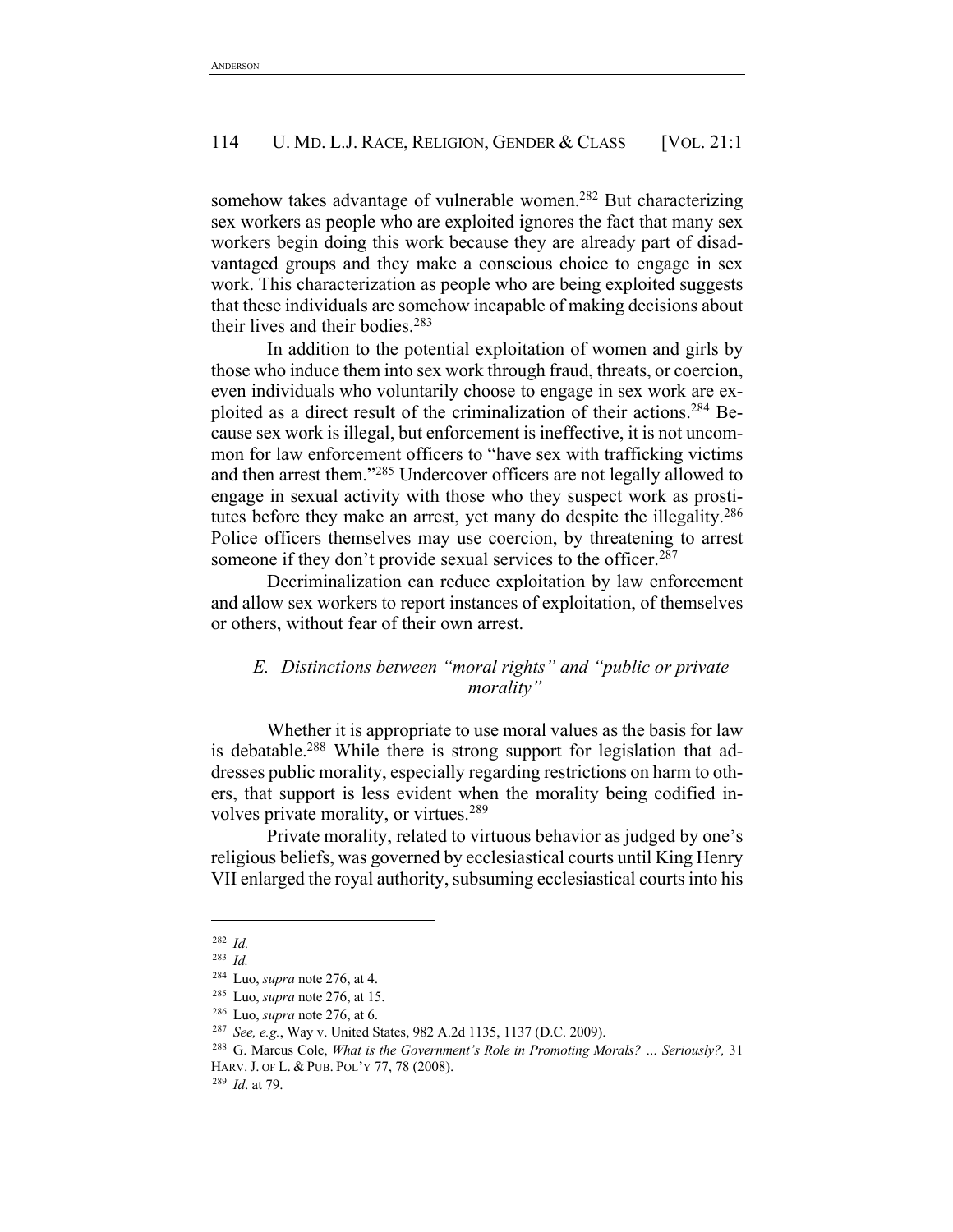authority.290 Today our unified legal system imposes restrictions on individuals who may hold vastly different ideas about moral versus immoral behavior when those terms refer to virtues based on religious values. 291

Laws that regulate public morality, that prevent people from harming others, arguably have a connection to moral rights, meaning human rights. Prohibiting the killing or assault of another demonstrates the respect for all humans to be able to exercise their right to live life as they see fit. These types of laws respect basic human dignity. There is a stark difference between laws protecting human dignity and laws forcing society's majority view about virtuous behavior on everyone, regardless of whether all espouse the same view about the virtuousness of the behavior.292 Some laws regulate private morality because of its potential to harm others, but even these are marginally effective. In her analysis of the effectiveness of legislation criminalizing drugs and prostitution, Dean Michèle Alexandre points out that one of the consequences of attempting to influence the morality of individual behaviors by heavily regulating or criminalizing the behavior is to subject individuals to additional harm.<sup>293</sup> By making certain activities illegal, those who engage in the activity flee underground where they become vulnerable to violence, predators, and exploitation by those who purport to provide them protection.294

When criminal laws are justified by public morality interests those laws are subject to careful consideration to ensure that the claim of morality is valid and not simply the imposition of the prevailing public sentiment about the offending behavior. Many references to public morality are actually references to prevailing sentiment about values rather than moral rights. Though at one time courts appeared to accept public morality as a legitimate justification for legislation, none of these decisions were based exclusively on public morality.295

Many cases continue to include the state's ability to regulate public morality as a legitimate rationale for legislation, but enforcing

<sup>290</sup> *See* Edwin Maxey, *The Ecclesiastical Jurisdiction in England*, 3 MICH. L. REV. 360, 363 (1905).

<sup>291</sup> *See infra* text accompanying notes 290-303.

<sup>292</sup> *See* KENT GREENAWALT, CONFLICTS OF LAW AND MORALITY, 26 (Oxford Univ. Press 1989) (asserting that "reasons relating exclusively to one's own welfare do not establish what, morally, one ought to do; people are free morally not to pursue their own welfare").

<sup>293</sup> *See* Alexandre, *supra* note 254, at 104–11.

<sup>294</sup> *See* Alexandre, *supra* note 254, at 104–11.

<sup>295</sup> Bowers v. Hardwick, 478 U.S. 186, 194–96 (1986), *overruled by* Lawrence v. Texas, 539 U.S. 558 (2003).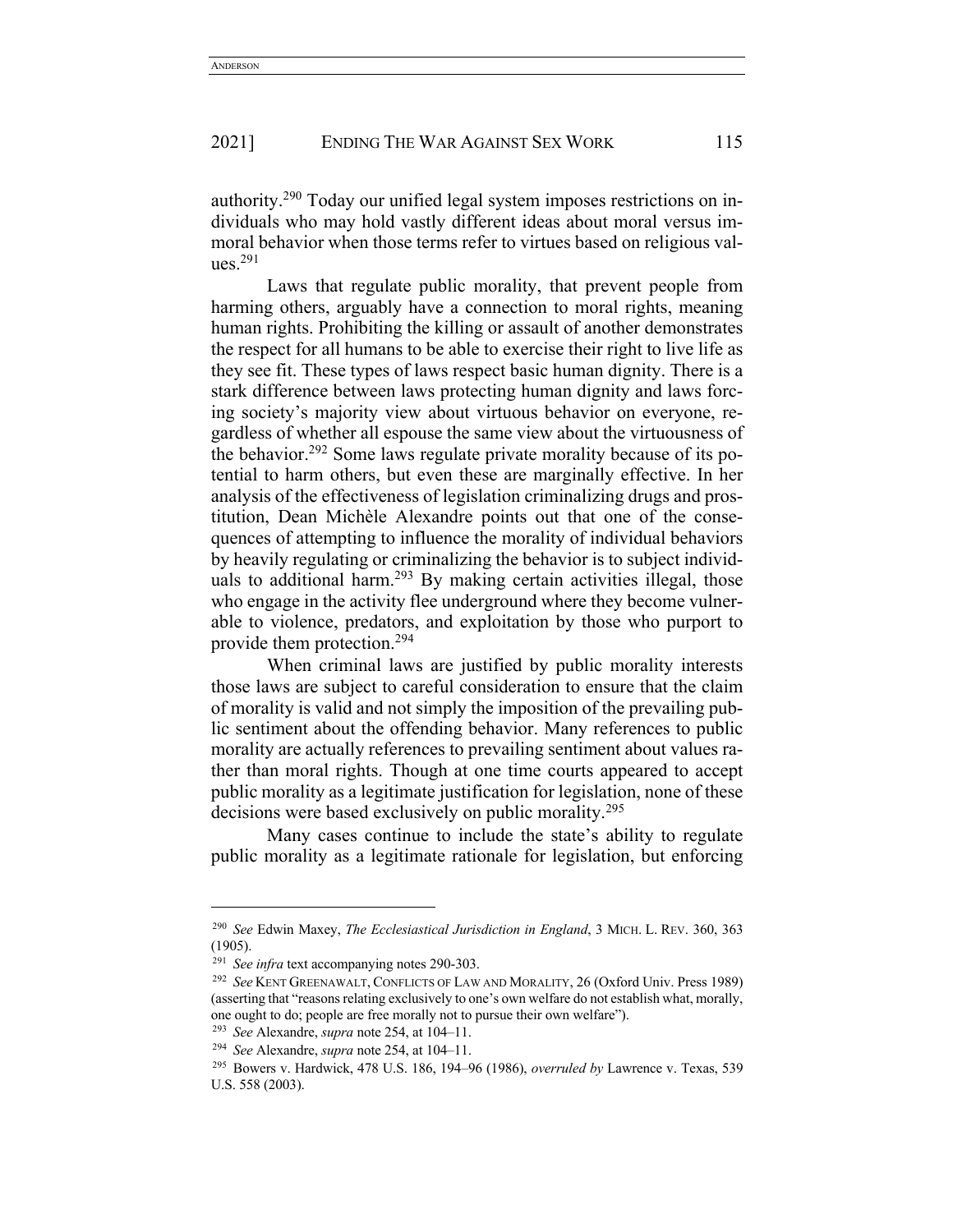private morality rarely suffices to uphold legislative action.296 In fact, in *Lawrence v. Texas*, <sup>297</sup> the Supreme Court explicitly embraced Justice Stevens' statement in his dissent in *Bowers v. Hardwick* that "the fact that the governing majority in a State has traditionally viewed a particular practice as immoral is not a sufficient reason for upholding a law prohibiting the practice."298

Attempts to enforce private morality—choices individuals make about whether to engage in behavior that does not harm others—attempt to enforce what some might consider virtuous behavior.<sup>299</sup> But the problem with attempting to enforce virtuous behavior is that virtues and the resulting benefits of virtuous behavior require that individuals choose to behave virtuously rather than being forced to do so. The freedom to make such choices, either to behave in a manner generally considered virtuous or to behave in ways not considered virtuous, is one of the basic human rights to which everyone is entitled. Treating people with dignity and respect for their autonomy requires accepting the choices they make about whether to conform to others' ideas about virtuous behavior. Legislation that attempts to enforce virtuous behavior that is likely to have a positive effect on others is legislation that regulates public morality. This legislation establishes duties to others, for instance, the duty to send children to school, or the duty to pay child support.<sup>300</sup>

Law inherently reflects society's views about morality, but the use of the term morality deserves careful scrutiny. Public morality reasons for legislation, especially criminal legislation, are usually reasons based on society's values rather than protecting fundamental human rights, or basic moral rights. Laws attempting to regulate private morality—individual choices about behavior that do not impact others—are based on societal opinions about virtue, which usually clash with respect for individual autonomy about choices for their personal behavior.

## *F. The clash of morality and constitutionality*

Our legislative process generally results in the views of the majority becoming law, subject to compromises to build that majority. This process results in no one group getting everything they would prefer in

<sup>296</sup> Lawrence v. Texas, 539 U.S. 558, 577 (2003).

<sup>297</sup> *Id.* at 577–78.

<sup>298</sup> Bowers v. Hardwick, 478 U.S. 186, 216 (1986), *overruled by* Lawrence v. Texas, 539 U.S. 558 (2003).

<sup>299</sup> *See* Raymond Ku, *Swingers: Morality Legislation and the Limits of State Police Power*, 12 ST. THOMAS L. REV. 1, 34 (1999).

<sup>300</sup> Linda S. Anderson, *Legislative Oppression: Restricting Gestational Surrogacy to Married Couples is an Attempt to Legislate Morality*, 42 U. BALT. L. REV. 611, 649–50 (2013).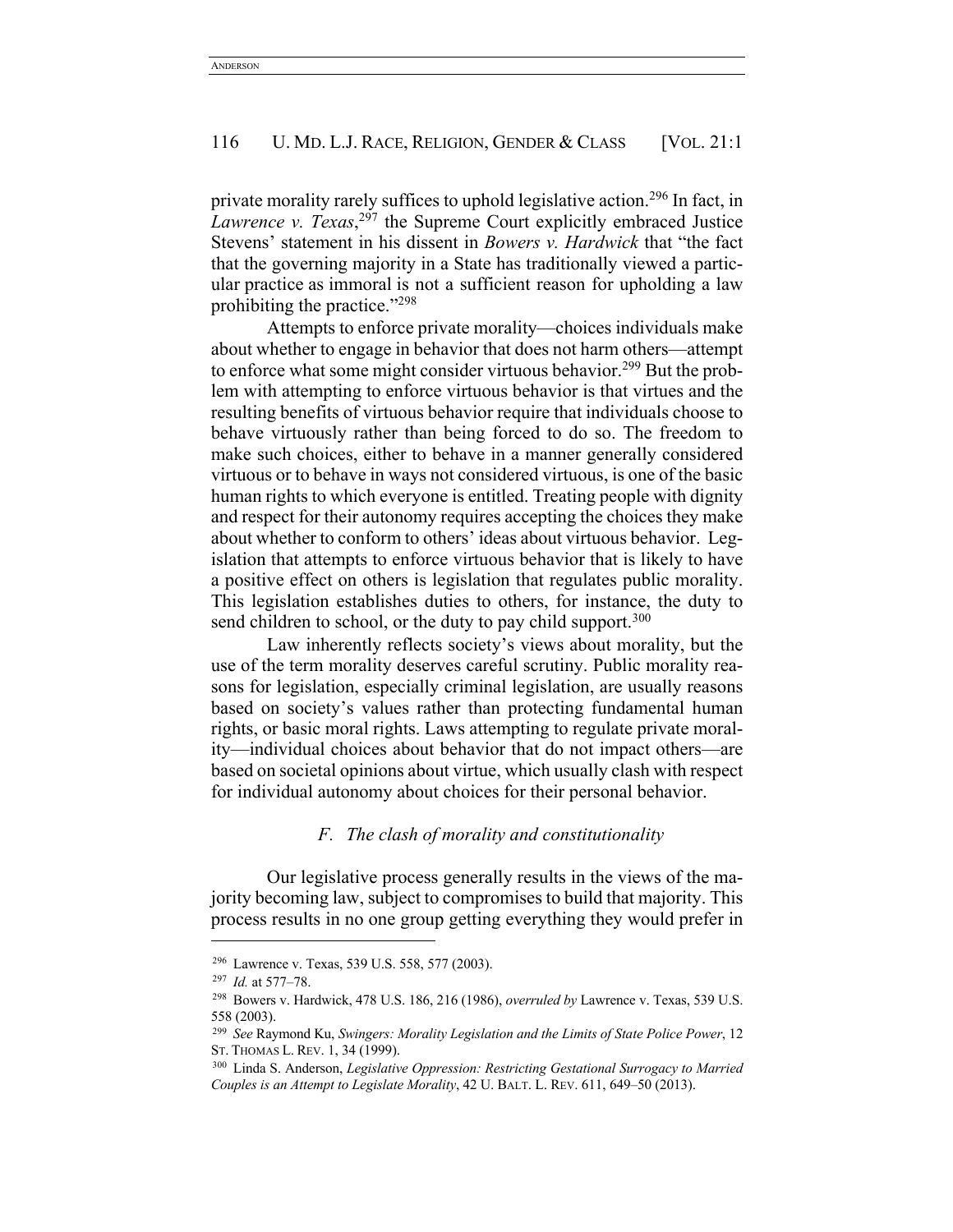the legislation that ultimately passes. However, in addition to the give and take of political compromise, certain fundamental concerns—the basic human rights embodied in our federal constitution—limit our laws. Protection of these human rights trumps even the majority point of view.301

Underlying the belief that certain basic human rights exist is the understanding that all human beings have the capacity to determine how they live their lives, and each person is entitled to "equal concern and respect in exercising that capacity."302 This autonomy includes the right to make individual choices, whether rational or irrational, morally desirable or morally wrong.<sup>303</sup> This autonomy is so fundamental to what it means to be human that all humans are entitled to equal concern and respect in exercising their right to make such choices about their lives.<sup>304</sup> Consequently, when autonomous choices of individuals clash, the rights involved must be weighed against each other rather than evaluated based on the prevailing majority opinion about which right is more appropriate.305

Moral views must not be based on conventional wisdom or widely held opinions but on mutual respect for individual self-determination. In addition to protecting specific liberties like freedom of speech, freedom of religion, equal protection, and due process, an underlying theme of our constitution requires that the moral rights—fundamental human rights—of individuals cannot be violated even if the popular majority believe otherwise.306 The Supreme Court, as well as various state courts, have found restrictions on constitutional rights based on popular prejudices unconstitutional.307 For instance, in *Loving v. Virginia* the United States Supreme Court held that racial restrictions on the fundamental right to marry that were grounded in ideas about white supremacy were unconstitutional.<sup>308</sup> Racial prejudice also played a major role in *Brown v. Board of Education of Topeka (Brown I)*, the Court's decision that separate but equal public schools were unconstitutional.309 In *Brown II*, which guided implementation of the Court's original order to integrate public schools, the Court stressed that "it should

<sup>301</sup> Richards, *supra* note 248, at 1223.

<sup>302</sup> Richards, *supra* note 248, at 1224.

<sup>303</sup> Richards, *supra* note 248, at 1225.

<sup>304</sup> Richards, *supra* note 248, at 1225.

<sup>305</sup> Richards, *supra* note 248, at 1227.

<sup>306</sup> Ku, *supra* note 301, at 25.

<sup>307</sup> Richards, *supra* note 248, at 1234.

<sup>308</sup> Loving v. Virginia., 388 U.S. 1, 12 (1967).

<sup>309</sup> Brown v. Bd. of Educ. of Topeka (Brown I), 347 U.S. 483, 495 (1954).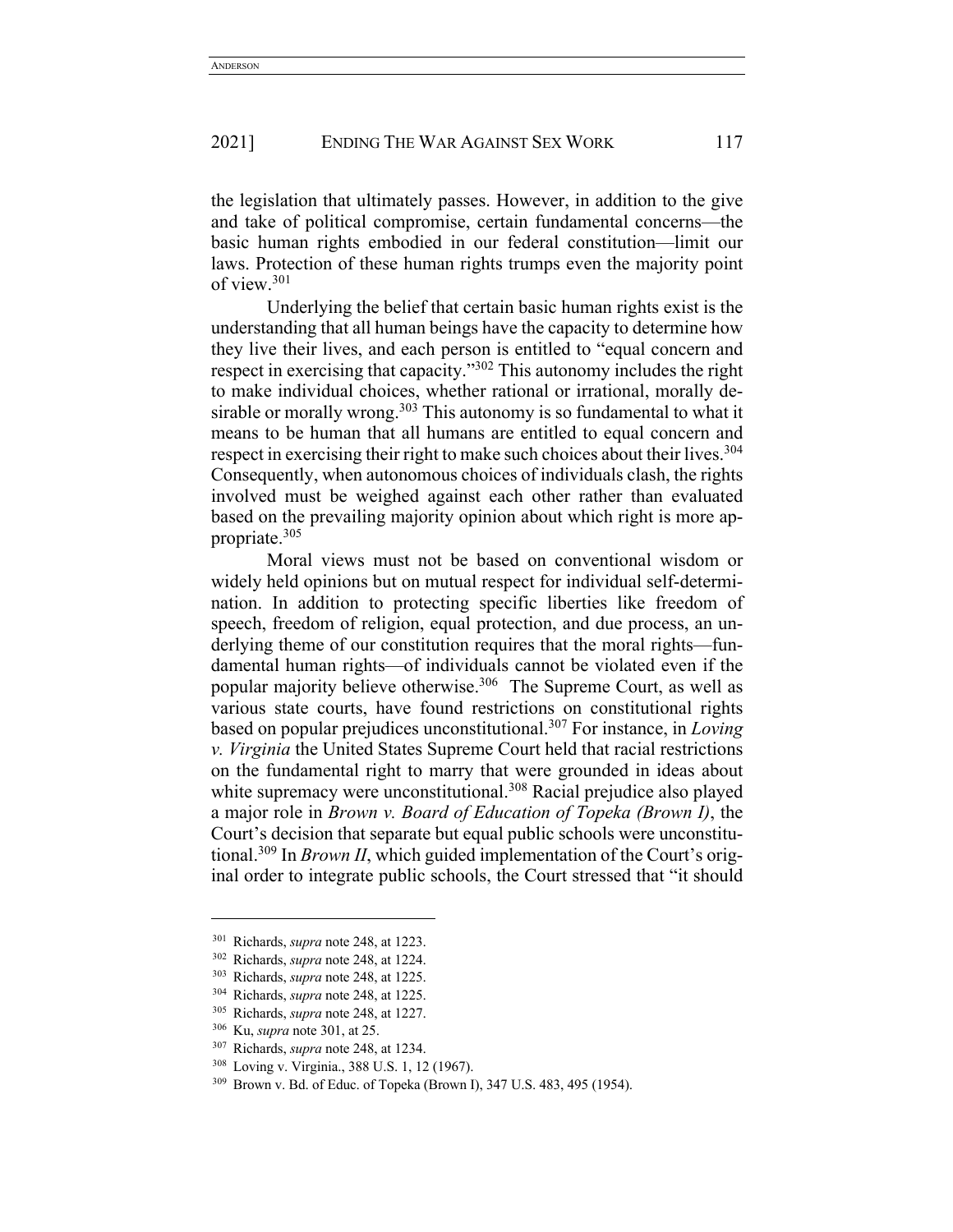go without saying that the vitality of these constitutional principles cannot be allowed to yield simply because of disagreement with them."310

More recently, in *Romer v. Evans*, the Supreme Court invalidated an amendment to the Colorado state constitution prohibiting any state, legislative, or judicial action that would provide protected status to any group of individuals based on their sexual orientation.<sup>311</sup> Despite the amendment reflecting the majority viewpoint, demonstrated by its adoption by statewide referendum, $312$  the Court inferred the only reason for the amendment was animus against homosexuals and noted that animus can never constitute a legitimate government interest.<sup>313</sup>

State courts have also refused to allow majority popular opinion to infringe on fundamental rights. The Supreme Court of Alaska, addressing the constitutionality of a conviction for a "crime against nature" pointed out that "we should avoid the fallacy that a rule of morality is necessarily a rule of law, or that the morality of some groups is, without more, entitled to legal enforcement."314 Concerning enforcement of the moral majority's norms regarding sexuality, the Pennsylvania Supreme Court made it clear that "no sufficient state interest justifies legislation of norms simply because a particular belief is followed by a number of people, or even a majority."<sup>315</sup>

All of these references to morality (moral rights, public morality, private morality) describe attempts to guide behavior.<sup>316</sup> Noted legal philosopher H.L.A. Hart distinguishes between public morality that protects others from harm and private morality involving individual actions, usually in connection with decisions about sexual behavior.<sup>317</sup> Whether public or private, religious values most often ground these types of morality.<sup>318</sup> As a result of differing ideas about religious values,

<sup>310</sup> Brown v. Bd. of Educ. of Topeka (Brown II), 349 U.S. 294, 300 (1955).

<sup>311</sup> Romer v. Evans, 517 U.S. 620, 623–24 (1996).

<sup>&</sup>lt;sup>312</sup> *Id.* at 623.<br><sup>313</sup> *Id.* at 634.

<sup>&</sup>lt;sup>314</sup> Harris v. State, 457 P.2d 638, 645 (Alaska 1969).

<sup>315</sup> Pennsylvania. v. Bonadio, 415 A.2d 47, 49 (Pa. 1980). *See also*, *e.g*., Jegley v. Picado, 80 S.W.3d 332, 353 (Ark. 2002) (agreeing "that the police power may not be used to enforce a majority morality on persons whose conduct does not harm others"); Kentucky v. Wasson, 842 S.W.2d 487, 498 (Ky. 1992) (recognizing the growing trend to reject widely held ideas about morality where the behavior being criminalized does not harm others), *overruled by* Calloway Cty. Sheriff's Dep't v. Woodall, 607 S.W.3d 557, 568 (Ky. 2020); New York v. Onofre, 415 N.E.2d 936, 942 (N.Y. 1980) (noting that majority disapproval of behavior cannot provide a valid basis for intruding on privacy rights guaranteed by the United States Constitution).

<sup>316</sup> Larry Alexander & Frederick Schauer, *Law's Limited Domain Confronts Morality's Universal Empire*, 48 WM. & MARY L. REV. 1579, 1585–86 (2006).

<sup>&</sup>lt;sup>317</sup> H.L.A. HART, LAW, LIBERTY AND MORALITY 50-51, (Stanford Univ. Press 1963). <sup>318</sup> *See id*.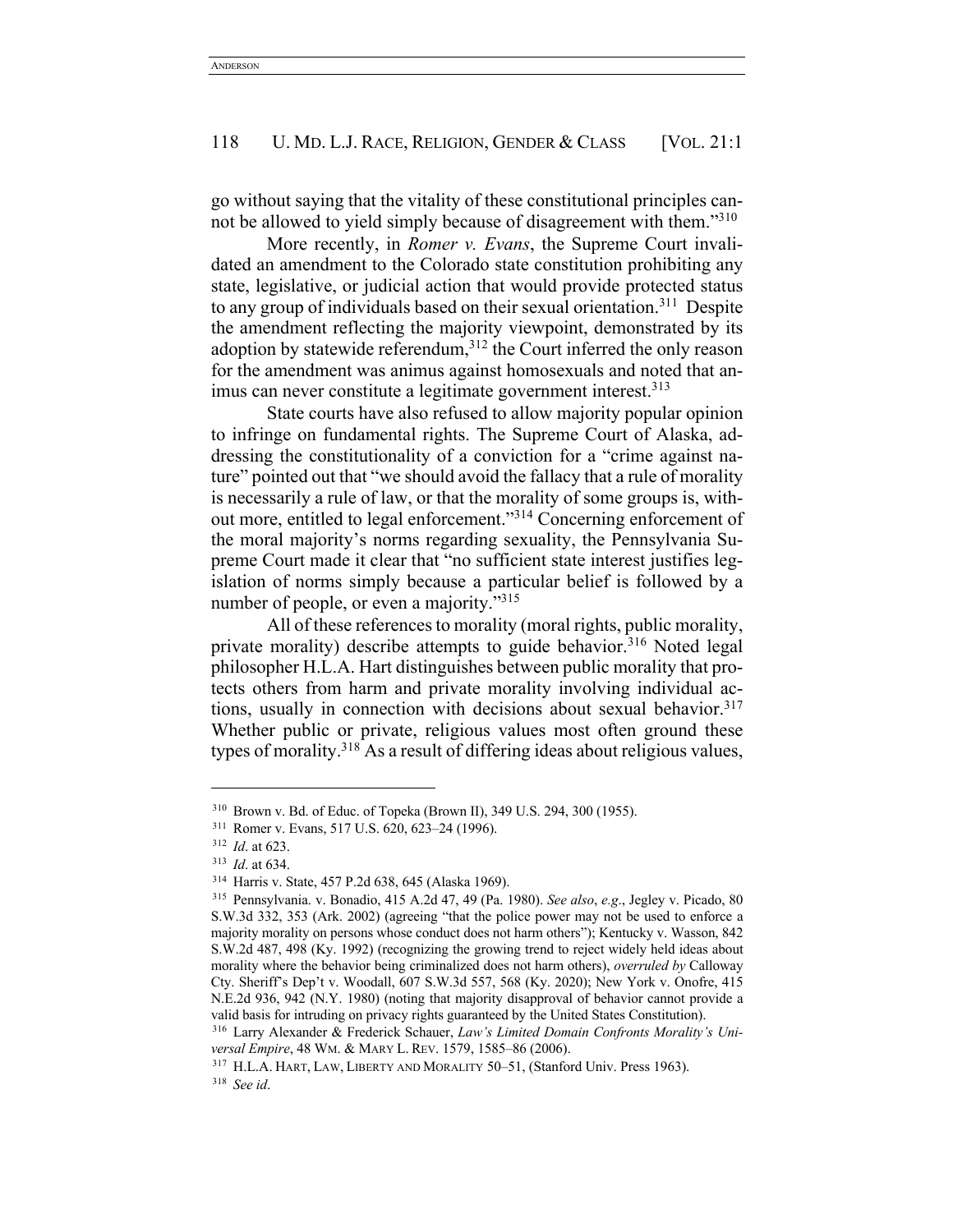conflicting opinions arise about whether behavior is morally acceptable or not.<sup>319</sup> These conflicting views can provide a rationale for legislation that settles the dispute for the moment, yet can still be altered if the viewpoints leading to the legislation evolve. $320$ 

When private morality or individual choice to behave in ways some consider lacking in virtue is the only rationale for legislation, the U.S. Supreme Court has held it unconstitutional.<sup>321</sup> "Vice alone, without damage to others, has not been the subject of legitimate regulation."<sup>322</sup>

#### V. REASONS TO DECRIMINALIZE SEX WORK

As Parts III and IV have explained, a number of legal theories would potentially support decriminalizing sex work. While these theories may occupy legal scholars, they do little to change the status quo. But practical reasons exist for decriminalizing sex work—reasons that can support efforts to change existing statutes and create additional protective legislation. Once changes to current laws get made, the legal and theoretical arguments become relevant to any challenges to the legislative changes.

Among the many reasons to decriminalize sex work, this article will focus on two:

- 1. Decriminalizing sex work reduces harm to sex workers.
- 2. Decriminalizing sex work assists with identifying and protecting victims of sex trafficking.

A third important reason for decriminalizing sex work is that doing so would allow resources to be shifted from surveillance and enforcement to assistance that helps provide other options than sex work to vulnerable persons. This article will not elaborate on that reason because it falls within a larger discussion of the benefits of restructuring the funding of law enforcement efforts.

<sup>319</sup> Alexander & Schauer, *supra* note 318, at 1584–85.

<sup>320</sup> Alexander & Schauer, *supra* note 318, at 1583–84.

<sup>321</sup> Anderson, *supra* note 302, at 648.

<sup>322</sup> Anderson, *supra* note 302, at 648.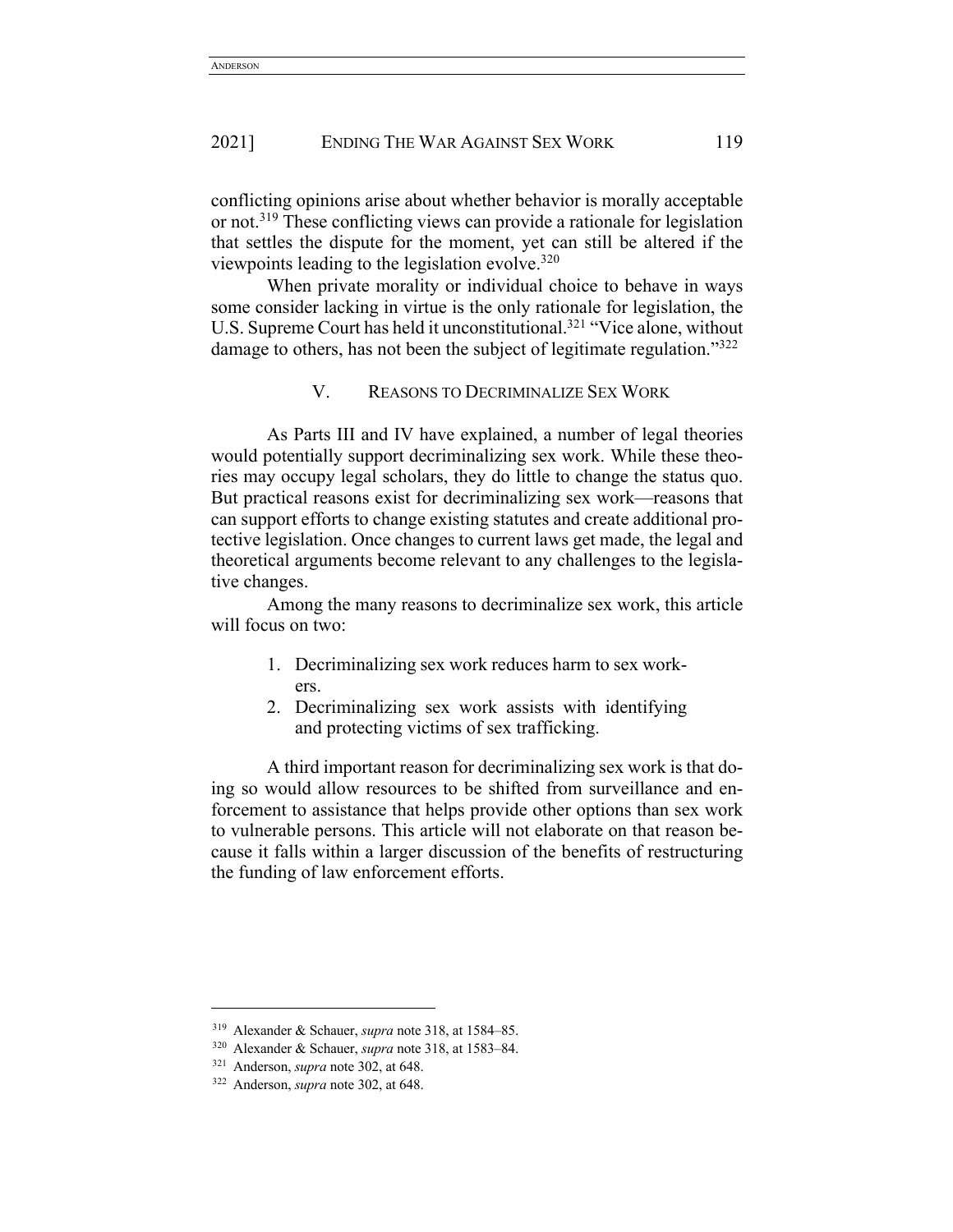### *A. Decriminalization will reduce harm to sex workers*

Decriminalizing sex work will make sex workers less vulnerable to abuse by clients, abuse by police officers, and abuse by society based on the stigma associated with a criminal record.323

Sex work (prostitution) has been described as the world's oldest profession.324 Whether criminalized or not it will continue to exist.325 Those who engage in this work suffer a wide array of harms as a result of criminalization.

When sex workers attempt to avoid arrest, or other entanglement in the criminal justice system, they are forced to engage in behaviors that increase their risk of harm. Knowing that one is risking arrest leads sex workers to choose to work in locations less visible to law enforcement.<sup>326</sup> This lack of visibility means more vulnerability to potential violence, whether from clients or those who see them as easy targets. According to a recent report published by the American Civil Liberties Union, there is "a strong association between rushing negotiation and experiences with client-perpetrated violence; [and] when sex work is illegal workers may not be able to as effectively screen clients or negotiate fees or activities."327

Working in isolated areas also makes it more difficult for sex workers to watch out for each other. There is safety in numbers, a fact no less true for sex workers than others. Working in isolated areas to avoid detection means being unable to make use of others to offer assistance. By being present in small groups, sex workers can offer each other assistance if things get out of hand, can protect personal property that may need tending to while a worker engages with a client, and can let others (including law enforcement if necessary) know if a situation becomes too dangerous.328

<sup>323</sup> *Policy Brief: Impact of Criminalisation on Sex Workers' Vulnerability to HIV and Violence* 2, NSWP GLOBAL NETWORK OF SEX WORKER PROJECTS (2018), https://www.nswp.org/sites/nswp.org/files/impact\_of\_criminalisation\_pb\_prf01.pdf.

<sup>324</sup> RUDYARD KIPLING, ON THE CITY WALL: AND OTHER STORIES (Indian Railway Library 1889).

<sup>325</sup> Alexandre, *supra* note 254, at 110.

<sup>326</sup> *Policy Brief: Impact of Criminalisation on Sex Workers' Vulnerability to HIV and Violence, supra* note 325, at 3.

<sup>&</sup>lt;sup>327</sup> ACLU, *Is Sex Work Decriminalization the Answer: ACLU Research Brief 5*, (2021), https://www.aclu.org/sites/default/files/field\_document/aclu\_sex\_work\_decrim\_research brief new.pdf.

<sup>328</sup> *Policy Brief: Impact of Criminalisation on Sex Workers' Vulnerability to HIV and Violence, supra* note 325, at 6.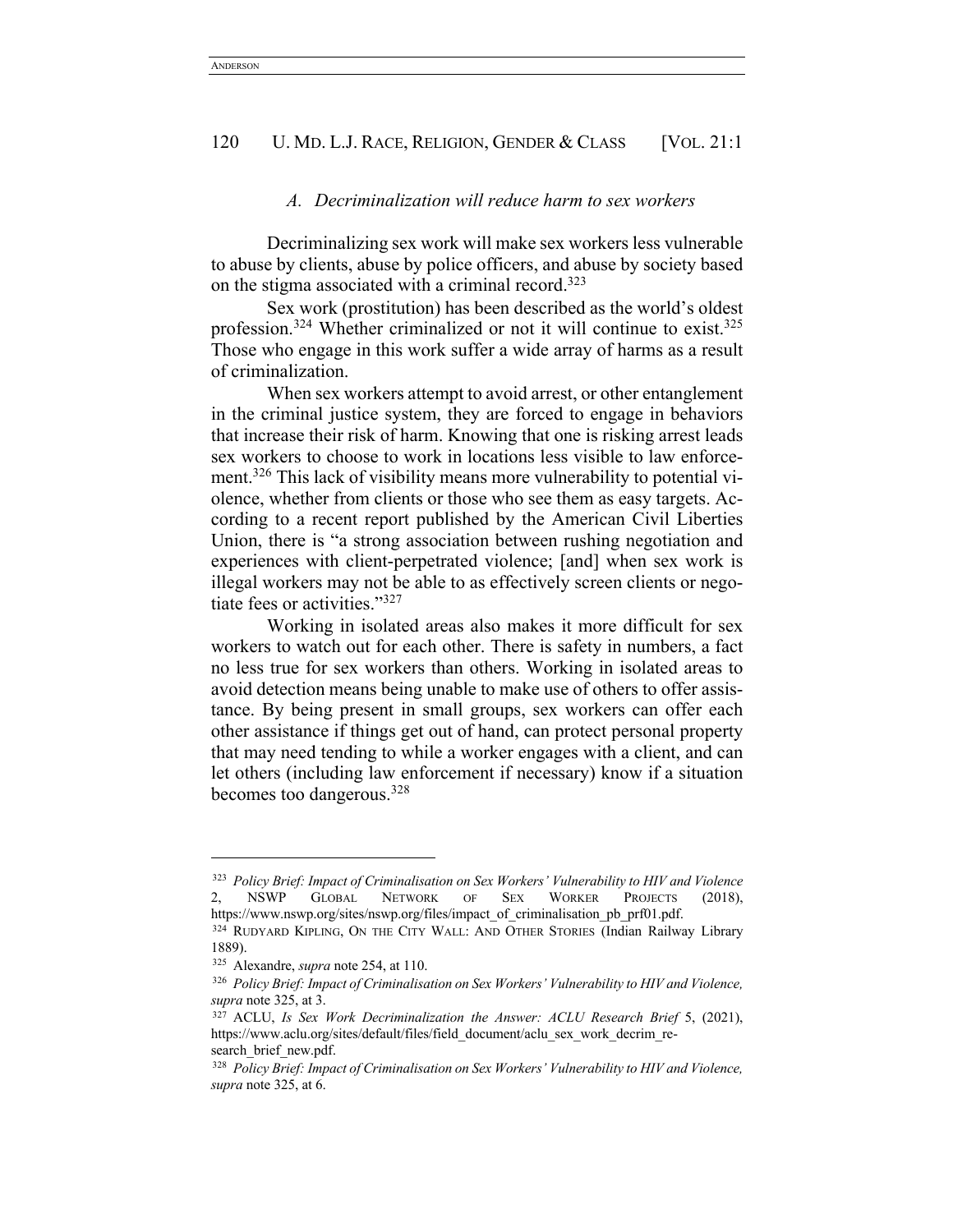Attempting to avoid the attention of law enforcement officers also leads sex workers to rush negotiations with potential clients so they avoid detection.329 This can lead sex workers to engage in behaviors that expose them to more potential for violence or to engage in more unprotected sex because the client insists and threatens harm if refused.<sup>330</sup>

Decriminalization of sex work would remove the continued police surveillance that forces sex workers to make decisions that increase their risk of harm. If avoiding detection was not a concern, sex workers could take as long as necessary to establish the terms of their interactions with clients. By working in less remote areas with more opportunities for others to observe violence or escalating behaviors that suggest impending violence, sex workers could decrease the chances of becoming a victim. Eliminating the need to escape detection by working in isolation would also allow sex workers to utilize the informal support networks commonplace in most social settings—having a "wingman"331 who can watch your back and provide support as needed.

Once arrested, sex workers face additional harm as they make their way through the criminal justice system. Though some jurisdictions have chosen to avoid prosecuting sex workers and have embraced a more rehabilitative approach,  $332$  even under these alternative criminal justice systems, those caught up in the system suffer harm because the determination of whether someone will be funneled through the traditional criminal justice system or through the pre-arrest/pre-booking diversion and rehabilitation programs is made by the same law enforcement officers who often perpetrate abuse.<sup>333</sup>

New York City provides an example of a diversion program. In 2013, New York created the Human Trafficking Intervention Courts (HTIC), "a statewide system of courts, designed to intervene in the lives of trafficked human beings and to help them to break the cycle of

<sup>329</sup> *Policy Brief: Impact of Criminalisation on Sex Workers' Vulnerability to HIV and Violence, supra* note 325, at 6.

<sup>330</sup> *Policy Brief: Impact of Criminalisation on Sex Workers' Vulnerability to HIV and Violence, supra* note 325, at 6.

<sup>&</sup>lt;sup>331</sup> Though "wingman" is often used in reference to men who use other male friends to more easily approach women, women often use female friends to create barriers that allow women to avoid or remove themselves from unwelcome interactions with men. *See generally*, Joshua M. Ackerman & Douglas T. Kenrick, *Cooperative Courtship: Helping Friends Raise and Raze Relationship Barriers*, 35 PERSONALITY & SOC. PSYCHOL. 1285 (2009).

<sup>332</sup> GLOBAL HEALTH JUSTICE PARTNERSHIP, *Un-Meetable Promises: Rhetoric and Reality in New York City's Human trafficking Intervention Courts* 22, (Sept. 2018). https://law.yale.edu/sites/default/files/area/center/ghjp/documents/un-meetable\_promises htic report ghjp 2018rev.pdf.

<sup>333</sup> *Id.*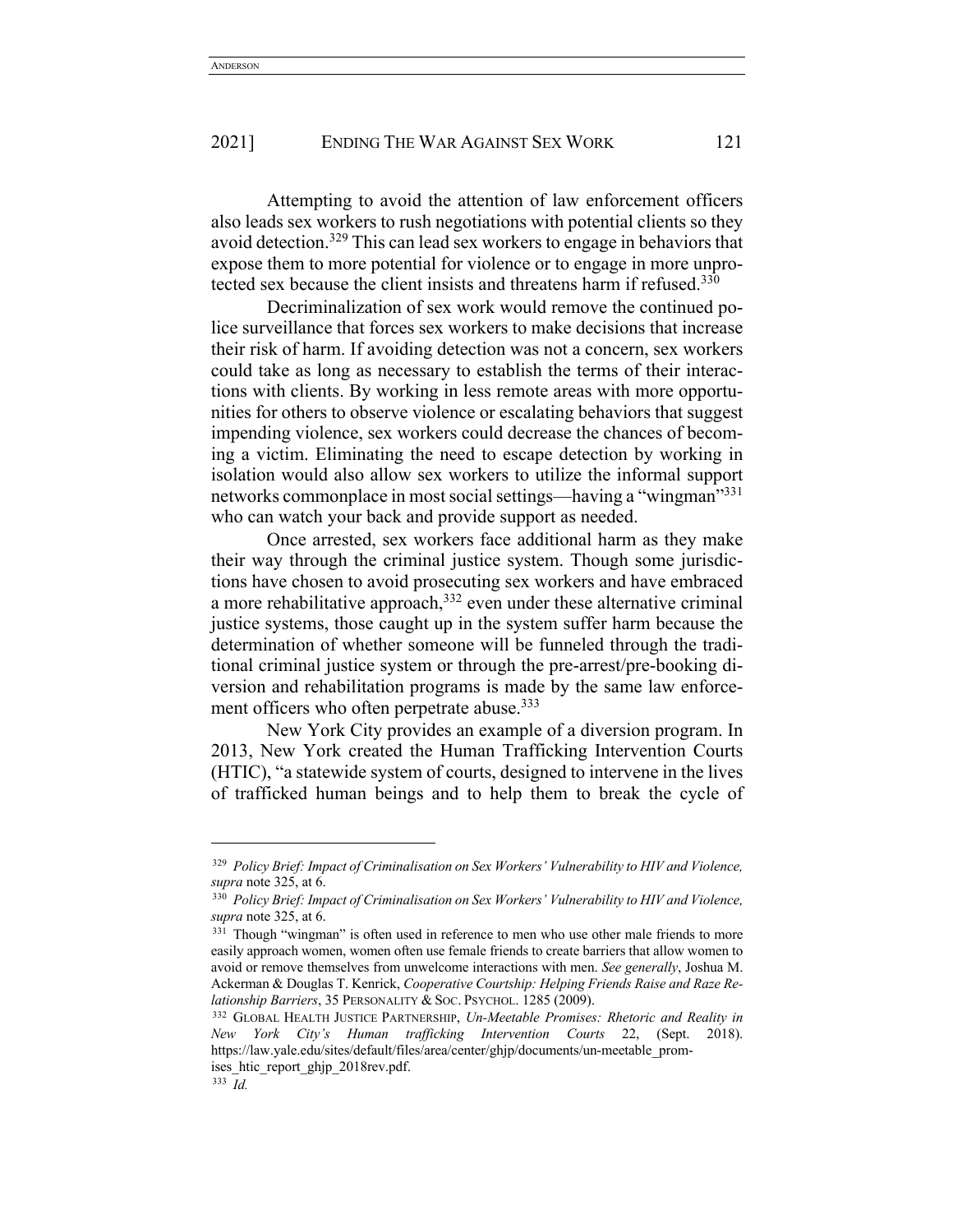exploitation and arrest."334 Though the description refers to victims of trafficking in general, the courts were established to address prostitution-related offenses.<sup>335</sup> From its inception, the HTIC system has conflated sex trafficking and prostitution or other forms of sex work and has considered all forms of sex work exploitative, violent, or both.<sup>336</sup>

By offering services post-arrest, the HTIC system still leaves sex workers exposed to abuses by police officers. Even those who go through the HTIC system report being profiled or harassed.337 Many also become victims of false arrest, physical or verbal abuse, excessive force, and sexual assault (including rape).<sup>338</sup>

Finally, even though many cases get resolved by a process where the court can suspend the charges and then dismiss them after a waiting period with no re-arrests, the waiting period is fraught with harm.<sup>339</sup> Once known to police officers, sex workers are more likely to be rearrested, thereby forfeiting the opportunity to have their original charges dismissed. Additionally, because they cannot engage in sex work without risking arrest, those in the waiting period must find other ways to generate income, a task made more challenging by having an open criminal case still pending.340

# *B. Decriminalizing sex work assists with identifying and protecting victims of sex trafficking*

One of the tools used to make sex work more challenging was the enactment of legislation commonly referred to SESTA/FOSTA.341 This legislation resulted from the consolidation of two similar bills: the Stop Enabling Sex Traffickers Act (SESTA) and the Fight Online Sex Trafficking Act (FOSTA). The final legislation changes the federal Communications Decency Act that had previously prevented internet host providers from becoming criminally or civilly

<sup>334</sup> *Id*. at 23 (quoting Judge Jonathan Lippman).

<sup>335</sup> *Id*. at 25.

<sup>336</sup> *Id*. at 27.

<sup>337</sup> *Id.* at 45–46.

<sup>338</sup> *Id* at 46.

<sup>&</sup>lt;sup>339</sup> *Id.* at 68 (explaining that this waiting period harms defendants who are over-policed and discriminatorily profiled; are noncitizens or undocumented; encounter access barriers such as housing and employment; or are legally vulnerable due to open cases). <sup>340</sup> *Id.* at 50.

<sup>&</sup>lt;sup>341</sup> The official name for SESTA/FOSTA is the Allow States and Victims to Fight Online Sex Trafficking Act of 2017. Pub. L. No. 115-164, 132 State. 1253 (2018). Some refer to the legislation as FOSTA, some use SESTA, and some use SESTA/FOSTA. I am choosing to use the combined form, SESTA/FOSTA.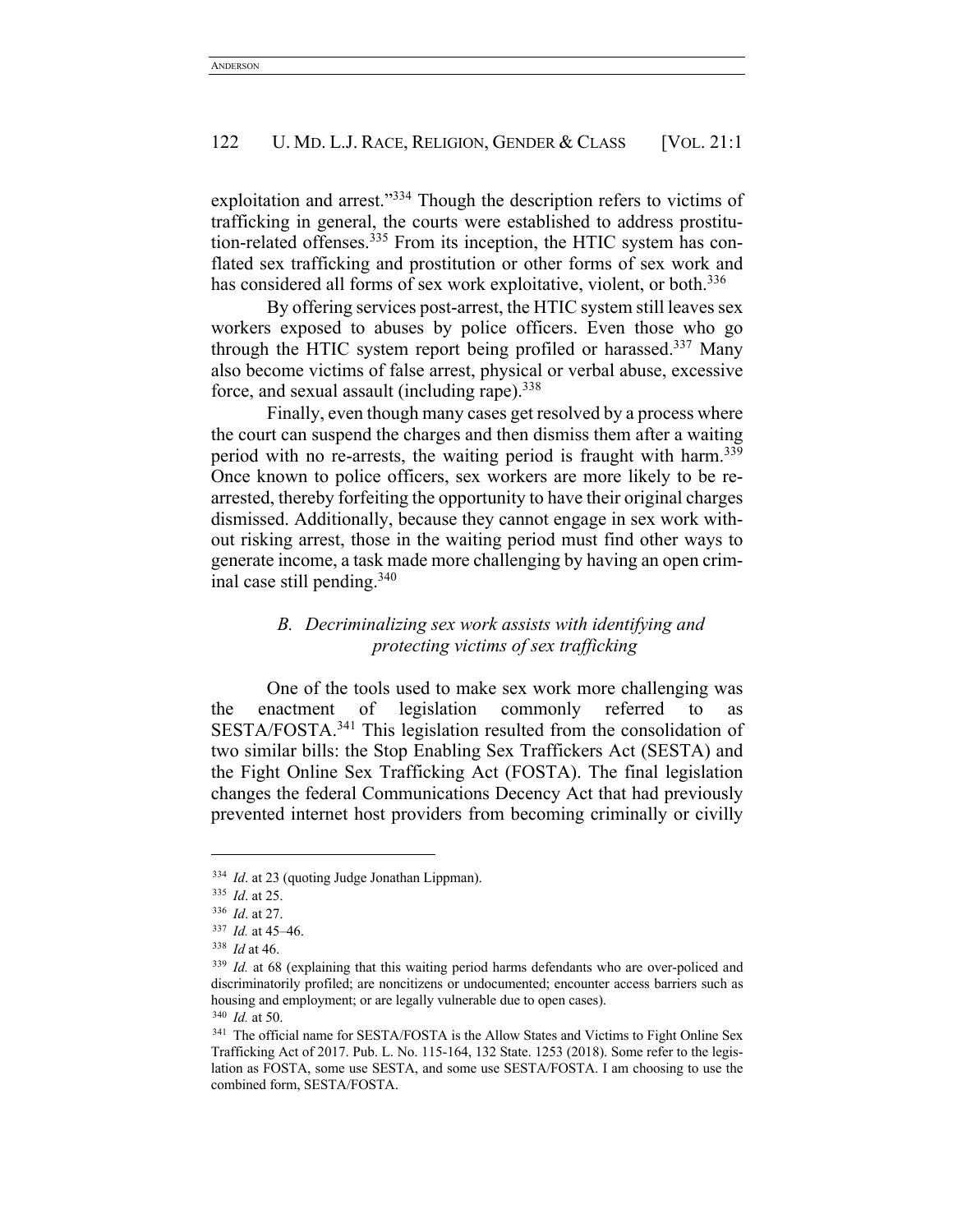liable for content posted by others on their websites.<sup>342</sup> With the enactment of SESTA/FOSTA, internet host providers faced criminal or civil liability if material that facilitated or attempts to facilitate sex trafficking was posted on their platforms.<sup>343</sup> SESTA/FOSTA created a new federal offense for anyone who "owns, manages, or operates an interactive computer service" that promotes or facilitates prostitution.<sup>344</sup> Though SESTA/FOSTA does not criminalize sex work itself, it adds criminal penalties for others in ways that directly impact the ability of sex workers to engage in their work.

The expanding potential criminal and civil liability of internet host providers resulted in the rapid voluntary shut down of a number of sites and the removal of forums and websites that previously allowed sex workers to post information that helped them generate clients and protect themselves. The more consequential result of the passage of SESTA/FOSTA was that it forced many of those who had engaged in sex work indoors to return to the streets. This meant sex workers who had operated in relative safety now faced additional dangers. Though there were promises and expectations that SESTA/FOSTA would decrease prostitution and sex trafficking, instead, "[w]ithin one month of [SESTA/]FOSTA's enactment, thirteen sex workers were reported missing, and two were dead from suicide. Sex workers operating independently faced a tremendous and immediate uptick in unwanted solicitation from individuals offering or demanding to traffic them."345 At the same time, advertisements and digital records that investigators had utilized to locate and rescue sex trafficking victims disappeared when internet hosting platforms shut down.<sup>346</sup>

Before SESTA/FOSTA, internet platforms such as Craigslist and Backpage provided forums to promote a wide variety of sexual services. 347 Both Craigslist and Backpage provided forums to advertise

<sup>342</sup> 42 U.S.C. § 230(c).

<sup>343</sup> 18 U.S.C. § 2421A.

<sup>&</sup>lt;sup>344</sup> 18 U.S.C. § 2421A(a).<br><sup>345</sup> Lura Chamberlain, Note, *FOSTA: A Hostile Law with a Human Cost*, 87 FORDHAM L. REV. 2171, 2174 (2019); *see also* Villarreal, *supra* note 260.

<sup>346</sup> Villarreal, *supra* note 260.

<sup>&</sup>lt;sup>347</sup> Craigslist is a website that allows advertisements for a wide variety of items and services ranging from housing and jobs to services to items for sale or wanted to resumes and a discussion forums. *See, e.g.* CRAIGSLIST, https://vermont.craigslist.org/ (last visited June 7, 2021) (showing the various categories available for posting ads). Backpage was a "free classified advertisement service that operat[ed] very similarly to Craigslist. Users [could] place classified advertisements for a fee . . . and Backpage offer[ed] services for metropolitan regions across all fifty states and the District of Columbia, as well as several foreign countries." Memorandum by Aravind Swaminathan & Catherine Crisham on Backpage.com Investigation to Jenny Durkan 1 (Apr. 3,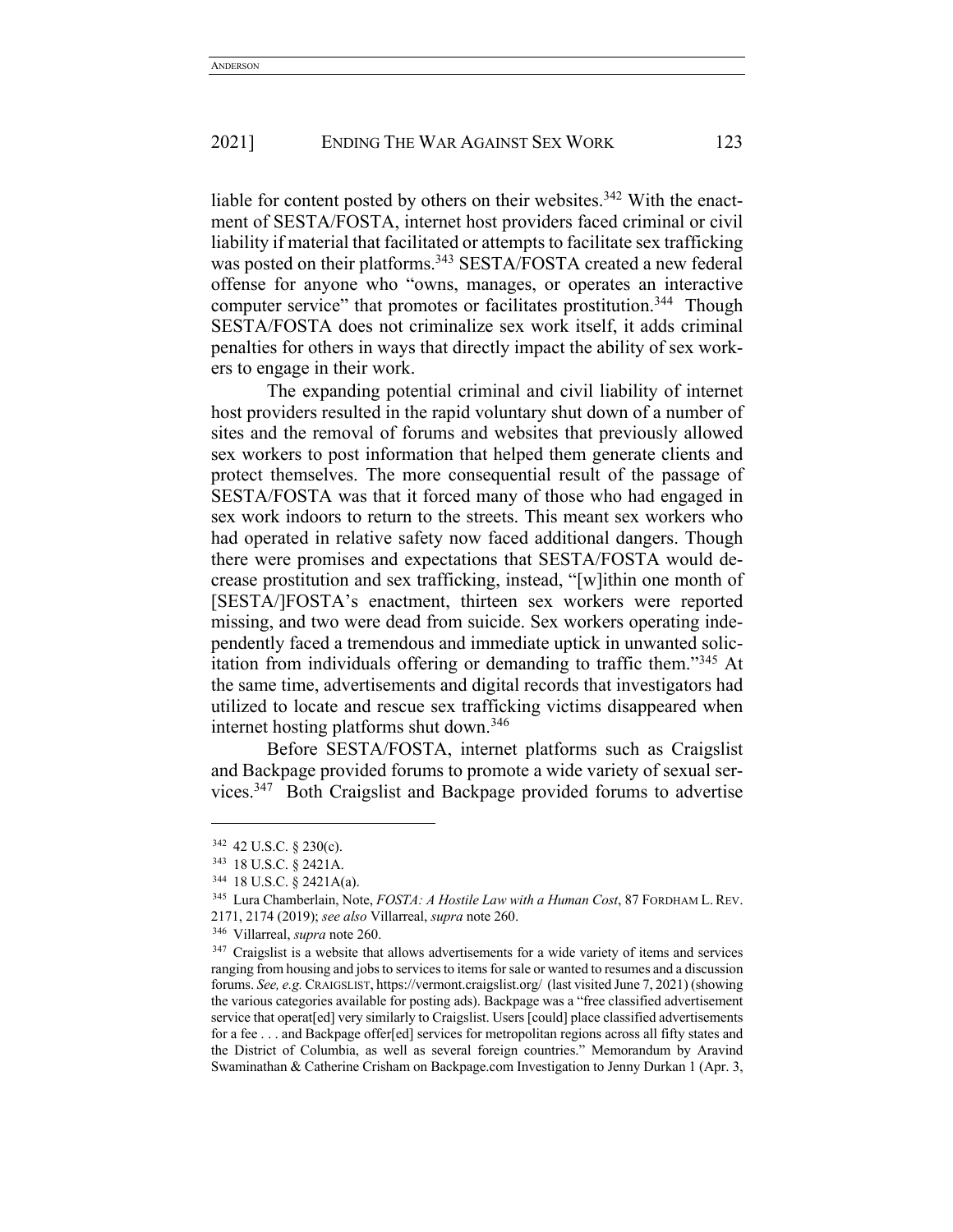everything from cars, apartments, furniture, and antiques to specific forms of erotic or sexual services.<sup>348</sup> Until the changes created by SESTA/FOSTA, the Communications Decency Act shielded the platforms from civil or criminal liability.<sup>349</sup> These platforms, along with many others, provided a way for content providers to communicate their messages to the public, but because the platforms did not create or significantly edit the content, they did not become liable for any of the consequences of the messages themselves.

When the advertisements for sexual services were easily accessible to anyone, juxtaposed with advertisements for pets and baby supplies, more people became aware of the robust sexual commerce industry. And, predictably, more people became concerned about the sexual commerce industry.350 As members of the public were now able to see ads for sexual services, and potential customers were able to look for specific types of services, law enforcement officers were also able to monitor these ads. If a sex trafficker posted ads of victims to market them to potential customers, those same ads were visible to those looking for victims to help them. In fact, according to investigation memos prepared by assistant U.S. attorneys for the Western District of Washington as part of an investigation into potential criminal charges against Backpage, the website's posting rules for ads and reporting options for posted ads prohibited any that involved human trafficking.351 The reporting feature also provided specific details about how to report an ad that involved a threat to a child. $352$ 

<sup>2012).</sup> Backpage was seized by the Department of Justice on April 9, 2018 and has not operated since that date. OFF. OF PUB. AFFAIRS, DOJ, JUSTICE DEPARTMENT LEADS EFFORT TO SEIZE BACKPAGE.COM, THE INTERNET'S LEADING FORUM FOR PROSTITUTION ADS, AND OBTAINS 93- COURT FEDERAL INDICTMENT (Apr. 9, 2018).

<sup>348</sup> *See* Backpage.com LLC v. Dart, 807 F.3d 229, 230 (7th Cir. 2015).

<sup>349</sup> *E.g.* Dart v. Craigslist, Inc., 665 F. Supp. 2d 961, 969 (2009) (holding that Craigslist was not liable under 42 U.S.C. § 230(c)(1) as it does not "cause or induce anyone to create, post, or search for illegal content"); M.A. v. Vill. Voice Media Holdings, 809 F. Supp. 2d 1041, 1058 (holding that Backpage's publication of images of a minor did not distinguish its actions from any other website that posted content that led to an innocent person's injury).

<sup>350</sup> A.F. Levy, *The Virtues of Unvirtuous Spaces*, 52 WAKE FOREST L.REV. 403, 409–10 (2017). <sup>351</sup> Swaminathan & Crisham, *supra* note 349, at 3.

<sup>352</sup> Swaminathan & Crisham, *supra* note 349, at 3. In at least two places users were informed that ads exploiting a minor would be reported to law enforcement. The posting rules contained the following bold language: "Any post exploiting a minor in any way will be subject to criminal prosecution and will be reported to the Cyber tip line and law enforcement." Swaminathan & Crisham, *supra* note 349, at 3. The "Report Ad" feature for a published ad provided "Inappropriate or Illegal Content" as the first option for reporting, telling users "If this involves a threat to a child or an image of child exploitation, please email abuse@backpage.com the URL of the posting" and then repeats these instructions to the user once an ad has been reported. Swaminathan & Crisham, *supra* note 349, at 6.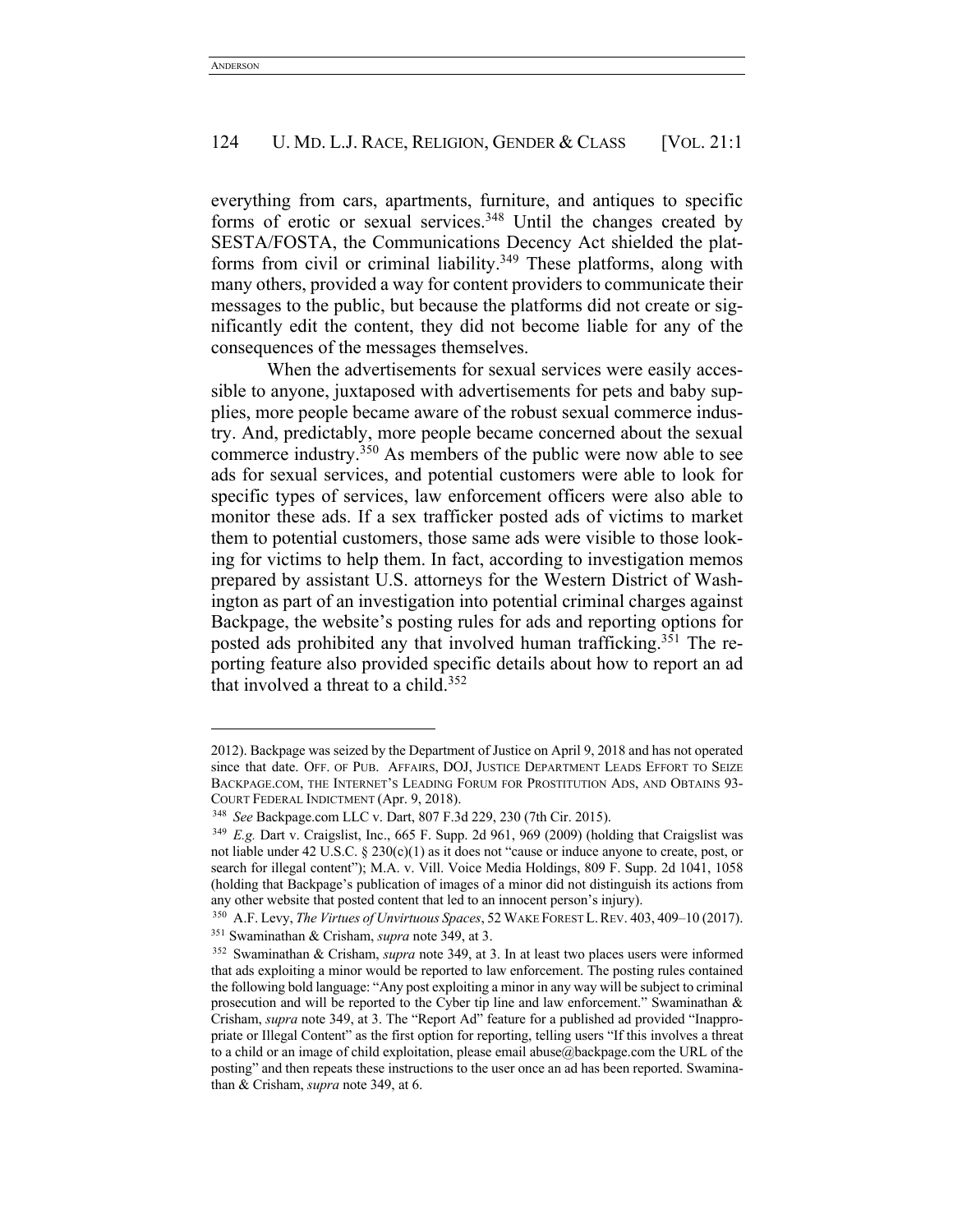SESTA/FOSTA provides just one example of the way criminalizing sex work creates more harm than good. Though abolitionist advocates assert that allowing ads for erotic services causes or increases human trafficking, the description of the way the most utilized service, Backpage, operated clearly demonstrates the opposite.<sup>353</sup> Backpage, and other similar websites that previously allowed advertisements for erotic services made this industry more visible. But they also made it safer. And they made it easier for law enforcement to locate true victims of sex trafficking.

Very little empirical data exists in connection with sex work because of its illegality. However, one study looked at the way online clearinghouses affected overall female safety by causing the reorganization of the way much sex work occurred.354 Conducted by researchers who focus on "causal impacts of policies, incentives, and actions by legal and extra-legal actors on public safety,"355 the impact of social networking on people's lives,  $356$  and information technology,  $357$  this study found that the introduction of the Erotic Services (ERS) advertisement category, caused a shift in the sex work industry. Available on Craigslist between 2002 and 2010, this category coincided with an increase in the number of sex workers who operated independently and a decrease in the number who operated on the streets.<sup>358</sup> The study also found that during this same time period the rate of female homicides decreased by "as much as 10-17 percent."359 The authors conclude that Craigslist's Erotic Services pages "had a major disruptive effect on the market for commercial sex in the United States despite the nations' prohibition of prostitution. It is likely that ERS reduced many dimensions of risk, and this, in turn, was responsible for both the market's growth and the decline in violence."360 The data "support sex workers' claims that introduction of ERS made them significantly safer. [The authors] estimate that ERS led to a 10-17 percent reduction in female homicides."361

<sup>353</sup> Swaminathan & Crisham, *supra* note 349, at 3.

<sup>354</sup> Scott Cunningham, Gregory DeAngelo & John Tripp, *Craigslist's Effect on Violence Against Women* 3 (Feb. 2019) (on file with Stanford University).

<sup>355</sup> GREGORY DEANGELO, http://gregoryjdeangelo.com/ (last visited June 7, 2021).

<sup>356</sup> *Casual Interference,* SCOTT CUNNINGHAM, https://www.scunning.com/ (last visited June 7, 2021).

<sup>357</sup> *John F. Tripp*, CLEMSON U., https://www.clemson.edu/business/about/profiles/JFTRIPP (last visited Mar. 28, 2021).

<sup>358</sup> Cunningham, et al., *supra* note 356, at 3–4.

<sup>359</sup> Cunningham, et al., *supra* note 356, at 4.

<sup>360</sup> Cunningham, et al., *supra* note 356, at 27.

<sup>361</sup> Cunningham, et al., *supra* note 356, at 29.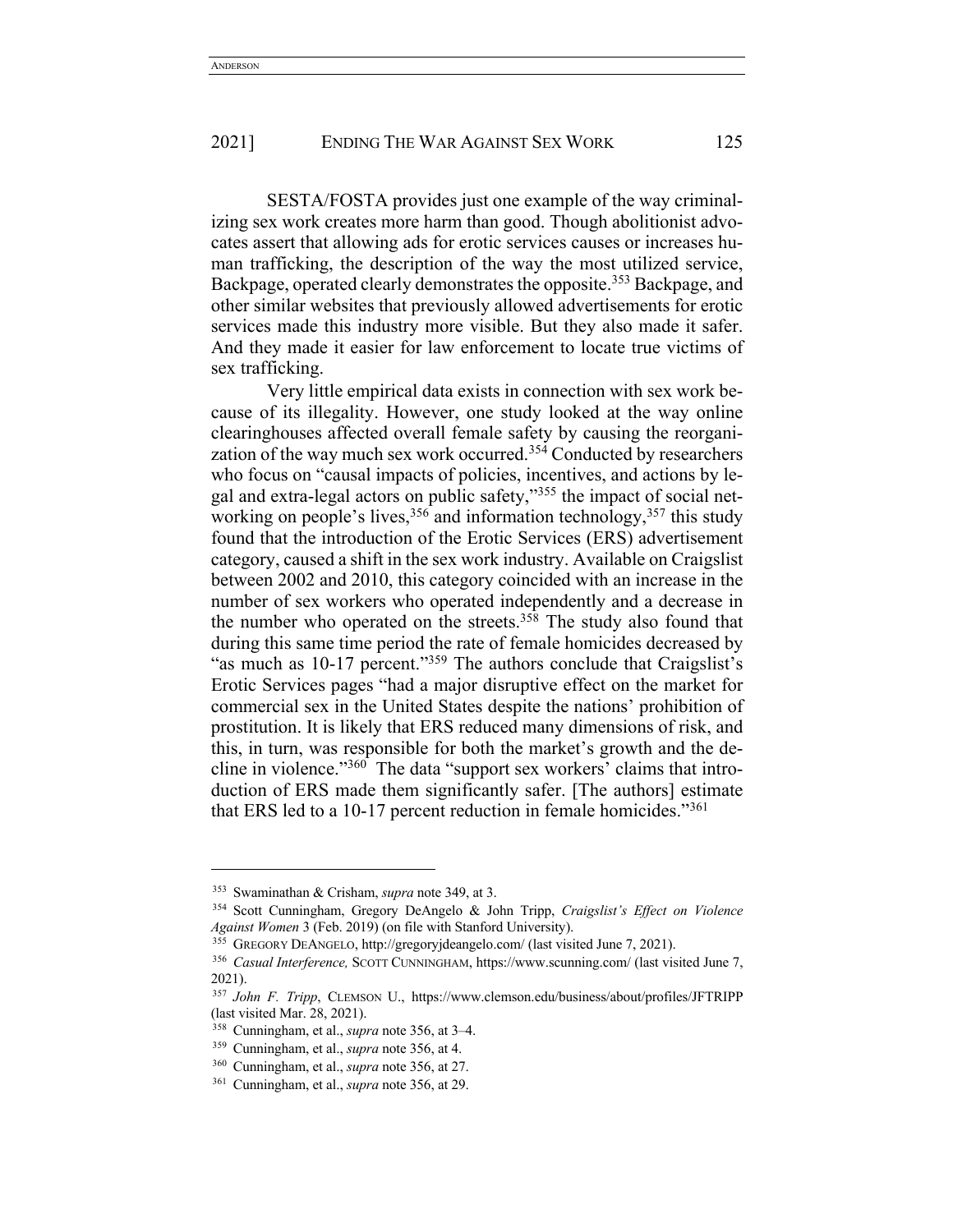# *C. Tools that assist sex workers also help police identify and protect victims of sex trafficking*

Backpage actually assisted with the enforcement of anti-trafficking laws. The DOJ investigation report mentioned earlier explains that Backpage had, on many occasions, provided ads containing pictures of children or flagged as illegal to the local FBI agent in charge of locating victims of sex trafficking and had cooperated with requests to remove ads.362 The report also notes that Backpage screened for certain code words that would indicate potential trafficking and required credit cards for payment, which allowed law enforcement access to additional information about the person paying for the ad.<sup>363</sup>

The investigative report notes that Backpage actively assisted with law enforcement by responding to approximately 100 subpoenas a month, often providing responses within an hour of receipt of the subpoena, cooperating with requests to remove ads or posts alerting users about potential sting operations, and providing other ongoing assistance to law enforcement throughout investigations and trials.364 In a followup investigation dated nine months later, the assistant U.S. attorneys noted that "Backpage was making substantial efforts to prevent criminal conduct on its site, that it was coordinating its efforts with law enforcement agencies and [the National Center for Missing and Endangered Children]" and that it followed the advice of its attorneys.<sup>365</sup>

When analyzing potential litigation strategies, the second of the investigation memos identifies the variety of ads that are similar to prostitution, but not illegal.366 This list includes "pay[ing] actors to have sex in a film . . . [and] be[ing] a 'sugar daddy'—offering to take care of someone in exchange for companionship."<sup>367</sup> It is also legal to "simulate sex for a fee, to dance or perform solo sex acts, to provide companionship, and to give 'sensual' massages."368 "Posing in sexually explicit

<sup>362</sup> Swaminathan & Crisham, *supra* note 349, at 7; *see also* Taylor Goebel, *Sex Trafficking: Backpage Gone, But Note the Problem*, DELMARVA NOW (Feb. 7, 2019, 6:23 AM), https://www.delmarvanow.com/story/news/local/delaware/2019/02/07/backpage-gone-butnot-sex-trafficking-police/2539934002/.

<sup>363</sup> Swaminathan & Crisham, *supra* note 349, at 8.

<sup>364</sup> Swaminathan & Crisham, *supra* note 349, at 8–10.

<sup>365</sup> Memorandum from John T. McNeil & Aravind Swaminathan, Assistant U.S. Attorneys, on Backpage.com Investigation Update to Jenny Durkan, Annette Hayes & Robert Westinghouse 2 (Jan. 16, 2013) (on file with author).

<sup>366</sup> *Id*. at 9.

<sup>367</sup> *Id*. 368 *Id.*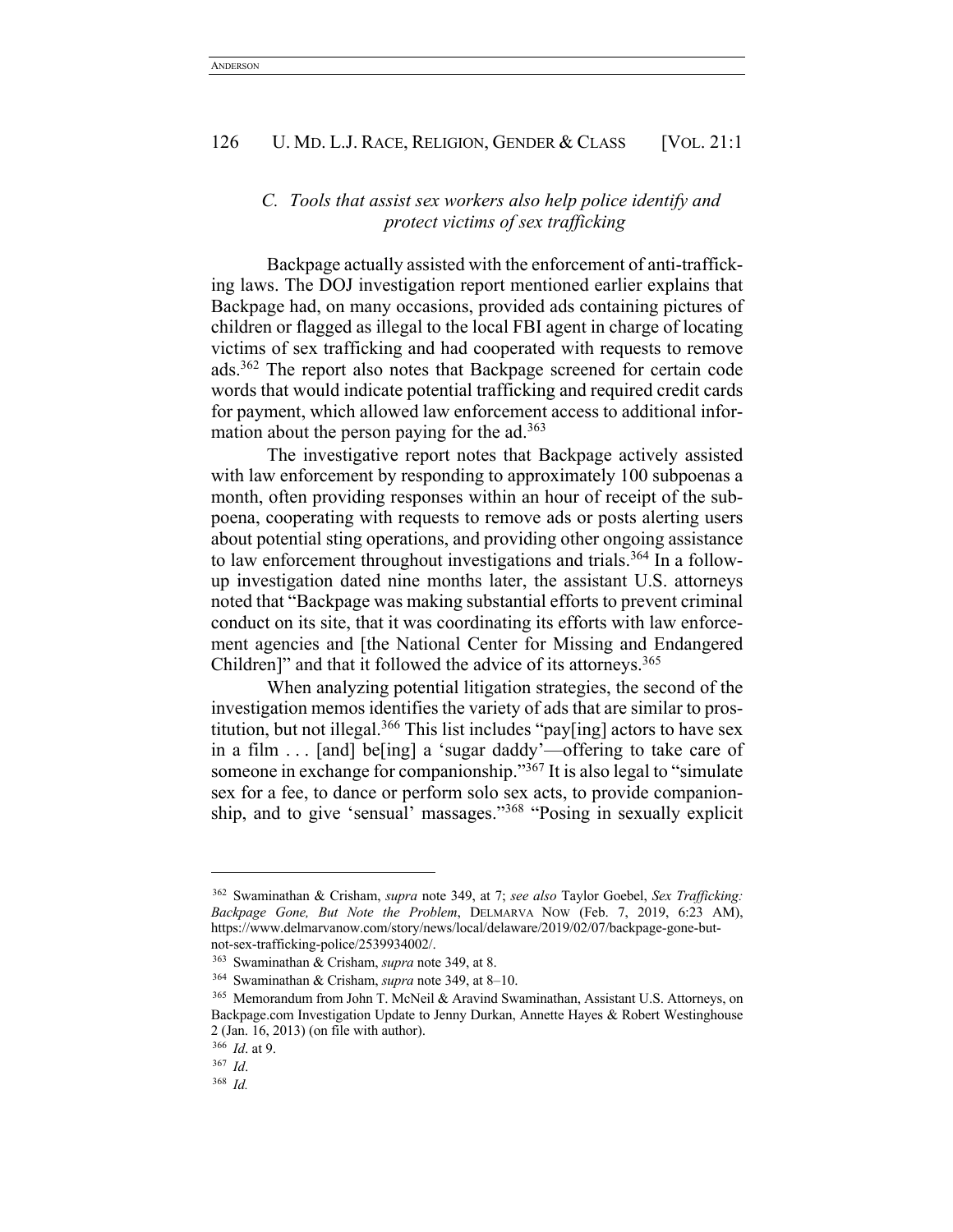positions or  $\ldots$  giving hands-on therapy" is also legal.<sup>369</sup> As these investigators note, and many of those who have argued for criminalization ignore, "while someone who has little experience with the adult services market may readily conclude that Backpage's escort advertisements offer prostitution services, such a conclusion is not so plain after one recognizes how much sexually explicit commercial conduct is lawful."<sup>370</sup>

## *D. Reducing police surveillance reduces harm*

In addition to the potential for harm from clients that criminalization exacerbates, sex workers face harm from law enforcement officers themselves.371 Abuse from the police in exchange for avoiding arrest can take the form of extortion involving money or information or can be more of a quid pro quo—a sex act in exchange for avoiding arrest for prostitution.372 Decriminalizing sex work would remove the ability of police officers to extort or abuse sex workers in exchange for not arresting them.

According to a sex worker-led study using data collected from surveys of online sex workers and those who work on the streets, interactions with police range from threats of violence to sexual harassment to rape.373 A survey of sex workers in Baltimore, Maryland reported "that 78 percent had experienced at least one abusive encounter with the police."<sup>374</sup> An investigation of the Baltimore City Police Department, conducted by the U.S. Department of Justice supports sex workers' experiences. In that investigation, the DOJ found that officers routinely ignored reports of sexual abuse made by sex workers.<sup>375</sup> More shockingly, the investigation also found evidence that the Baltimore police officers coerced sex workers into exchanging sex acts to avoid arrest, and when reported, failed to investigate, allowing the conduct to recur.376 According to the report, one sex worker told investigators "that she met with a certain officer and engaged in sexual activities in the officer's patrol car once every other week 'in exchange for U.S.

<sup>369</sup> *Id.*

<sup>370</sup> *Id.*

<sup>371</sup> *See, e.g.,* GLOBAL HEALTH JUSTICE PARTNERSHIP,*supra* note 334, at 45.

<sup>372</sup> Blunt & Wolf, *supra* note 43, at 4.

<sup>373</sup> Blunt & Wolf, *supra* note 43, at 23–24.

<sup>374</sup> ACLU, *supra* note 329, at 7 (citing Katherine H. A. Footer et al., *Police-Related Correlates of Client-Perpetrated Violence Among Female Sex Workers in Baltimore City, Maryland*, 109 Am. J. Pub. Health 289, 292 (2019)).<br><sup>375</sup> U.S. Dep't of Just., Civ. Rts. Div., Investigation of the Baltimore City Police

DEPARTMENT 10 (2016).

<sup>376</sup> *Id*. at 149.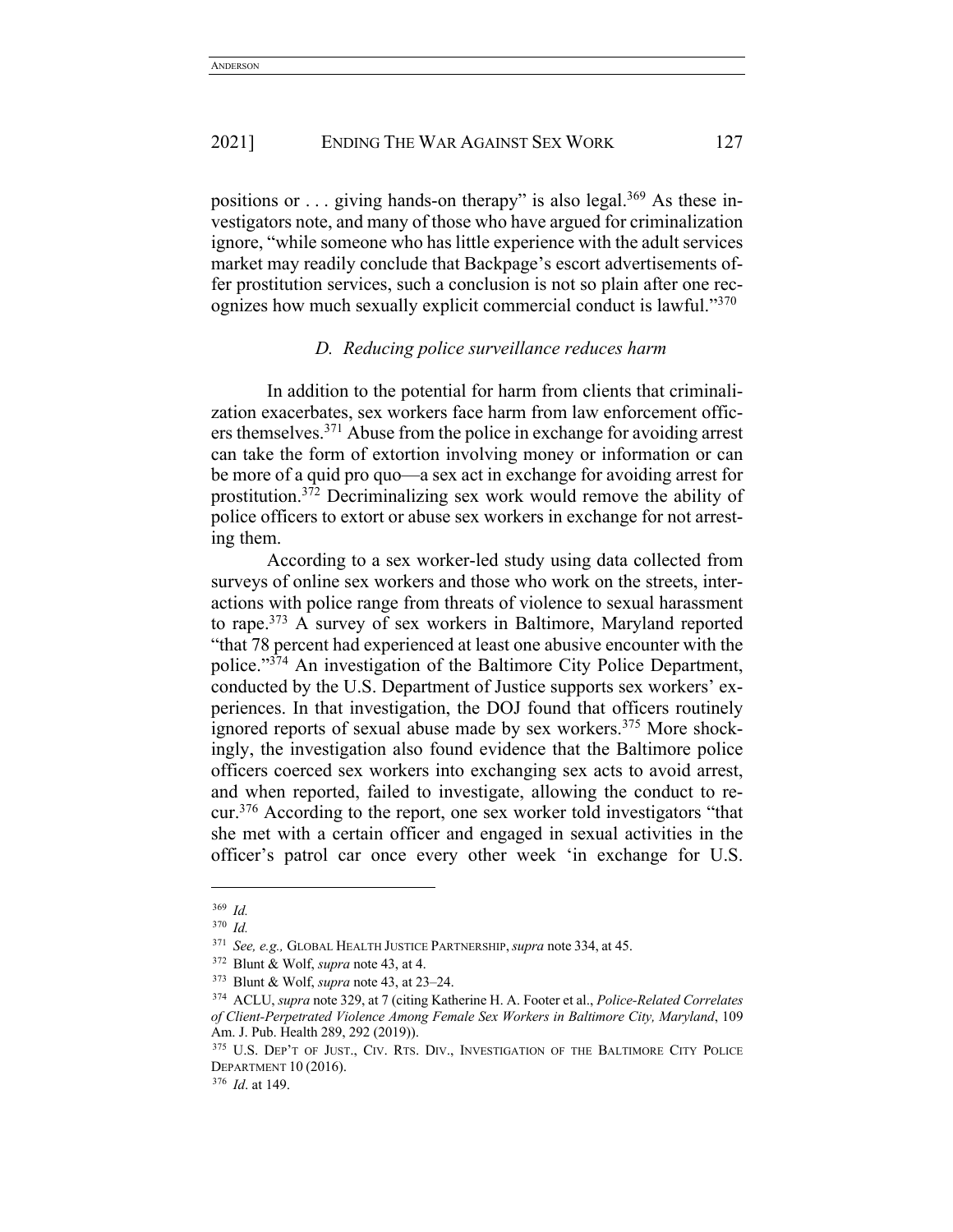Currency or immunity from arrest.'"377 The investigation ended without interviewing the officer and resulted in no actions.<sup>378</sup>

The same officer had additional complaints levied against him, of the same nature.379 The department investigated the complaints, but those doing so took almost a year to investigate one complaint, so charges were never brought, and the next investigation, which ultimately led to the officer's resignation, took an additional six months.<sup>380</sup>

In many states, individuals can be arrested for loitering for purposes of prostitution.381 In New York, police make these arrests based on observations of criteria that are all legal activities. Arrests can be based on things such as standing somewhere other than a bus stop or taxi stand, carrying money or sexual paraphernalia,  $382$  being with someone who has previously been arrested for prostitution, wearing provocative or revealing clothing, or engaging with passers-by.<sup>383</sup>

Another example of the increased interaction sex workers have with law enforcement was described in an article about Georgia's law prohibiting loitering for purposes of prostitution.384 Similar to New York's law, the Georgia statute allows police to use activities such as being a known prostitute, engaging in conversations with passers-by, or attempting to stop passing cars, as evidence of intent to commit prostitution.385 Using criteria like this, police arrested a person for carrying condoms and dressing as a woman when the identification the person carried identified the individual as male.<sup>386</sup> As a result, the court sentenced the individual to 20 days in jail or a \$200 fine,<sup>387</sup> yet none of the underlying activities are illegal.

<sup>377</sup> *Id.*

<sup>378</sup> *Id.* at 149–50.

<sup>379</sup> *Id.* at 150.

<sup>380</sup> *Id.*

<sup>381</sup> *See, e.g*., N.Y. PENAL LAW § 240.37 (McKinney 2020) (repealed Feb. 2021).

<sup>&</sup>lt;sup>382</sup> Though some states allow the possession of condoms to be used as evidence of prostitution, New York specifically does not do so for prostitution or loitering for the purpose of prostitution. N.Y. CRIM. PROC. LAW § 60.47 (McKinney 2020). However, possession of condoms is still admissible for sex trafficking charges. *See id*. (Practice Commentaries).

<sup>383</sup> Ricardo Cortés, *An Arresting Gaze: How One New York Law Turns Women into Suspects*, VANITY FAIR (Aug. 3, 2017), https://www.vanityfair.com/culture/2017/08/nypd-prostitutionlaws/amp. It is worth noting that of the approximately 1300 individuals arrested using these criteria from 2012-2015, eighty-five percent were Black or Latinx. *Id*. Though this article does not address the disproportionate effect of criminalization on persons of color, that is a significant concern.

<sup>384</sup> Elizabeth Nolan Brown, *Profiling and Prostitution Pre-Crime in Georgia*, REASON (Aug. 8, 2017), https://reason.com/2017/08/08/loitering-for-purpose-of-prostitution/.

<sup>385</sup> *Id.*

<sup>386</sup> *Id.*

<sup>387</sup> *Id.*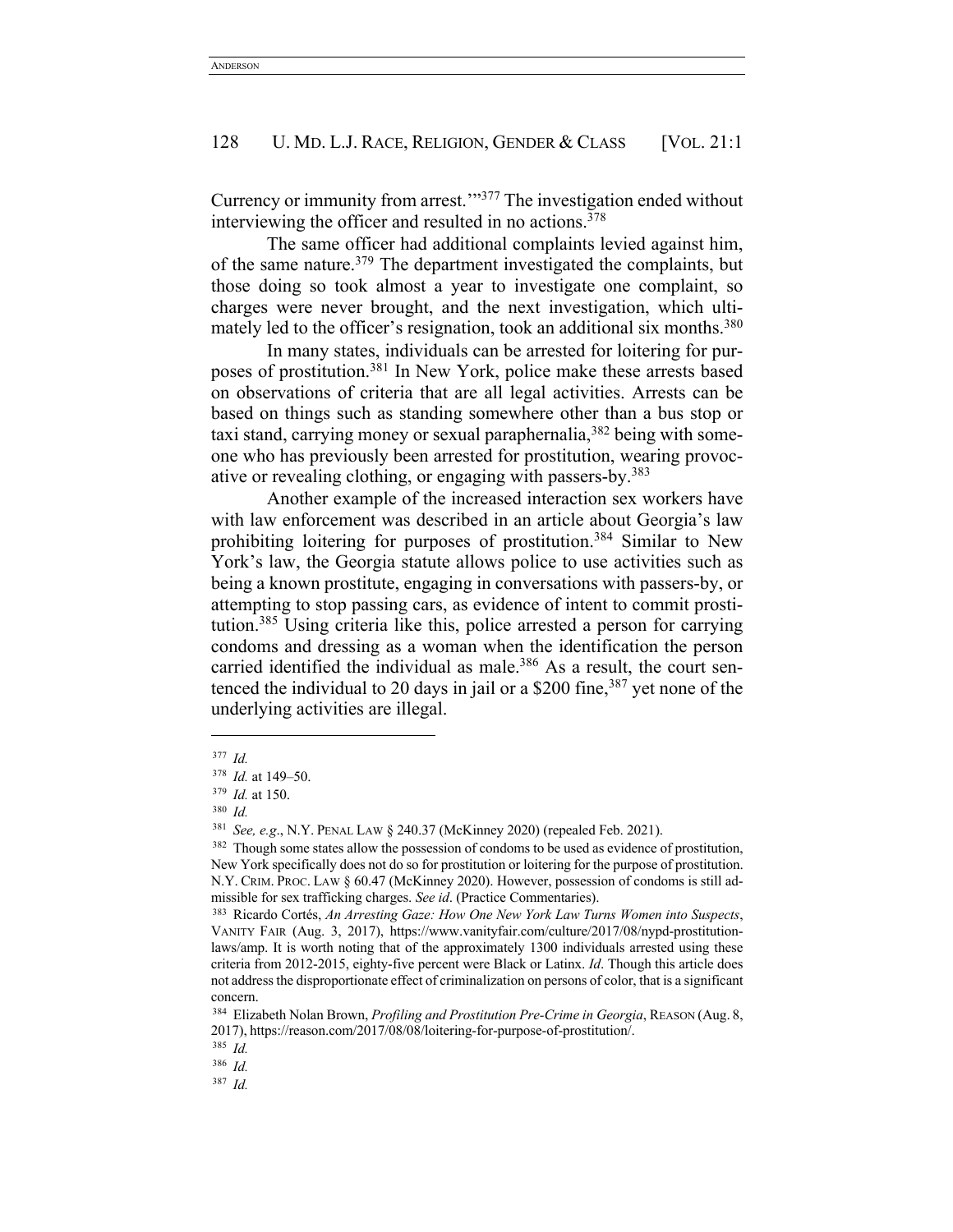In addition to the ability to make arrests simply by observing seemingly innocent behavior, some police departments add a financial incentive by paying overtime when officers make arrests that require them to work extra time taking care of processing and paperwork.<sup>388</sup> According to a former New York Police Sergeant, "[u]nits that involve a lot of arrests, like vice and narcotics, are known destinations for overtime pay. 'It's called collars for dollars,' . . . 'The more bodies you put in the van, the more overtime there was.'"389 Overtime can affect an officer's pension, which in some situations is based on the years the officer made the highest salary.<sup>390</sup> Overtime pay is used to encourage arrests and increase numbers.391

ProPublica reported one story of the kind of abuse sex workers experience at the hands of police. It describes a recording of an interaction between an undercover police officer and a woman who police eventually charged with prostitution.<sup>392</sup> ProPublica noted that the recording was unusual because these types of recordings are not usually made public.<sup>393</sup> This one is worth sharing in its entirety:

> In October 2018, Undercover 157 knocked on the door of an East New York apartment six weeks after someone complained that the woman inside was selling sex. The 27-year-old single mother had lived there for eight months after years of instability and stints in a shelter. Through the door he tried to convince her to do business. "Excuse me," she replied, "I said no. I do not know you. I have children here. No."

> In the recording, she could be heard saying 'no' or 'bye' or telling him to leave 12 times. At one point, the conversation went silent and she seemed to step away. His loud knocking resumed. "Yo!" he called out. She replied. "Stop knocking on my door."

> He persisted, feigning exasperation until she gave in. It's unclear from the recording who brought up money first, but eventually she asked him how much he had. He

<sup>389</sup> Joshua Kaplan & Joaquin Sapien, *NYPD Cops Cash in on Sex Trade Arrests With Little Evidence, While Black and Brown New Yorkers Pay the Price*, PROPUBLICA (Dec. 7, 2020), https://www.propublica.org/article/nypd-cops-cash-in-on-sex-trade-arrests-with-little-

evidence-while-black-and-brown-new-yorkers-pay-the-price?utm\_source=twitt%E2%80%A6. <sup>390</sup> *Id.*

<sup>388</sup> *Id.*

<sup>391</sup> *Id.*

<sup>392</sup> *Id.*

<sup>393</sup> *Id.*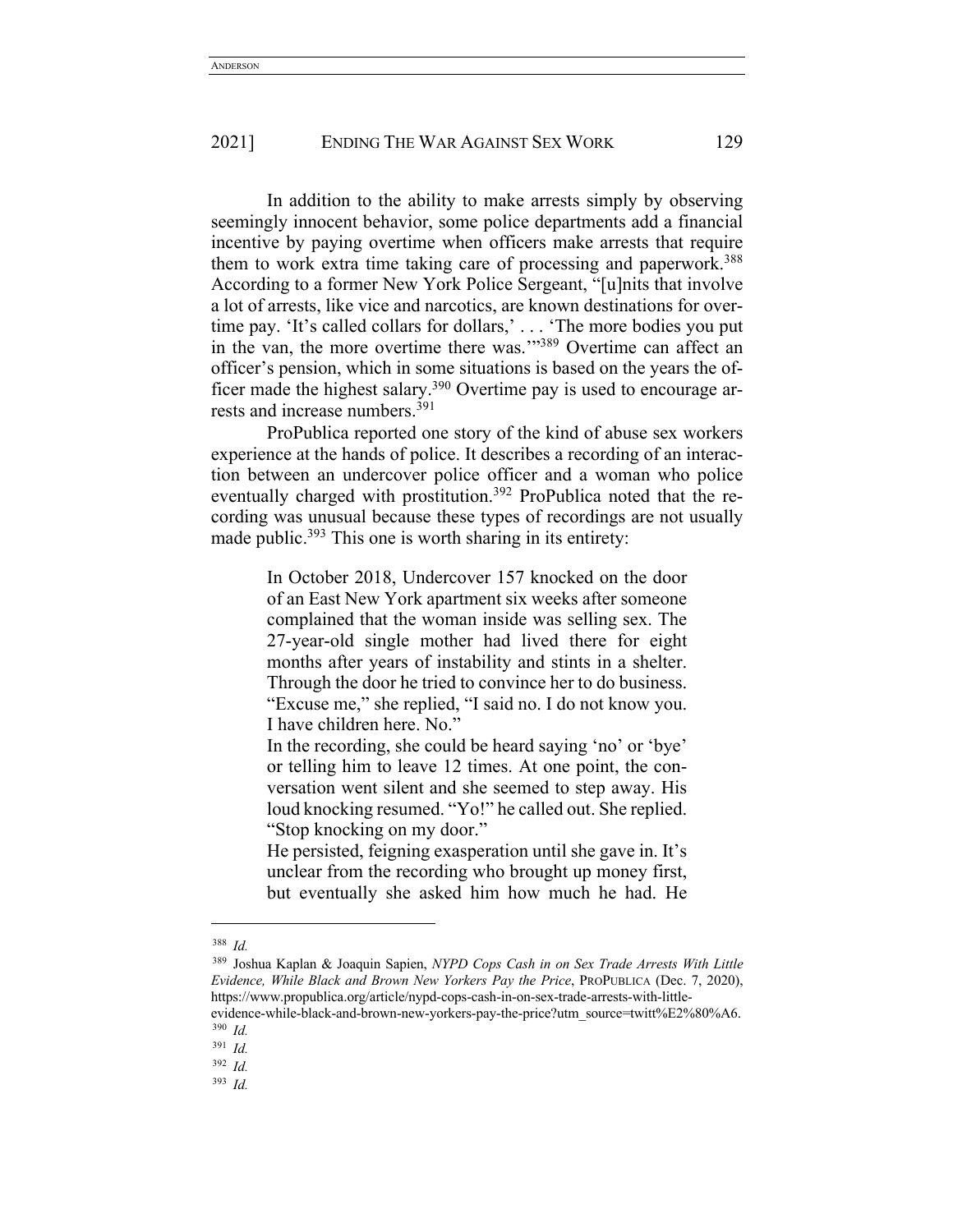increased his offer until she agreed to let him in, raising the cash in front of her peephole at her request. An infant could be heard crying in the background as he asked for anal sex. She told him she didn't want to be hurt. "Are you going to be rough?" she asked. She checked on the baby, who was now screaming. Then came another knock on the door, a banging this time. The backup team stormed in. One shouted at her to get on the floor. She was so panicked, she said, she urinated on herself. At least five cops were involved in the arrest. She was

charged with prostitution and endangering the welfare of a child. The city's welfare agency removed her children and she lost custody for two months.394

Removing the criminal aspect of sex work would protect sex workers from the harm they suffer at the hands of the police. The combination of almost-anything-counts standards for prostitution-related arrests and the financial incentive for high numbers of arrests means sex workers are easy prey. And, as noted earlier, even if a sex worker is not arrested, the potential for extortion, harassment, and physical abuse at the hands of police officers looms large.

## VI. THE PATH FORWARD

Many reasons exist to decriminalize sex work. Maintaining the criminal nature is simply a moral imperative of a portion of society. It appears rooted in animus toward those who disagree, and especially toward those who choose to engage in sex work. Additionally, sex workers have a liberty interest in making decisions about their behavior and their bodies; criminalizing sex work infringes on this liberty interest.

As noted by the U.S. Department of Justice itself, of all the similar forms of commercial erotic services, only sex work gets singled out as criminal. <sup>395</sup> Other sexual behaviors that are not commercial, such as adultery and sodomy, have been decriminalized. And, according to a study supported by the Whitman-Walker Institute, the Georgetown University O'Neill Institute of National and Global Health Law, and HIPS, a non-profit focused on health rights of sex workers, there is evidence that "criminalization of sex work contributes to community violence, propagates crime, blocks access to public health resources, is an

<sup>394</sup> *Id.*

<sup>395</sup> *See supra* text accompanying notes 368–371.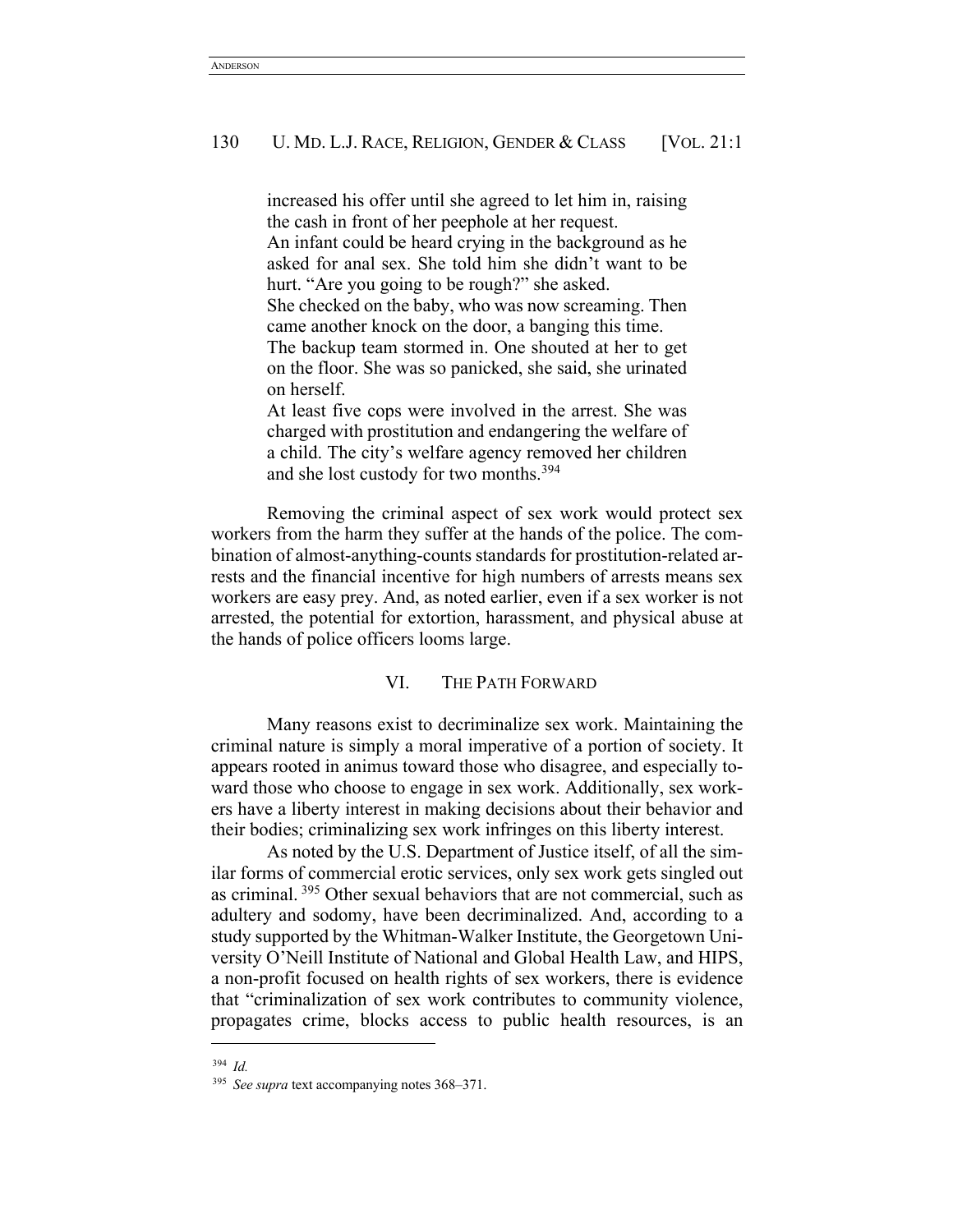ineffective deterrent to participation in sex work, and is deeply harmful to sex workers."396 It appears that criminalizing sex work may not only have little effect on human trafficking but may make it more challenging to see and prevent trafficking. Finally, criminalizing sex work harms those who engage in such conduct in ways that make it more difficult to remove themselves, as well as puts them at risk of additional harm.<sup>397</sup>

In a 2015 article analyzing the conflict among feminists regarding the appropriate way to advocate for decriminalizing sex work, Professor Adrienne Davis suggests the multiple feminist positions within the pro-sex-work group must coalesce or the pro-sex-work movement will remain stalled.<sup>398</sup> Davis delves into the various positions, describing the arguments that sex work is a form of labor or a choice of occupation that should be regulated<sup>399</sup> and that sex work, because it involves sex and women's choices about sex, should be decriminalized completely.400 Others point out the tensions between advocates who seek to reform the way we address sex work but do so with different arguments and at least somewhat different results.<sup>401</sup> Still others focus on decriminalizing victims of trafficking, which leads to support for the Nordic model, which criminalizes the purchase of sex, but not its sale.<sup> $402$ </sup>

Scholars will continue to debate the appropriate path forward at the leisurely pace typical of academic discourse. But, at the same time, sex workers have made their wishes clear. Sex workers want their trade decriminalized—not regulated, not partially decriminalized so only the purchase of sex is illegal—fully decriminalized so they can operate without fear of arrest, without the harms that come from criminalization, and without the stigma associated with activities legal to offer yet illegal to partake in.<sup>403</sup> According to Red Canary, a grassroots organization of sex workers and sex worker allies, "[t]he goal of decrim[inalizatio] is to

<sup>396</sup> Sean Bland & Benjamin Brooks, *Improving Laws and Policies to Protect Sex Workers and Promote Health and Wellbeing: A Report on Criminalization of Sex Work in the District of Columbia*, WHITMAN-WALKER INST., O'NEILL INST. FOR NAT'L AND GLOB. HEALTH L., HIPS executive summary (2020), https://whitmanwalkerimpact.org/wp-content/uploads/2020/12/Sex-Worker-Law-and-Policy-Report-FINAL.pdf. 397 *See supra* Part V.A.

<sup>398</sup> Davis, *supra* note 94, at 1201..

<sup>399</sup> *Id*. at 1218–20.

<sup>400</sup> *Id*. at 1214–18.

<sup>401</sup> *See, e.g.,* Chuang, *supra* note 39, at 1670–71 (describing the disagreement between those who want to legalize and those who want full decriminalization).

<sup>402</sup> *See generally,* Michelle Madden Dempsey, *Decriminalizing Victims of Sex Trafficking*, 52 AM. CRIM. L. REV. 207 (2014).

<sup>403</sup> *Why Sex Worker's Rights & Why Decriminalization,* SEXWORKERED (Oct. 17, 2019), https://www.sexworkered.com/sex-worker-ed/2020/04/why-sex-workers-rights-why-decriminalization.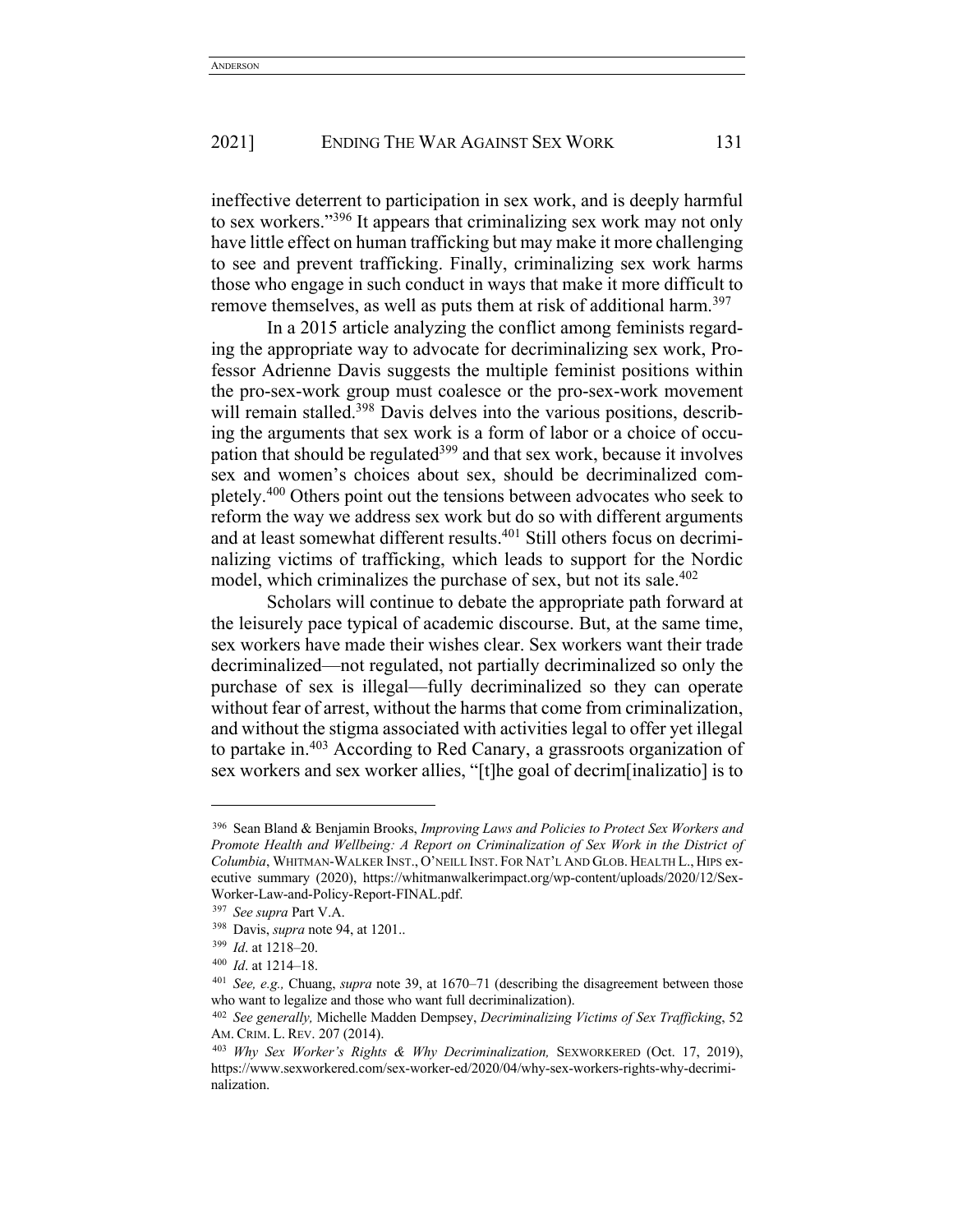allow for self-determination, and for the industry to be worker-run and led."404

This article has identified a number of arguments for decriminalizing sex work, as well as the prominent opposing positions. Many of the arguments scholars make are based on legal theories that will almost always have multiple interpretations. Whether a fundamental right to engage in sex work exists will generate debate until the Supreme Court hears a case where that is the primary issue. Taking a case from inception to the Supreme Court is highly unlikely, especially when so many intermediate courts and state supreme courts appear to accept the overly ambitious interpretation of dicta in cases that have addressed similar, but not identical issues. This challenge becomes even more difficult by the fact that cases that could put the issue before the Court involve sex workers, who are almost always marginalized and lacking in resources.

If the Supreme Court ever accepted a case presenting the right to engage in sex work, the Court would likely have to consider the various purported justifications for maintaining the criminal nature of sex work. The evaluation of the purported justifications—even if only to establish a rational relationship between the criminal statute and the state interest in enforcing it—is also relevant to an alternative method for bringing about the decriminalization of sex work—legislative efforts.

Only in the last few years has there been any momentum behind legislative efforts to decriminalize sex work. Though a legislative glitch allowed legal indoor sex work in Rhode Island for several years, that result was unintended.<sup>405</sup> However, as federal efforts to enhance sex trafficking enforcement have increased, subsuming consensual commercial sex work in those efforts, legislatures in a number of jurisdictions have seen a variety of proposals to decriminalize sex work $406$  or to study whether it should be decriminalized.<sup>407</sup> To date, none of these proposals have been enacted, but support is growing.

<sup>404</sup> Red Canary Song, *Rights, Not Rescue: A Response to AF#IRM in Defense of DSA Resolution #53,* MEDIUM (Aug. 2, 2019), https://medium.com/@Redcanarysong/in-support-of-dsa-res-53 decrim-platform-8eb4d164588.

<sup>405</sup> *See* Scott Cunningham & Manisha Shah, *Decriminalizing Indoor Prostitution: Implications for Sexual Violence and Public Health* 7–11 (Nat'l Bureau of Econ. Research, Working Paper No. 20281), https://www.nber.org/system/files/working\_papers/w20281/w20281.pdf. Cunningham and Shah explain the Rhode Island court decisions that inadvertently decriminalized indoor prostitution from 2003 to 2009.

<sup>406</sup> *E.g.,* H. 3499, 190th Sess. (Mass. 2017-2018); H.P. 251, 129th Sess. (Me. 2019); S. 6419, 2019-2020 Reg. Sess. (N.Y. 2019); B. 23-0318, 23rd Council (D.C. 2019).

<sup>407</sup> *E.g.,* H.B. 287, 2017 Sess. (N.H. 2017); H. 5354, 2019 Reg. Sess. (R.I. 2019).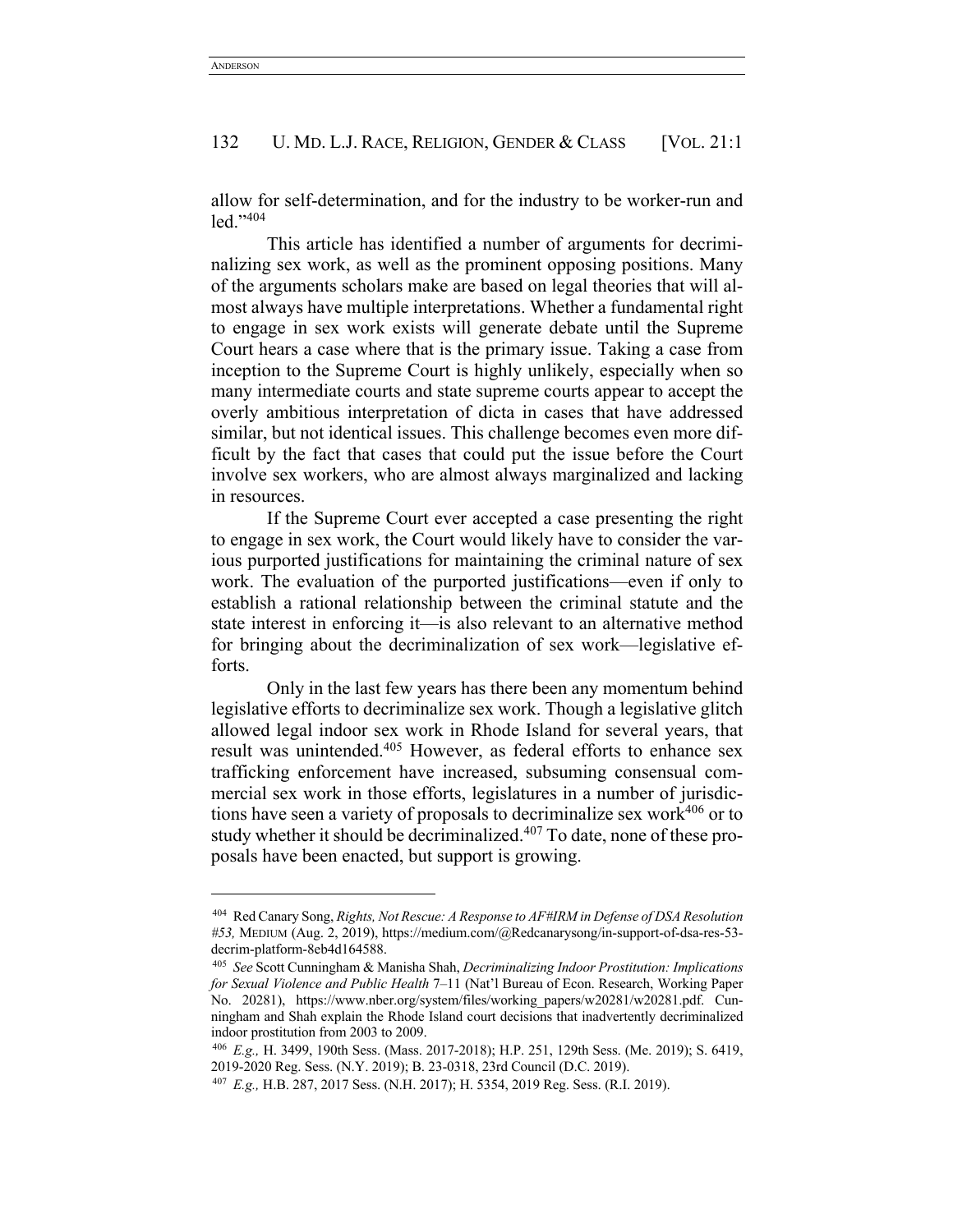Even the current Vice President of the United States, Kamala Harris, a former prosecutor instrumental in the efforts to shut down Backpage, has now endorsed the need to decriminalize sex work.<sup>408</sup> And, though neither bill was enacted, several proposals for federal legislation related to studying sex work and decriminalization were introduced in 2019.409 Additionally, the platform of the Democratic Socialists of America, a growing movement within the Democratic Party, included a resolution supporting the decriminalization of sex work,  $410$ and several prosecutors have announced that they will not prosecute prostitution charges and support decriminalizing prostitution.411

Professor Adrienne Davis' assertion that the pro-sex-work movement has stalled may be accurate if we limit our observations to academics and scholars.412 But, at the grassroots level, the movement is strong and growing. And it is time for the scholarly discussion to recognize that movement and amplify the voices of those most affected.

The grassroots efforts of sex workers are similar to those of the gay and lesbian community as members of that community worked toward achieving marriage rights. Like the opposition pro-sex work advocates face today, those who fought for same-sex marriage faced opposition rooted in religious beliefs, assertions of morality, and fear.

The grassroots efforts leading to same-sex marriage began with small groups discussing possibilities.<sup>413</sup> It grew to a more organized effort that focused first on helping those involved understand how to effectively advocate.414 Doing so required building consensus about goals and expectations before any efforts to influence others began. Like the efforts to decriminalize prostitution, the same-sex marriage movement

<sup>408</sup> Interview with Terrell Jermaine Starr, *Exclusive: Kamala Harris Calls for Decriminalization of Sex Work, Unequivocally Calls Trump a Racist and Wants Reparations (Sort of)*, THE ROOT (Feb. 26, 2019), https://www.theroot.com/exclusive-kamala-harris-calls-for-decriminalization-of-1832883951 (at 14:40-17:15 of video).

<sup>409</sup> SESTA/FOSTA Examination of Secondary Effects for Sex Workers Study Act, H.R. 5448, 116th Cong. (2019); SESTA/FOSTA Examination of Secondary Effects for Sex Workers Study Act, S. 3165, 116th Cong. (2020); Recognizing the United States has a moral obligation to meet its foundational promise of guaranteed justice for all, H.R. 702, 116th Cong. § (2)(A)(ii) (2019). <sup>410</sup> *DSA Supports Full Decriminalization of Sex Work*, DEM SOCIALISTS OF AM. (Mar. 3, 2020), https://www.dsausa.org/statements/dsa-supports-full-decriminalization-of-sex-work/.

<sup>411</sup> *See, e.g.*, Otillia Steadman, *More than 1000 Open Prostitution Cases in Brooklyn Are Going To Be Wiped From the Files*, BUZZFEED NEWS (Jan. 28, 2021), https://www.buzzfeednews.com/article/otilliasteadman/prostitution-loitering-cases-brooklyn. <sup>412</sup> Davis, *supra* note 94, at 1201–02.

<sup>413</sup> Interview with Beth Robinson, Associate Justice, VT Supreme Court, in South Royalton, VT (Sept. 12, 2014) (Video available at https://addendabyanderson.com/video-story-of-civilunions/ ).

<sup>414</sup> *Id.*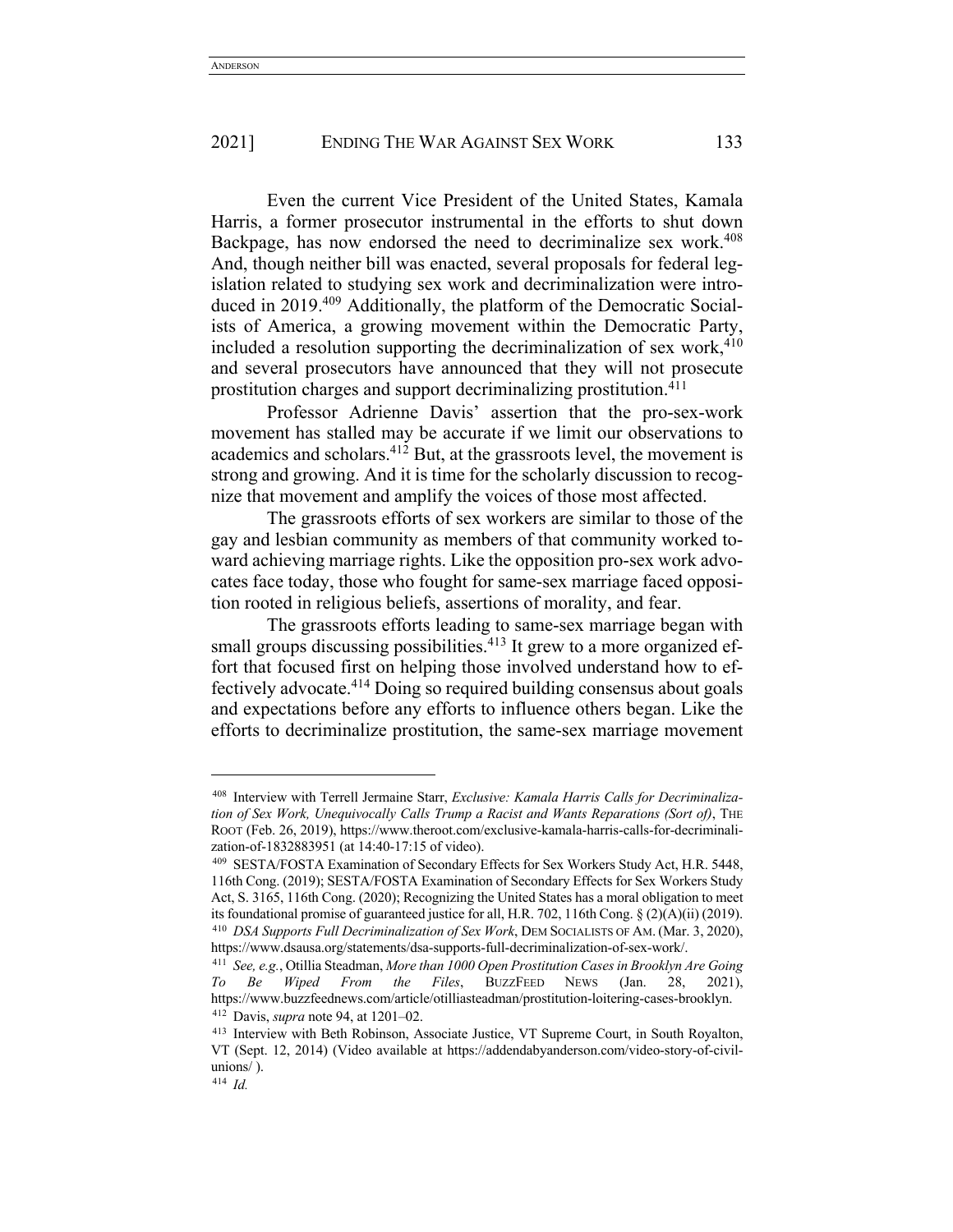had several unsuccessful efforts in the courts before recognizing that it would take legislative action in each state to achieve its goal.<sup>415</sup>

The decriminalization movement has reached that point. Efforts are underway to propose legislation.<sup>416</sup> Advocates are speaking with similar voices and a unified message, staying focused on the reasons to decriminalize sex work. Alliances are building. Though some disagreement among sex workers and former sex workers about whether decriminalization is truly the right move still exists, those who support the decriminalization effort are coalescing around a unified message, advocating for full decriminalization rather than legalization or partial decriminalization (also known as the Nordic model).

The next steps pose challenges. To build support for legislative change, sex workers and their allies must counter the emotion-laden images and stories told by abolitionists. They must not only point out the flaws in these messages, but they must also personalize their own stories, letting people see who they are, what they do, why they do it, and how they engage in society when they are not working.

Though the ultimate goal may be the decriminalization of all forms of sex work, it may be possible to garner more support, more quickly for a transitional step toward that result. Like the same-sex marriage movement did by accepting civil unions as an interim step toward the final result, decriminalization advocates may find it useful to offer an interim step by focusing on decriminalizing indoor and online sex work.

The most vocal critics of sex work have been successful at blurring the lines between consensual sex work and human trafficking. According to some reports, the sex workers most vulnerable to being trafficked are those who work on the streets.417 Even sex workers who engaged in consensual sex work when it was safe to conduct their business online have acknowledged that returning to doing business on the streets makes them more vulnerable to those who want to traffic them.<sup>418</sup> Removing the prohibition against online advertising and allowing sex workers to legally advertise, screen, and provide support to each other online and indoors will also make it easier for law enforcement to locate those who are being trafficked in that manner, just as they were doing when Backpage was operating and cooperating. Removing the criminal liability for consensual commercial adult sexual behavior out of the

<sup>415</sup> *Id.*

<sup>416</sup> *Supra* text accompanying notes 409–410.

<sup>417</sup> Brooks & Bland, *supra* note 398, at 9.

<sup>418</sup> Brooks & Bland, *supra* note 398, at 45.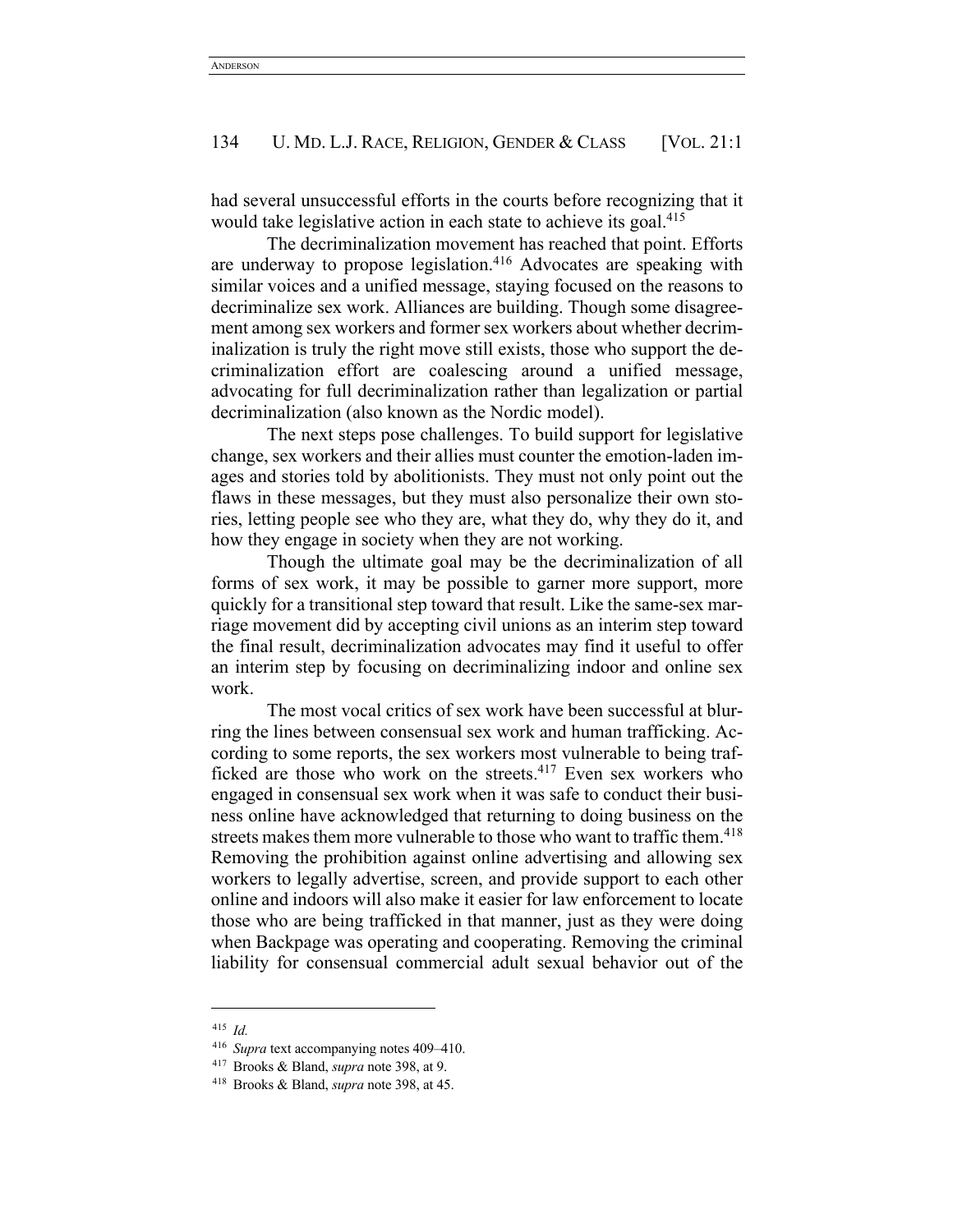public eye would put sex work in the same category as any other consensual adult sexual behavior, none of which is legal to conduct on the streets.

The most obvious difference between commercial street-based sex work and non-commercial, consensual sexual behavior would be that the transactional details would be limited to indoor spaces. Whereas it is entirely possible, and legal, for a person to proposition another outdoors and in public, doing so as a commercial exchange would remain illegal. The effect of this distinction on neighborhoods where street sex work is common would mean that sex workers would no longer spend time in the neighborhood looking for clients. Removing them from the neighborhoods would likely go a long way toward appeasing those who believe that sex workers attract a criminal element.

Allowing sex work conducted indoors and online would mean the repeal of statutes making commercial sex interactions illegal. It would also require the repeal of provisions of FOSTA/SESTA that make it illegal to engage in online advertising or any online behavior that encourages or facilitates commercial sex. Human trafficking statutes and other criminal statutes that penalize those who benefit from transactions involving commercial sex would need alterations to become more precise about focusing only on human trafficking.

In addition to removing or significantly revising criminal statutes, it would be important to affirmatively prohibit discrimination against those who engage in legal commercial sex. Doing so would presumably prevent banks from refusing to allow transactions related to commercial sex, landlords from refusing to rent to those who work as commercial sex providers, and employers from refusing to hire someone who has or still is, engaged in commercial sex. Rather than having students removed from educational programs because they do sex work to support themselves while in school, or courts remove children from parents who engage in commercial sex to provide for their families, those who make this choice would be treated in the same way another who chooses to work as a waitress or factory worker, or any other type of worker would be treated. The sex worker would be no different from the medical model who allows students to poke and prod their sexual organs to learn how to provide appropriate medical care. They would be no different from those who become gestational surrogates, allowing the use of their body to create a child for another party, or for a professional athlete who is paid for using his or her body to entertain fans.

And, most importantly, by decriminalizing commercial sex work, even if doing so requires that it not be conducted on the streets, we will recognize that those who engage in this work have the right, the